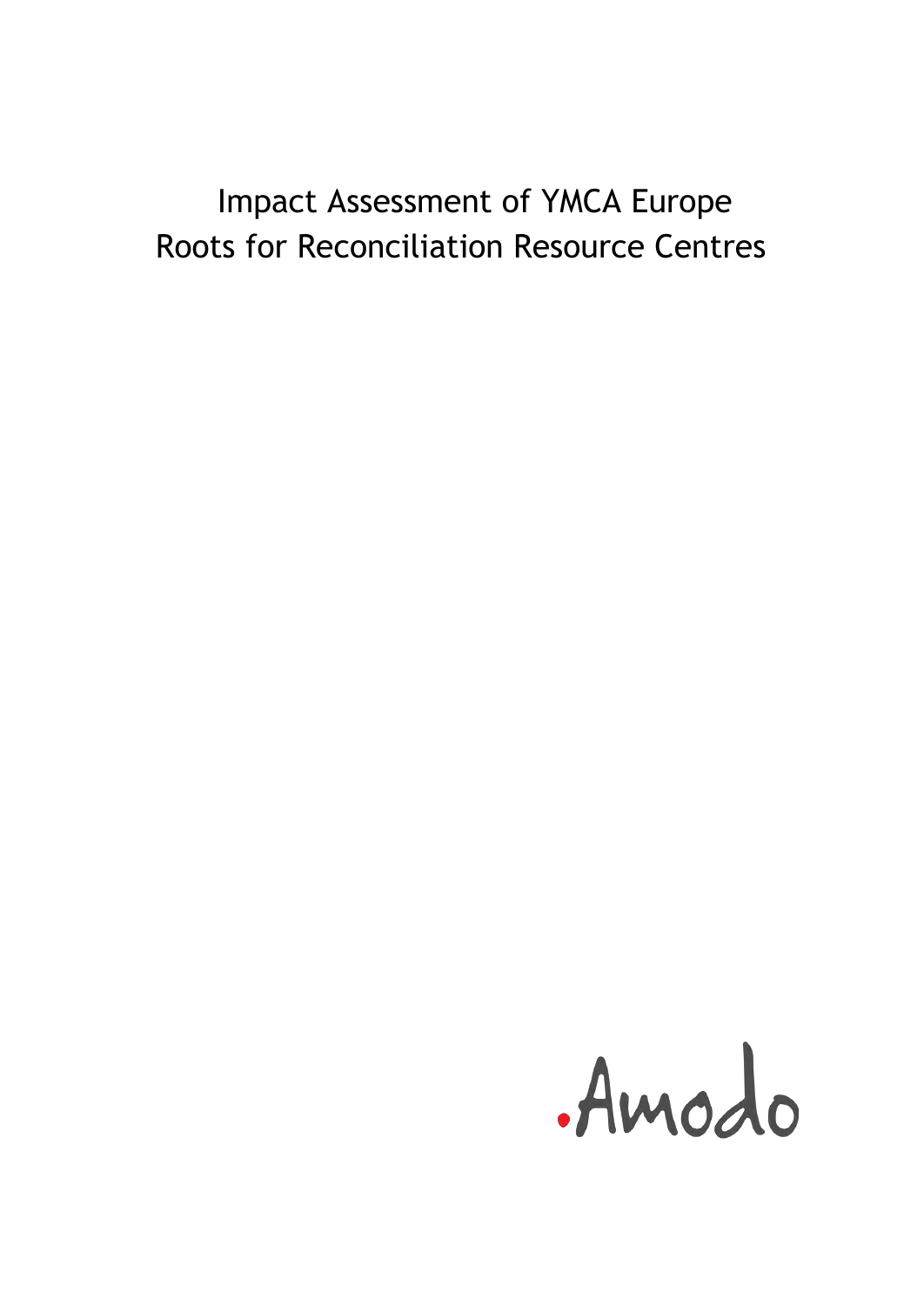## **Contents**

| Section                                                                                                                            | Page           |
|------------------------------------------------------------------------------------------------------------------------------------|----------------|
| 1. Glossary of Terms                                                                                                               | $\overline{2}$ |
| 2. Executive Summary                                                                                                               | 3              |
| 3. The Task                                                                                                                        | 4              |
| 4. Background and Introduction                                                                                                     | 6              |
| 5. Methodology                                                                                                                     | 8              |
| 6. The YMCA in Armenia and Georgia                                                                                                 | 9              |
| 7. The Camps in Armenia and Georgia                                                                                                | 12             |
|                                                                                                                                    |                |
| <b>Discussion</b><br>8.                                                                                                            | 14             |
| <b>Question One</b><br>"Evaluate the strategy of camp development within<br>existing YMCA Europe goals for movement strengthening" |                |
| <b>Question Two</b><br>"Assess the impact of the three centres on the<br>respective YMCA movements"                                |                |
| <b>Question Three</b><br>"Consider the current and potential sustainability<br>of the three centres"                               |                |
| 9. Conclusions                                                                                                                     | 50             |

Amodo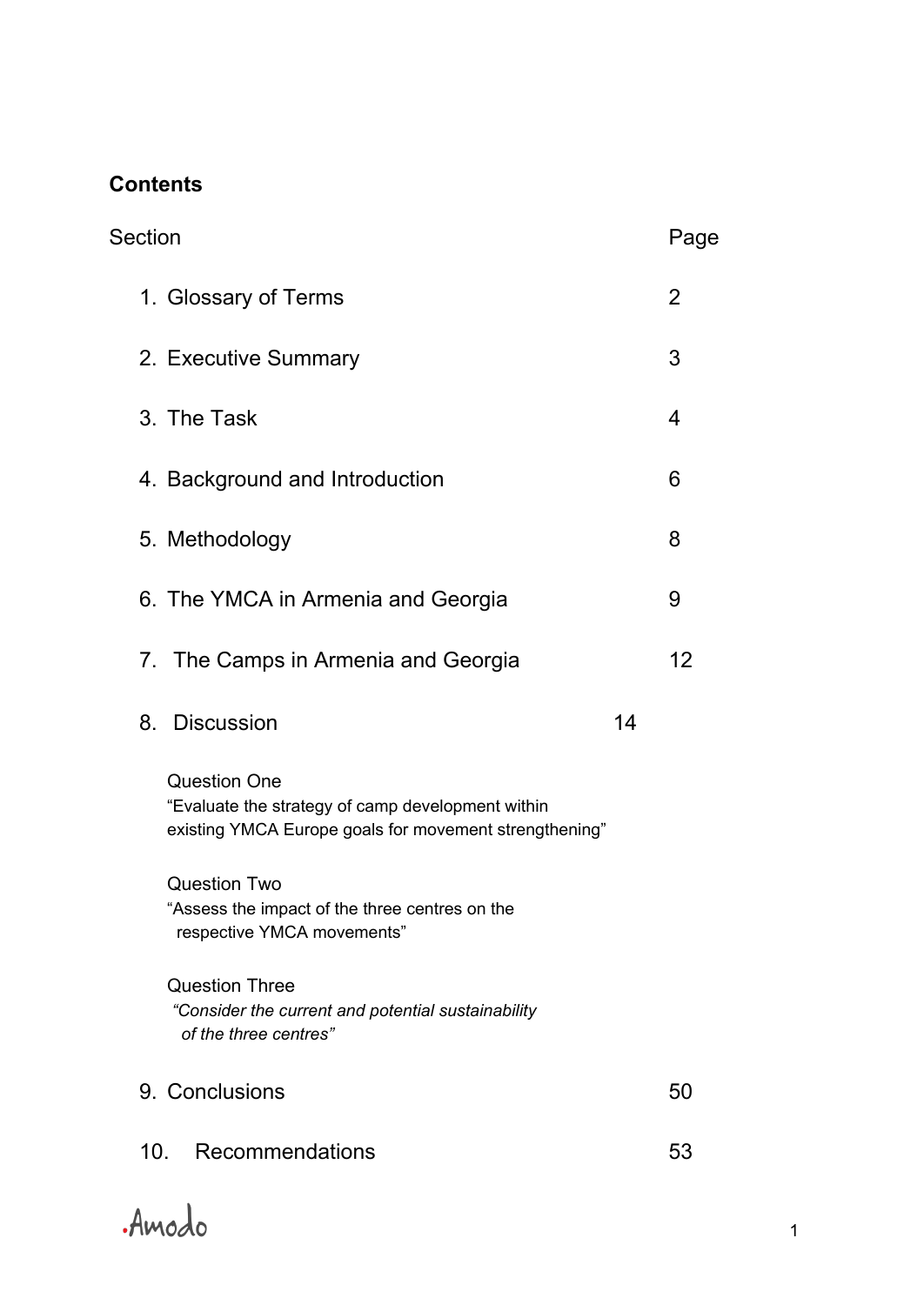## Glossary of Terms

| CFO              | <b>Chief Executive Officer</b>   |
|------------------|----------------------------------|
| EAY              | European Alliance of YMCAs       |
| <b>EPER-HEKS</b> | Swiss Church Aid Agency          |
| Profest          | <b>Programme Festival</b>        |
| <b>RfR</b>       | Roots for Reconciliation         |
| YERT             | <b>YMCA Europe Resource Team</b> |
| YMCA             | Young Mens Christian Association |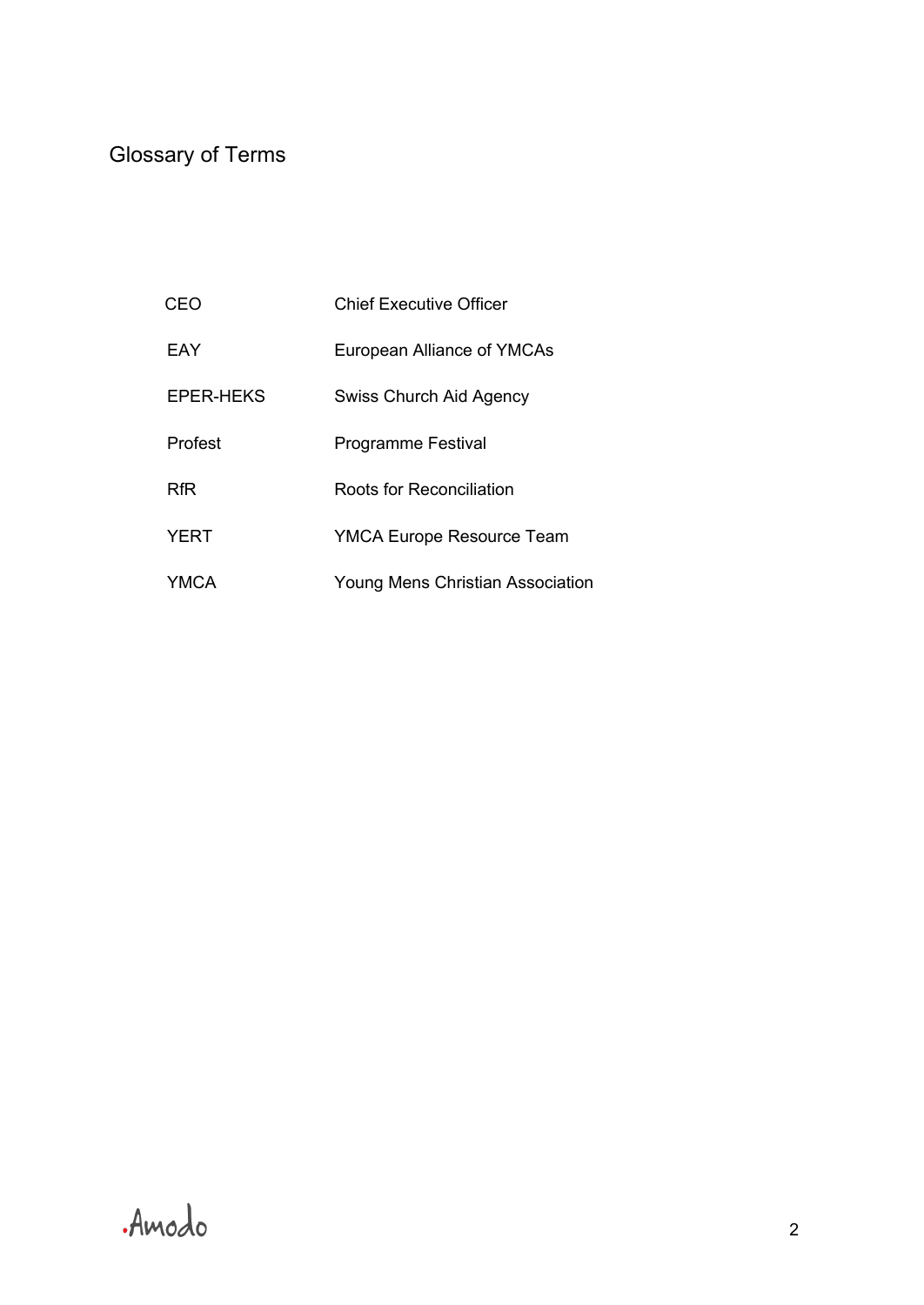## **1. Executive Summary**

YMCA Europe triggered the development of resource centres/camps in Armenia and Georgia as part of the wider Roots for Reconciliation programme back in 2007. The camps have taken a lot longer than anticipated to complete due to a range of external problems including escalating costs and even international conflict.

Each camp is very different with Camp Aramyan in Armenia now beginning to see growth in sustainable income generation that is changing their dependence on others. Camp Daranak in Armenia is still working hard to generate income and has yet to establish clear business direction and strategy yet has real potential to thrive. Camp Orange in Georgia has just been completed and is well managed with a strong prospect of success.

The development process involved roles for YMCA Europe, for both national YMCAs and for local YMCAs. The management and leadership of all of these partners has failed to establish healthy partnership working and any effective system for monitoring and evaluation. This is particularly relevant to Armenia where the lack of strategic oversight and due diligence by YMCA Europe handed all authority to YMCA Armenia who have subsequently provided very poor project management. In Georgia the decision of the national YMCA to manage the camp development has largely avoided any such problems.

The local YMCAs in Armenia are consequently managing the camps as best they can themselves which has significantly slowed progress and demands urgent support in terms of strategic and business planning.

This report draws five main conclusions:

- 1. The camp development programme will make a significant contribution to building capacity and sustainability in the YMCA movements in Armenia and Georgia
- 2. YMCA Europe needs to invest heavily in movement strengthening, to give leadership to YERT, to field groups and to establish a system for assessing national movements
- 3. YMCA Armenia (National) is in crisis and needs urgent intervention
- 4. YMCA Europe needs to change to measure outcomes rather than activity and to develop an effective culture of monitoring and evaluation
- 5. Future development of camps should reflect the strength of partnership possible through clear roles and relationships between regional, national and local YMCA

*"YMCA Europe's strategy to develop resource centres/camps ...is a sound one and one which deserves greater investment"*

Amodo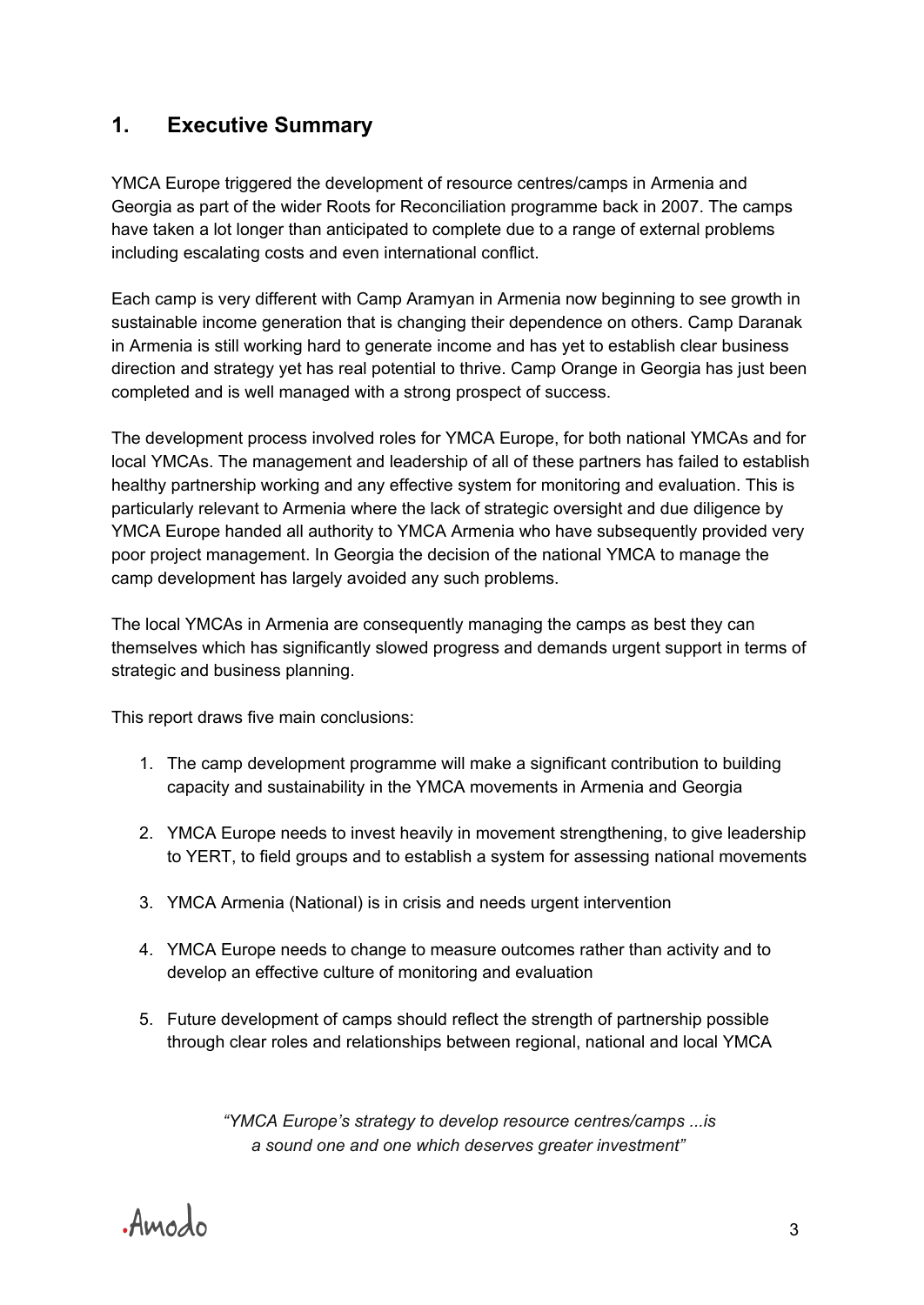## **2. The Task**

#### 2.1 **Core Objective**

The core objective of this piece of work was the Impact Assessment of the Roots for Reconciliation phase (2007 – 2010). More specifically it was to evaluate the impact of the three new resource centres on the national movements in Armenia and Georgia.

#### 2.2 **Assessment Guidance**

Initial guidance was given to support the task in terms of the criteria or measures that might be used to make an assessment:

#### **Relevance**

To what extent were the objectives of the project valid? Were the activities and outputs of the project consistent with the overall goal and the attainment of its objectives? Are the activities and outputs of the project consistent with the intended impacts and effects?

#### **Effectiveness**

To what extent were the objectives achieved? What were the major factors influencing the achievement or non-achievement of the objectives?

#### **Efficiency**

Were activities cost-efficient? Were objectives achieved on time? Was the programme or project implemented in the most efficient way compared to alternatives?

#### **Impact**

What has happened as a result of the programme or project? What real difference has the activity made to the beneficiaries? How many people have been affected?

#### **Sustainability**

To what extent did the benefits of the project continue after donor funding ceased? What were the major factors, which influenced the achievement or non-achievement of sustainability of the programme or project?

The assessment was further guided to contextualise the development work in the light of the following YMCA Europe strategic priorities

Mission Awareness

Relevant Programmes

**Sustainability** 

Amodo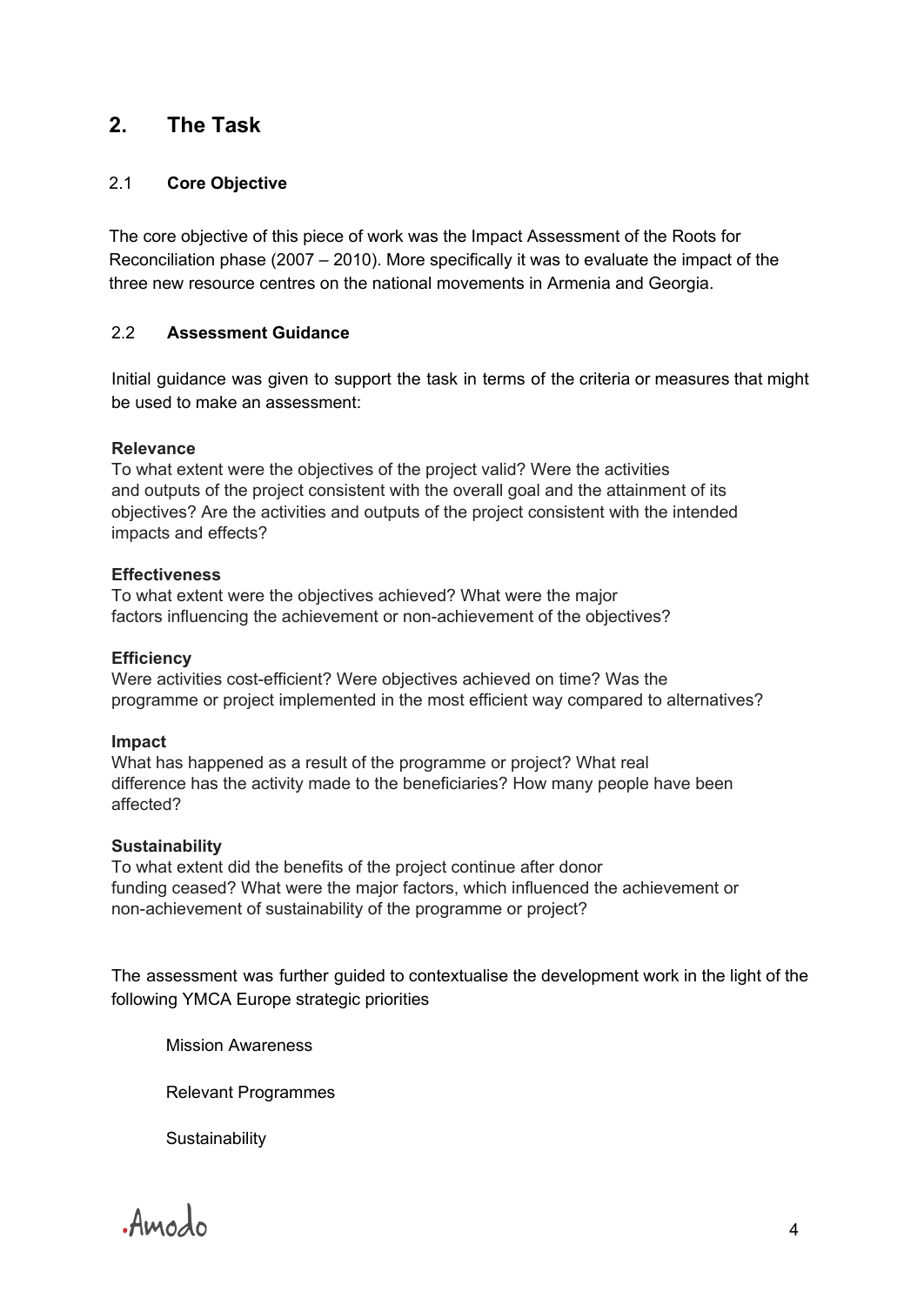#### 2.3 **Clarification of Final Objectives**

This report focuses upon the first phase of the Roots for Reconciliation programme (2007-2010) and more specifically upon the impact of the strategy to create resource centres in Armenia and Georgia.

During the initial working visit to Armenia and Georgia the task was re-defined and focused to serve the following tasks. These three tasks constitute the major themes for this report:

- 1. To evaluate the strategy of camp development within existing YMCA Europe goals for movement strengthening
- 2. To assess the impact of the three centres on the respective YMCA movements
- 3. To consider the current and potential sustainability of the three centres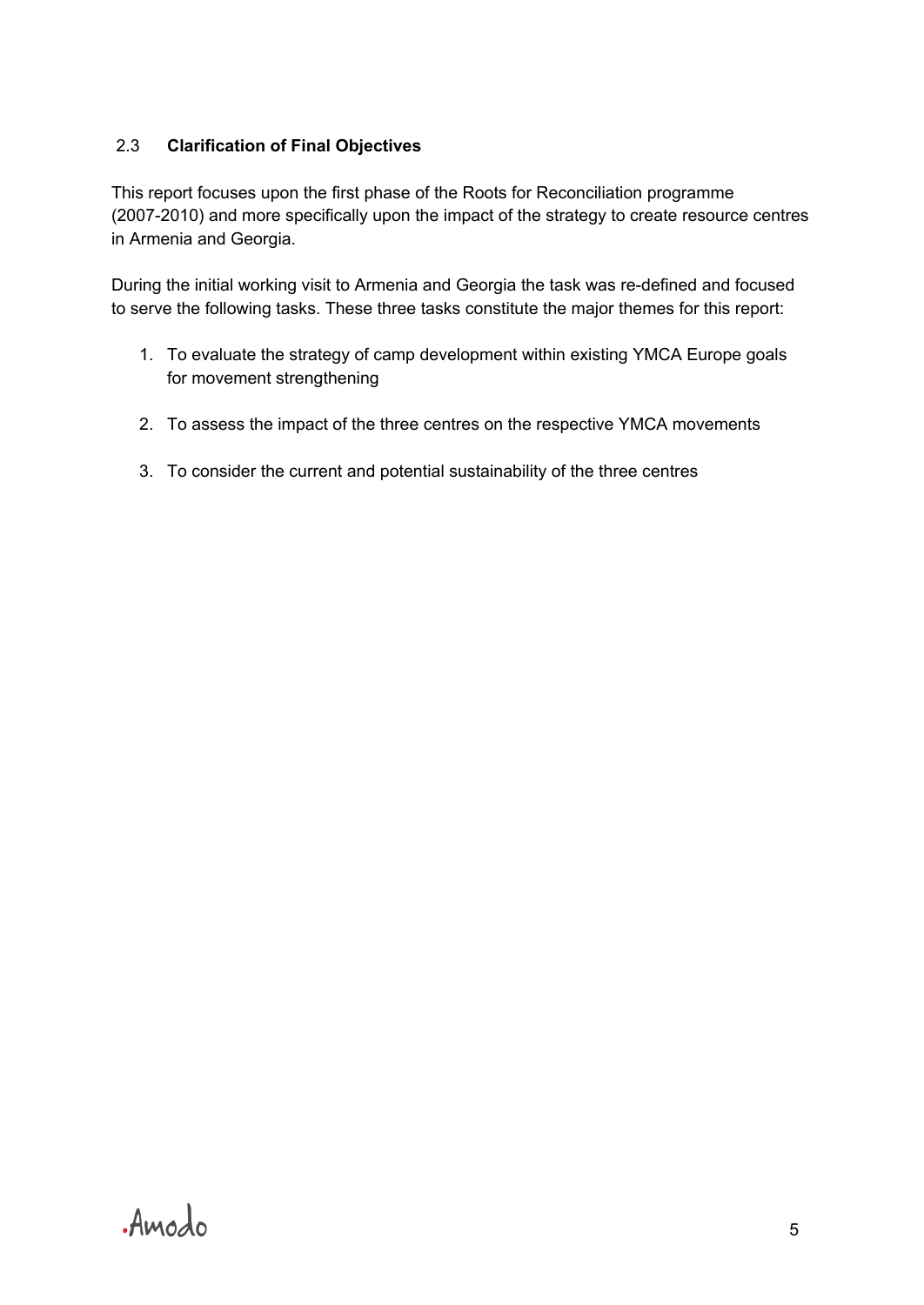## **3. Background and Introduction**

#### 3.1 **YMCA Europe**

*"YMCA Europe is a working fellowship to strengthen movements where people grow in body, mind and spirit."* Mission Statement

The YMCA is an organisation with a unique structure fed from the ground upwards and yet with an impressive global co-ordination. The World YMCA office (World Alliance of YMCAs), based in Geneva, offers global partnership programmes and represents the organisation at that level ie the United Nations. It brings together the five regional network offices in the global staff team with Canada and USA operating separate strong national networks.

YMCA Europe is a regional support network for the YMCA national movements across that continent. Each national movement is autonomous supporting its own network of autonomous local YMCAs.

This structure creates the opportunity for the YMCA movement to maximise local identity and purpose yet to benefit from all the advantages of being a large global movement. The regional offices allow the organisation to represent, access value and create strategic relationships in mid level structures such as the European Union.

The relationship between YMCA Europe and a national movement is one where the authority lies with the national movement as the organisation is driven from the ground up. In this sense the national movements are in charge voting in the leadership and strategy of the regional body.

However YMCA Europe is responsible for building the capacity of and supporting national movements particularly those which are developing or which are dealing with crisis. In parallel the organisation is responsible for the regional level programme activities including a range of European programme groups and networking events.

It makes sense of these responsibilities through a strategy building upon three pillars:

- 1. Mission Awareness
- 2. Institutional Viability
- 3. Relevant Programmes

Much recent activity within YMCA Europe has focused on Eastern Europe reflecting the priority for the regional movement in terms of capacity building and support. As part of this YMCA Europe has invested much resource in the Caucasus and in particular in Armenia. It is relevant to this report that a key resource for YMCA Europe in this regard is invested in a member of staff Vardan Hambardzumyan

Amodo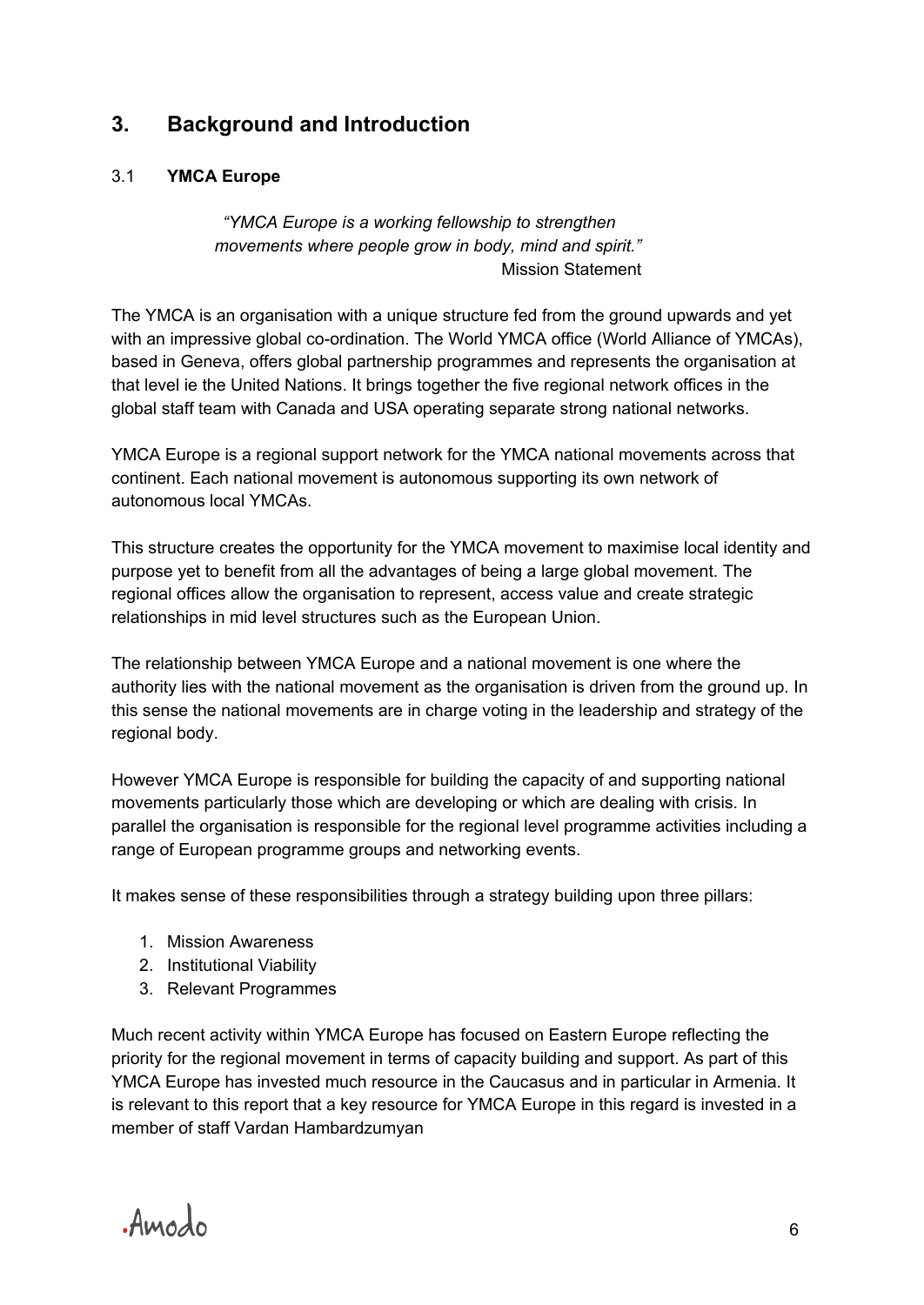#### 3.2 **Roots for Reconciliation Programme**

The Roots for Reconciliation project was established in 2007 with the objective to strengthen and extend the YMCA Movement in the region of South Caucasus, as a mass-membership, ecumenical network "*standing for the integrity of creation, peace and justice*".

The project grew through an initial phase stretching from 2007 - 2010 with a budget of  $E$ 873,000 which was then continued into a second phase to run from 2012 - 2015 with a programme budget of Є520,000.

The outwards face of Phase One with the highest profile was the work with over 800 young people (between 2007 2011) who were brought together to engage in peace and reconciliation development programmes and who came from not only Armenia, Georgia and Nagorno Karabakh but also from more than 20 other countries from across the globe.

It was less evident yet as important to the project that a major programme of investment was launched in this phase to build the capacity of the national movements involved to offer additional programme with a longer term goal to enhance their sustainability and viability as self sufficient national organisations.

This investment ultimately became focused on three resource centres (commonly referred to as camps), Camps Daranak and Aramyan in Armenia, and Camp Orange in Georgia. The camps could provide a venue for ongoing peace and reconciliation work yet the longer term sustainability of the national movements was the main objective for this investment.

The report will consider in detail:

- a) The impact of the three centres on the respective YMCA movements
- b) The strategy of camp development within existing YMCA Europe goals for movement strengthening
- c) The current and potential sustainability of the three centres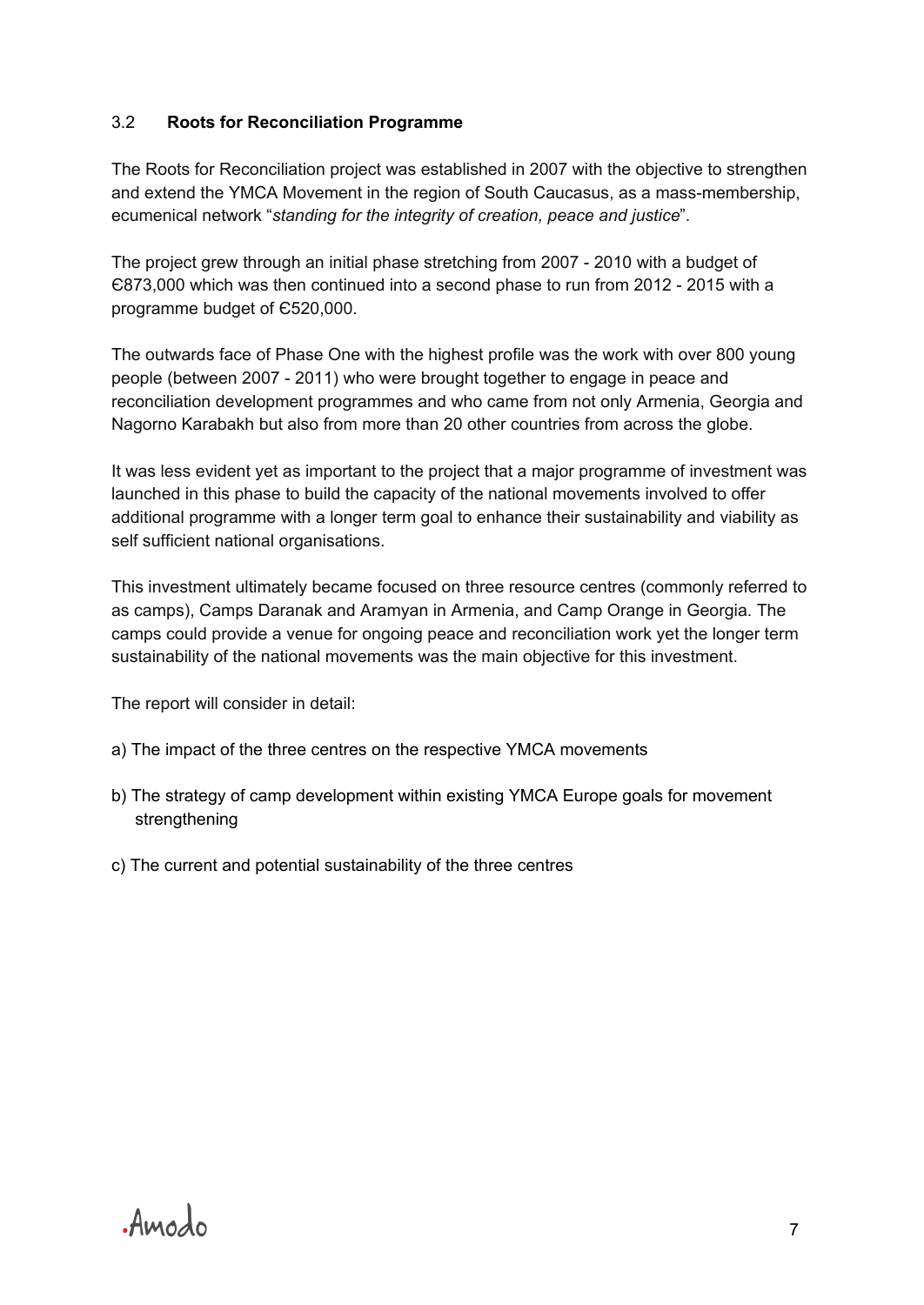## **4. Methodology**

#### 4.1 **The Process**

This report was drawn together using data gathered and information obtained in the following manner:

a. Consideration of existing programme documentation and paperwork

- b. Consideration of reports already completed on the Roots for Reconciliation programme
- c. Site visits to the three camps and to the two national movements involved
- d. Interviews with key YMCA stakeholders in Armenia and Georgia
- e. Interviews with stakeholders from YMCA Europe and with partners from both the wider YMCA movement and from outside of the YMCA organisation
- f. Data analysis and literature search

#### 4.2 **Nagorno Karabakh**

A fourth camp was originally planned in the Roots for Reconciliation development for the YMCA of Nagorno Karabakh. This particular development did not proceed mainly for reasons of difficulties in terms of acquisition of buildings and perceived lack of local financial resources that might enable sustainability.

This report was directed to consider only the three remaining locations where development continued.

#### 4.3 **Reporting**

The report was submitted by an agreed deadline in early July 2015 along with a presentation format of the key outcomes. A stakeholder event in the autumn of 2015 will consider and discuss the report's findings.

Amodo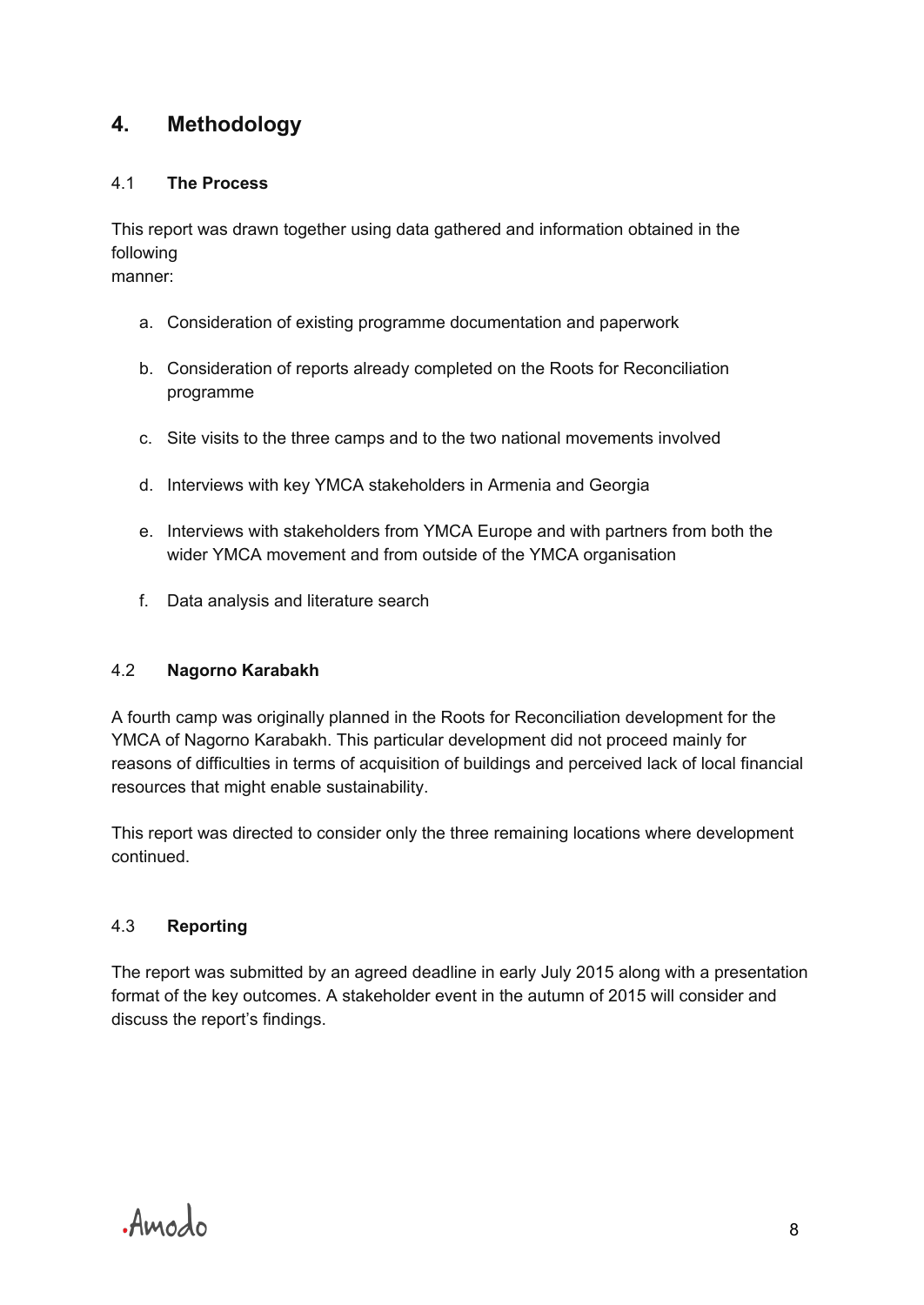## **5. The YMCA in Armenia and Georgia**

#### 5.1 **YMCA Armenia**

The YMCA in Armenia claims an early history in YMCA work during the Ottoman Empire of the late 1880s. Sadly this development was fully terminated during the genocide of the early 20th century. Today the YMCA in Armenia is therefore a young movement with the first work established in 1992 in Ozone. It grew very quickly with several YMCAs starting up through the nineties and the national office opening in 1998. Today it boasts five local YMCAs and two campsites and is a full member of the YMCA Europe family.

YMCA Armenia today states three key programme themes across its work:

1. YMCA is a leader in offering high quality programmes to its communities, while supporting local initiatives designed to enhance its position as a youth-focused organization accessible to all.

*Our programmes enjoy public recognition for their added value and impact Long-term relationships with people we serve allow us to develop strong community ties and support for new initiatives The young people are empowered to engage and to take an active role in all phases of our programmes.*

2. YMCA presence is strengthened and expanded in Armenian communities

*Our programmes are sustainable and contribute to capital renewal and enhancement. YMCA mission and programmes are accessible to new communities.*

3. YMCA is a destination for non-profit staff, civic leaders and major funders.

*A vibrant organization with comprehensive workforce and leadership development opportunities, while truly exemplifying an environment of caring, honesty, respect and responsibility YMCA boards are recognised as the best and most reputable in our communities Major donors and philanthropists are engaged and inspired with the work we do.*

The national movement and much of the local YMCA work is sustained by external funding from donors in the USA and Europe. A partner group was established by the wider YMCA organisation to support the local movement in its journey towards sustainability, however this partner group has recently finished its work and no longer operates.

Amodo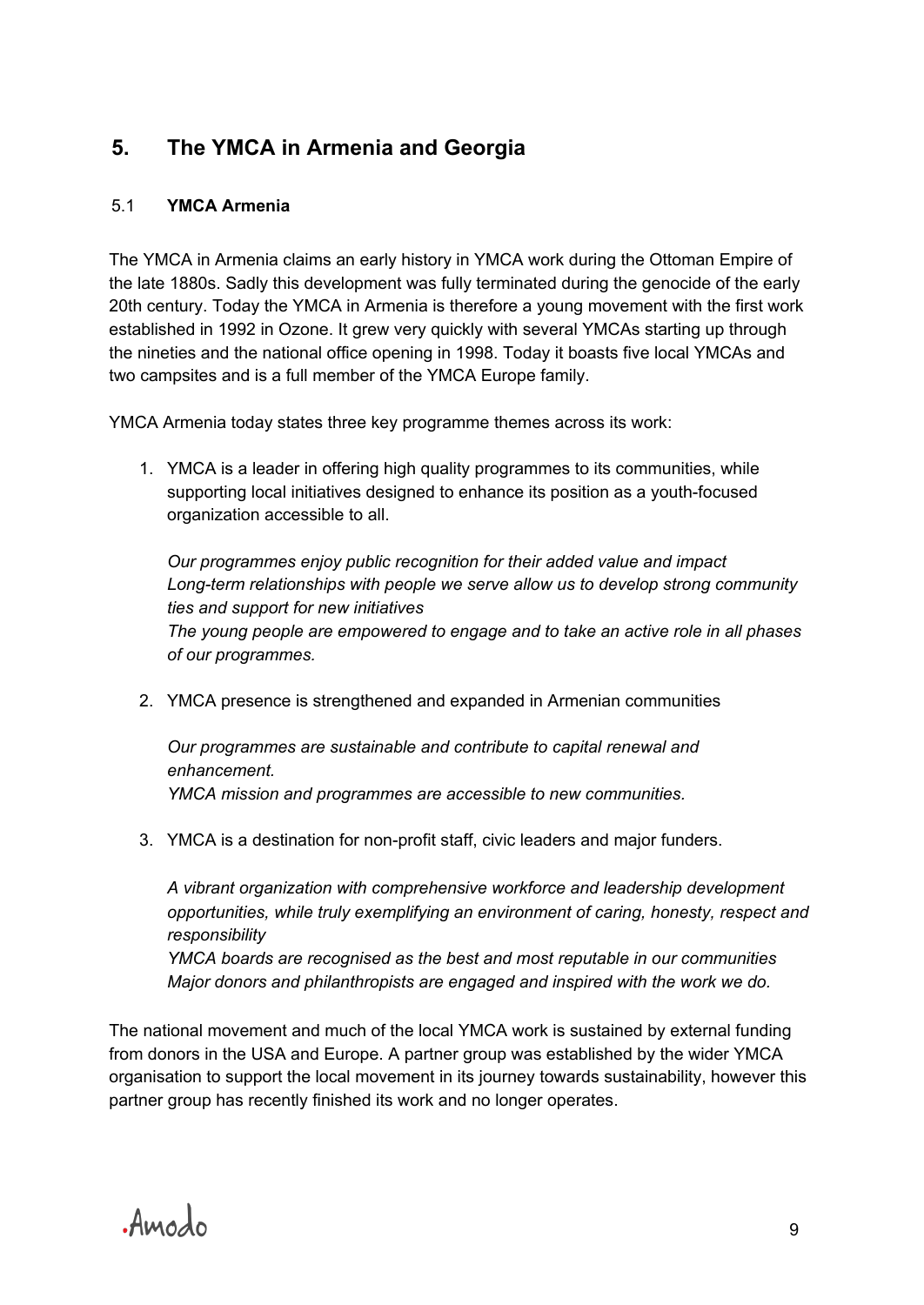#### 5.2 **YMCA Georgia**

The YMCA in Georgia was also established in the early nineties with the national office the first development closely followed by the first local YMCA in the capital, Tbilisi. Today the Georgian YMCA movement comprises four local YMCAs and the national YMCA which also runs the camp centre.

The national office states its goals as follows:

a) To support the local YMCAs in conducting joint and coordinated activities;

b) To stimulate the development of the YMCA of Georgia by promoting the strengthening and

 further extension of the member YMCAs and by encouraging the creation of the YMCA in new areas and locations;

c) To react to the emerging needs of the community through initiatives, charity actions and programs according to the lifestyle and living standards of the community.

YMCA Georgia is a full member of YMCA Europe and had until recently an active field group supporting its development and growth with members from Norway, USA, Armenia, Germany, Sweden and Ireland. Like Armenia much external support is channelled to the Georgian YMCA from YMCAs in the USA and in Europe.

#### 5.3 **Sustainability**

The YMCA movements in Armenia and Georgia are not currently self sustainable. They do not enjoy any internal country support comparative to that received by other national movements in western Europe. The economies of both countries but especially Armenia are pressed to finance the development required with much industry remaining in decline in the post Soviet era. As such the opportunity to receive and benefit from government funding for the voluntary and charitable sector is not a reliable source of income and can not feature significantly in plans to sustain the work of these two movements.

The reliance therefore upon external funding from YMCA and other NGO partners is an essential element of YMCA work in Eastern Europe. The drive for YMCA Europe has become a search for innovation and creativity in seeking to support the two movements to develop sustainable funding sources through programme and partner programmes. This drive has met with some success as noted by YMCA Europe,

Amodo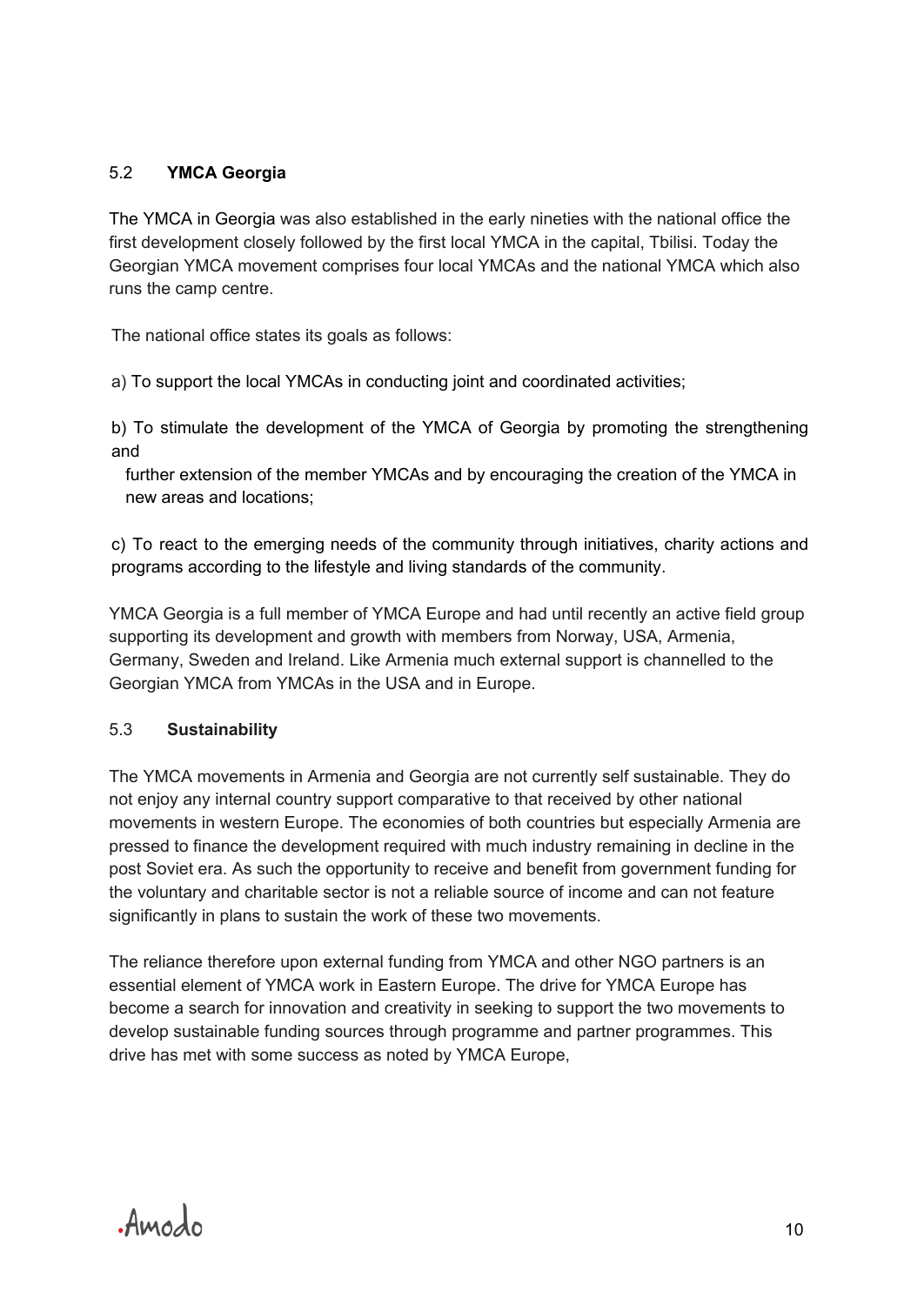*"It goes without doubt that nowadays both the national and local associations in Caucasus have reached a certain level of maturity and they can and do independently plan, monitor and implement a variety of projects not limited to the support from the partner YMCAs. In some situations (eg the local associations in Spitak, Vanadzor and Vardenis in Armenia) both income generation and grant-seeking have reached to a considerable level."* YMCA Europe RfR Programme Proposal

The Roots for Reconciliation initiative provided an opportunity to further invest in capacity building for the longer term through the establishment of a concrete resource with clear potential for longer term income generation.

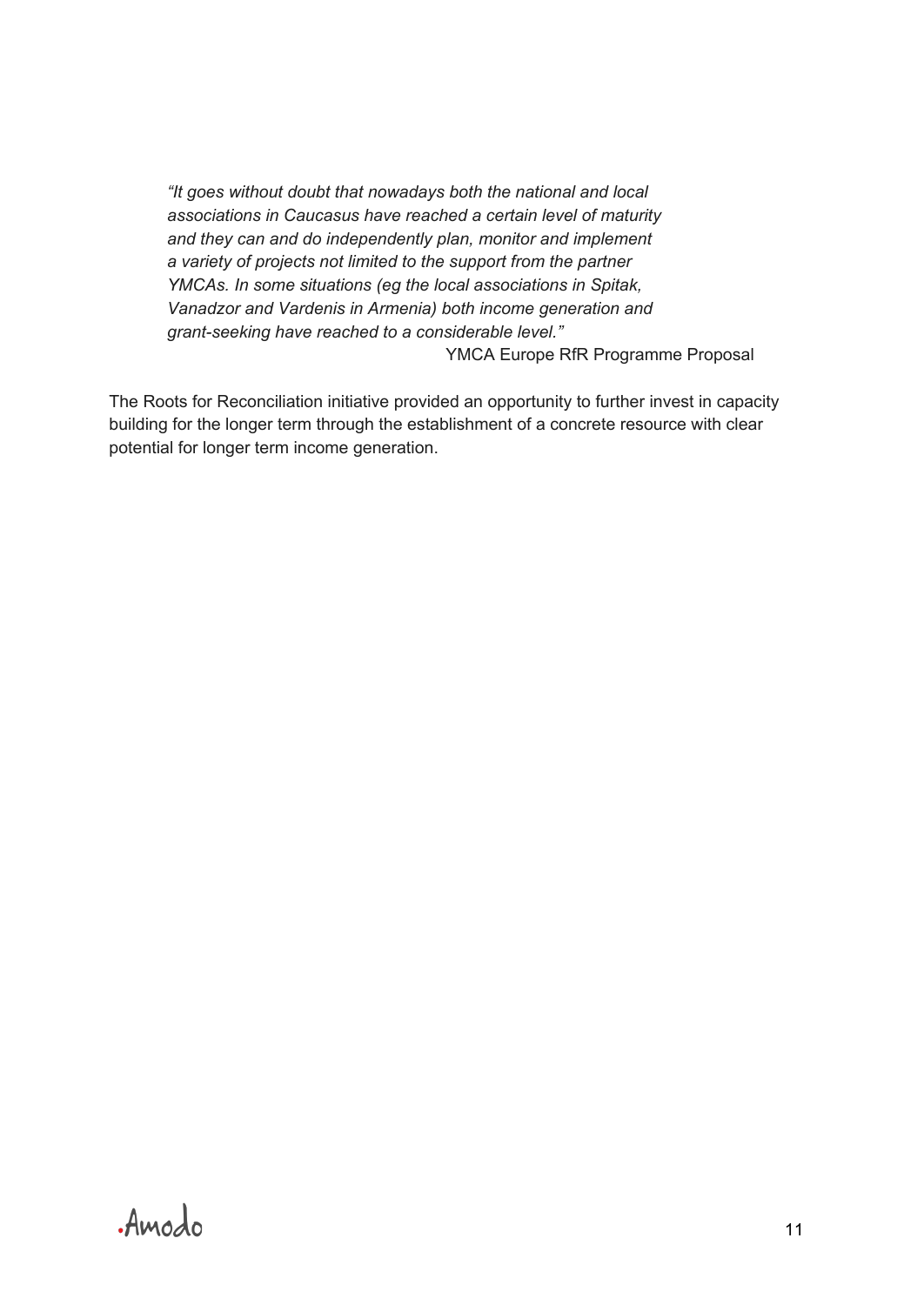## **6. The Camps in Armenia and Georgia**

#### 6.1 **Camps in Armenia**

#### 6.1.1 **Camp Daranak**

Camp Daranak was completed as a new build project in 2009, constructed on a 10,000 square metre site on the south eastern shore of Lake Sevan close to the Armenian border with Azerbaijan. The property sits only 800 metres from the water on a raised site offering spectacular views and situated in the national reserve. Originally the camp was designed to be a larger facility but due to financial constraints the completed structure is only two thirds the size of the original plan.

Transport links are poor with the main connecting road providing a significant challenge to vehicle drivers. Buses do navigate this route twice weekly to and from the nearby town of Vardenis, however there is no direct public transportation connection to Yerevan, the capital city.

The site is close to five deprived refugee communities comprising 2,676 residents of whom 429 are children and young people. YMCA partners in the delivery of environmental and summer activity programmes and works with Community Initiative groups established in each village.

The camp is owned and operated by YMCA Vardenis and can accommodate 38 residents in sleeping accommodation on the second floor laid out in large communal bedrooms offering bunk beds with bathroom facilities on the same floor. Groupwork, activity and kitchen/eating spaces are all situated on the first floor.

The original plan was that the centre would be a resource centre largely delivering daytime programmes with groupwork rooms upstairs. It now operates a broader residential programme alongside a community development programme targeting the local refugee communities. Refugees also learn about integration and Armenian culture.

#### 6.1.2 **Camp Aramyan**

Camp Aramyan is a refurbished facility which was originally built as a crisis centre following the earthquake of 1988. It was then transformed into Pambak campsite which was established in 1994 and passed to the ownership of the Armenian National YMCA. In 1998 the site was passed on to the local Vanadzor YMCA who now own and operate the facility. The Aramyan family, resident in the USA, provided the core sponsorship for a major renovation which was completed in 2012 after which the site was renamed Camp Aramyan.

Amodo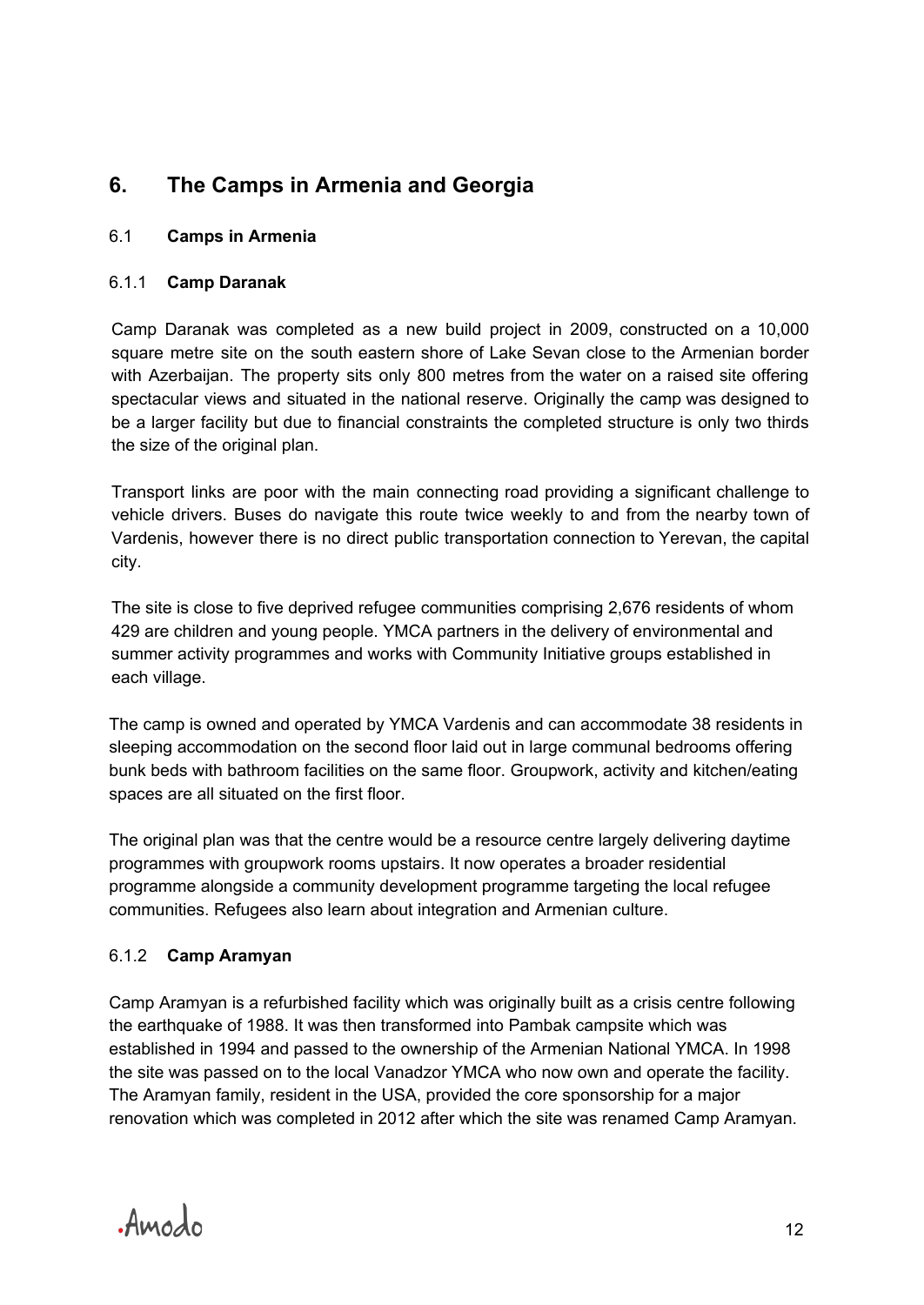Located in the north of Armenia close to the border with Georgia the site sits in the midst of the Lori-Pambak mountains, an ideal place for hiking and camping in the forested hills. The site itself includes a hilltop viewpoint offering spectacular views across the region. It sits above the main connecting road between Armenia and Georgia only 7 kilometres from Vanadzor and with good public transport links further afield.

The camp can now accommodate 40 residents with full training and catering facilities for this size of group housed within a structure extending to 306 square metres. The accommodation is laid out in small bedrooms with washing facilities.

### 6.2 **Camps in Georgia**

#### 6.2.1 **Camp Orange**

Camp Orange sits on the site of a former fruit farm close to the holiday resort of Ureki some 60 kilometres from Batumi on the Black Sea coast. An impressive structure, it sits on the hill above fields of fruit trees with the land extending to include a viewpoint and activity area.

The land is owned and operated by the YMCA of Georgia rather than by a local YMCA. The building includes a range of activity and groupwork spaces alongside office accommodation and toilet/catering facilities on the first floor with bedrooms accommodating some 50 residents in small rooms with separate bathroom facilities on the second. A large veranda graces the front of the building providing a natural gathering place for programme participants.

The facility sits close to a small deprived community and has committed to serve this neighbouring community from the start. This has included offering employment, providing activities and training and engaging the children in centre programmes.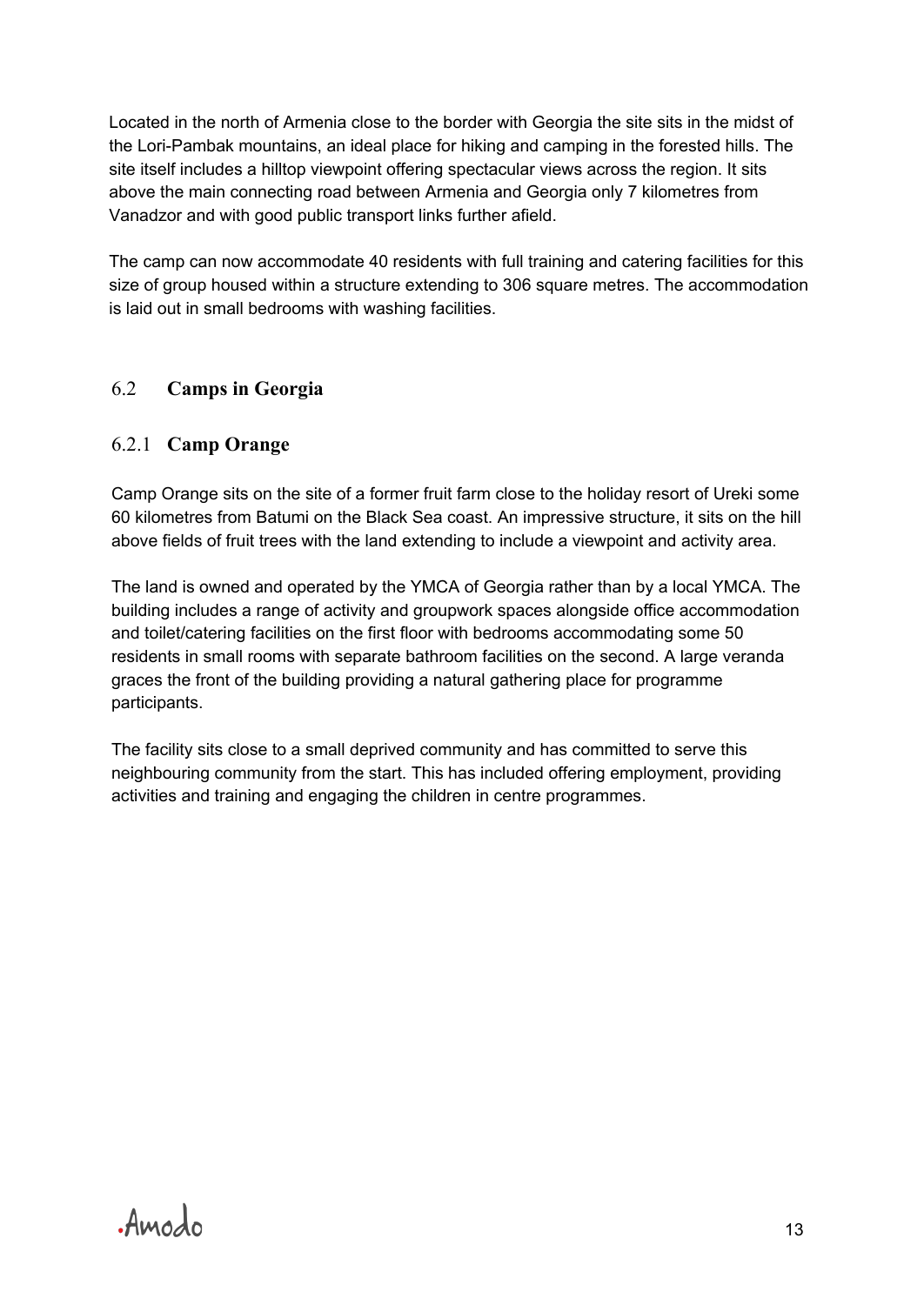## **7. Discussion**

This report has been tasked with exploring the following three questions:

- a) To evaluate the strategy of camp development within existing YMCA Europe goals for movement strengthening
- b) To assess the impact of the three centres on the respective YMCA movements
- c) To consider the current and potential sustainability of the three centres

This section will explore each of these questions with a view to lessons that can be learned to shape future practice. It will feed these lessons into the conclusions that emerge below in Section 8.

## 7.1 **Question One**

### **"Evaluate the strategy of camp development within existing YMCA Europe goals for movement strengthening"**

#### 7.1.1 **Measuring Outcomes**

At the heart of YMCA Europe's mission lies the challenge of strengthening national YMCA movements….

> *"YMCA Europe is a working fellowship to strengthen movements where people grow in body, mind and spirit."* YMCA Europe Mission Statement

It converts this mission into practice through three core pillars of YMCA work that undergird all programmes and provide a collective expression of the long experience of the YMCA movement in terms of what creates sustainable and successful organisations. Together these three pillars represent effective movement strengthening:

- 1. Mission Clarity
- 2. Institutional Viability
- 3. Relevant Programmes

Amodo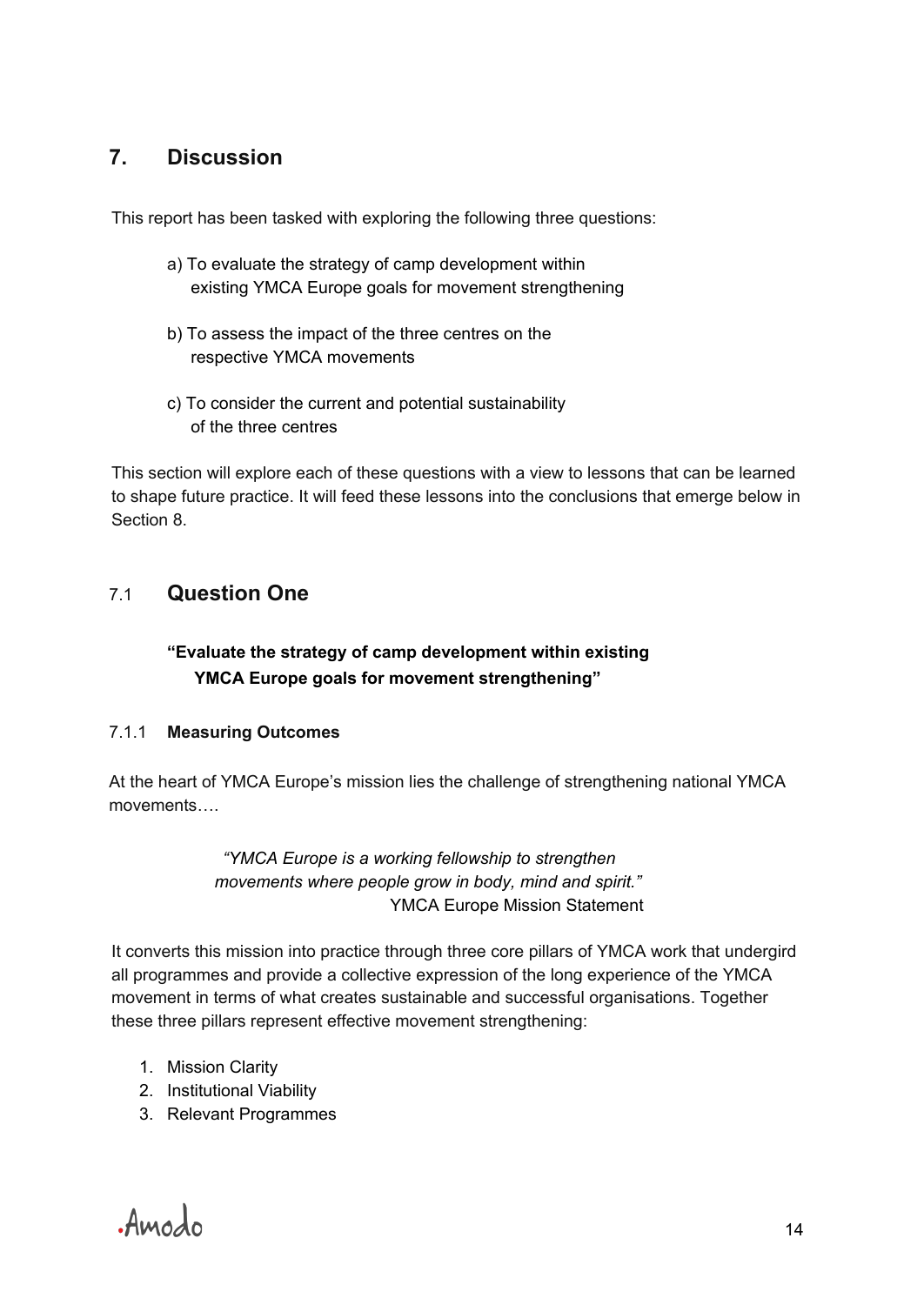The current YMCA Europe strategy stretches from 2011 to 2016 and includes a commitment to build on the above three pillars but to deliver its programme of work through three priorities:

a) Mission Awareness - Advocacy - Representation

- b) Relevant Programmes
- c) Sustainability

Within this strategy stretching from 2011-2016 Movement Strengthening does not feature specifically although it can be deemed to come in under the title 'Sustainability' where it states,

> *"Viable YMCAs are able to constantly generate the necessary resources to run their programmes."*

There is no specific mention or objective noted in terms of camp development other than a general commitment to institutional viability. However it does make a specific reference to existing camps as follows:

*"To consolidate and optimise the existing facilities, educational centres, youth hostels, hotels, holiday centres and camps across Europe considering it as a network and a resource for our common movement and for potential partners"*

The strategy of building resource centres/camps in Eastern Europe seems therefore to have emerged largely from the Roots for Reconcilation programme driven by YMCA Europe and national YMCA staff working in Eastern Europe.

It has developed as a programme development theme and in conversation with funding partners and the outcomes or original objectives of the camp development for YMCA Europe are unclear. The concept of building resource centres/camps and of enhancing sustainability is sound; however the planning and evaluation processes are not.

In the original project proposal for Roots for Reconciliation it stated clearly that...

*"The overall project administration, as well as project monitoring and evaluation will be the responsibility of the EAY. To this end the existing systems will be utilised for effective project monitoring and evaluation.* 

*Namely:*

*The Movement Development Group (particularly the Partner Group for Armenia and Field Group for Georgia) in cooperation with the corresponding key staff will sum up general project monitoring and evaluation.*

*The EAY field staff will be responsible for the overall project management, including tasks on monitoring visits, progress and final reporting."* 

Amodo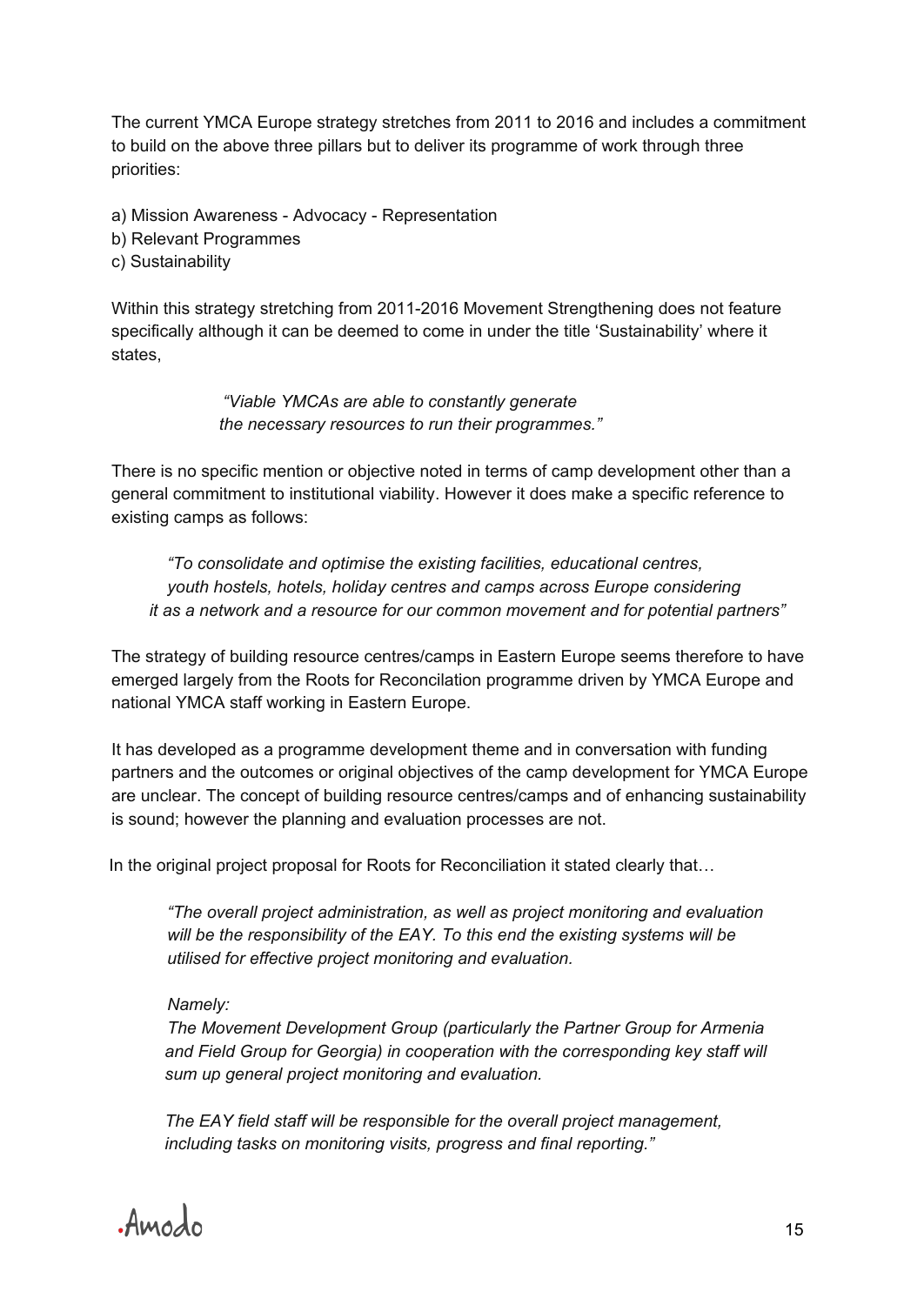This clearly committed YMCA Europe to effective monitoring and evaluation of the programme with the field groups playing a key role. Within the Roots for Reconciliation programme there were several documents produced for different partners and funders that set out what was intended in the development of the programme and what goals were to be achieved. These largely related to the engagement of young people in the peace-building programme and included targets and programme goals.

The element of building the resource centres does not feature in the paperwork in terms of measureable outcomes. There is a commitment to build four (subsequently changed to three) resource centre/camps and there is mention of sustainable development of the YMCA movements as a goal but no evidence of a thought process as to what this would look like for the national movement if successful.

Examples of how impact was anticipated in the original proposal include,

*"...this programme is initiated by the EAY to further mainstream their growth as self-sustaining and democratic YMCA associations"*

 *"...at least 4 YMCA Resource Centres (with residential facilities) are operational to offer day or camping services to youth from marginalized groups and communities"*

with more specific goals stated including ...

#### *"...The programme management team in general, the Movement Coordinators in particular, will be challenged to put in place adequate regional networking which will especially promote cross-border marketing of those sites."*

These statements tend to be written by YMCA Europe as broad goals which can then be difficult to measure in any focused way. YMCA Europe staff state the three main goals for the resource centres as:

- 1. To enable sustainability for the national YMCA movements
- 2. To provide enhanced programme provision to deprived communities
- 3. To provide leadership development programmes to young people

It is very important that YMCA Europe clarifies its aims and objectives for future programmes in a more precise and measureable way so that success and value for money can be evaluated and delivery can be improved.

This can either simply follow the SMART objectives definition,

- *Specific – target a specific area for improvement.*
- *Measurable – quantify or at least suggest an indicator of progress.*
- *Assignable – specify who will do it.*

Amodo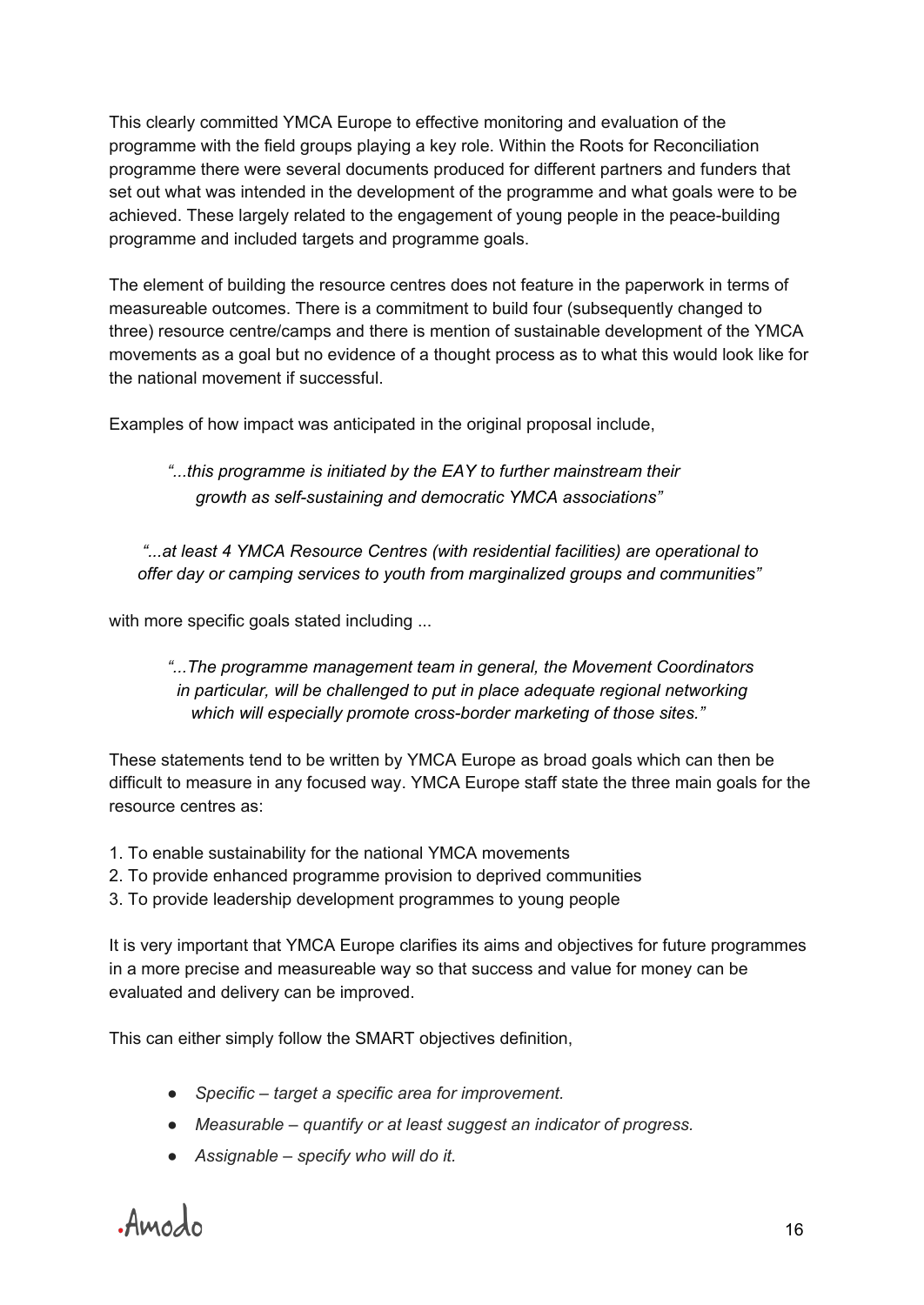- *Realistic – state what results can realistically be achieved, given available resources.*
- *Time-related – specify when the result(s) can be achieved.*

...or it could be achieved through developing an understanding of outcomes measurement. This would entail a good understanding of the difference between a goal/objective and an outcome and would seek to establish and agree specific and measureable outcomes for each programme.

The benefits of outcome measurement are that managers need to have the courage and confidence in YMCA work to state clearly what will have happened as a result of a programme rather than how the programme will be delivered or what they intend to do. This focuses the organisation on impact rather than process, on the resulting change rather than on the activity itself. It highlights programme that can achieve activity goals yet has no significant impact as a result. This then impacts upon programme design as it requires design to think more thoroughly about how programme content will produce actual change.

It can be daunting to set clear outcomes at the outset as these will need to be measured and the result will reflect directly on the performance of the organisation. However YMCA Europe needs to have courage to do this better, in confidence that the organisation has the expertise and ability to deliver and in confidence that failure should be embraced and explored to underwrite further learning and improved performance in the future.

#### 7.1.2 **YMCA Europe Strategy for Movement Strengthening**

It may be relevant to ask immediately whether the camp development work is a YMCA Europe Strategy as the current strategy (2011-2016) makes no reference to it. For this report however it will be viewed as part of YMCA Europe strategy as the key architect was a member of the YMCA Europe staff team.

The development of resource centres/camps by YMCA Europe must sit within a wider commitment to movement strengthening. This core area of YMCA work cascades down from the World Alliance of YMCAs whose first statement of purpose is that it...

#### *"...strengthens the capacity of national YMCA movements"*

Within YMCA Europe the strategy for movement strengthening is difficult to identify. YMCA Europe is clearly committed to supporting national movements to become stronger and more effective however how they plan to go about this to achieve movement strengthening remains unclear.

There is no doubt that the two remaining priorities of the current strategy, Mission Awareness and Relevant Programmes, both contribute in ways to building stronger movements. What seems to be missing is any means to measure or break down just exactly what elements are

Amodo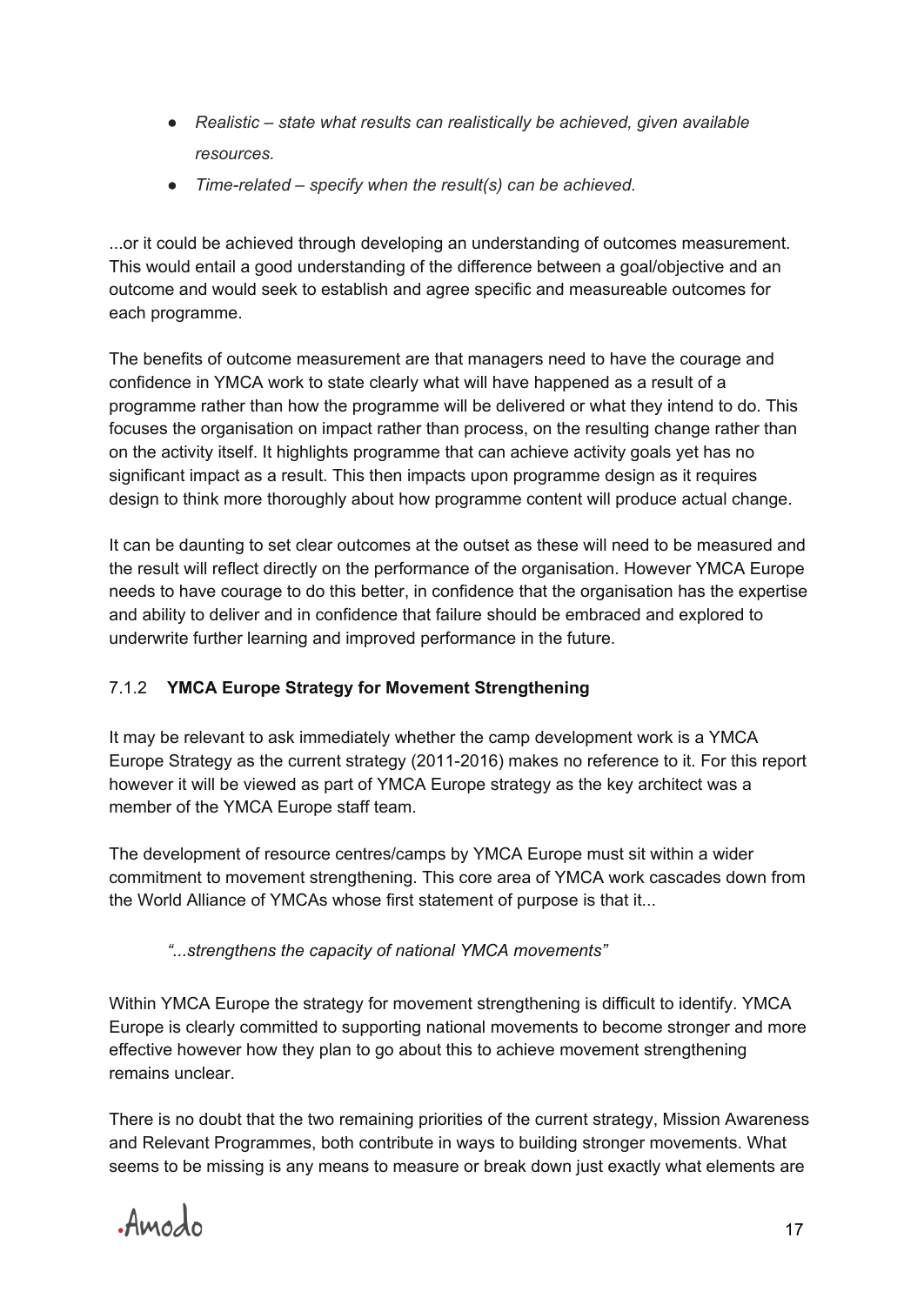involved in strengthening a national YMCA movement. If an organisation does not clarify the steps on a journey how can it evaluate how far it has come on that journey? Within the work on Institutional Viability there are six questions that can be addressed to a national movement yet these are not focused sufficiently on organisational strengths and capacity to produce any reliable measure.

It may be helpful to begin to identify some of the steps that might be involved in movement strengthening to confirm that this would indeed be possible. This process can name certain key elements of a strong movement that can then be broken down to identify smaller parts. These may include things like Leadership of the organisation; Purpose (including planning and mission and vision); Staffing and Infrastructure would include the systems and skills in place; Resource Management and Programme Delivery. Each would need to clarify the separate role and task of the local and national YMCA.

Section 7.2.1 below starts to identify aspects of early set-up of a national movement in things like systems and structures and networks that clarify the roles and responsibilities of various YMCA stakeholders and that create ways of working together and supporting each other to thrive.

Movement strengthening will involve this element of internal processes and structures that can be evaluated using an audit tool and that make sure that the organisation works well with its local associations. It will also include a mapping of the journey of other movements as they explore how they grew stronger and what elements of that journey were significant and essential. Developing this would trigger an excellent consultative exercise for YMCA Europe involving a group of skilled national movements.

In this way it is entirely possible to draw together a journey mapping what it looks like to grow from a new movement to become a strong sustainable movement. Each element of the journey would be broken down to create steps or stages of development and the whole process would be a long term plan. It would also be important to note that every movement would be different, would work within different constraints and circumstances and that at some point on the journey organisations will fall into crisis and lose momentum. Such assessment requires YMCA Europe to be more intentional and robust in its direction of and guidance to national movements.

It would however provide YMCA Europe with a measure of stage of journey for any one movement. It would provide a check for stronger movements to consider where they might improve and it should provide a staged process so that a newly developing movement can address issues in sequence and grow in the right manner.

This suggestion is not meant to be prescriptive but to provide a guidance template or framework that can offer a general overview and a staged process to developing movements and a measure to those involved in movement strengthening. This would fill a gap in YMCA Europe planning and evaluation processes and is an idea further developed later in this section.

Amodo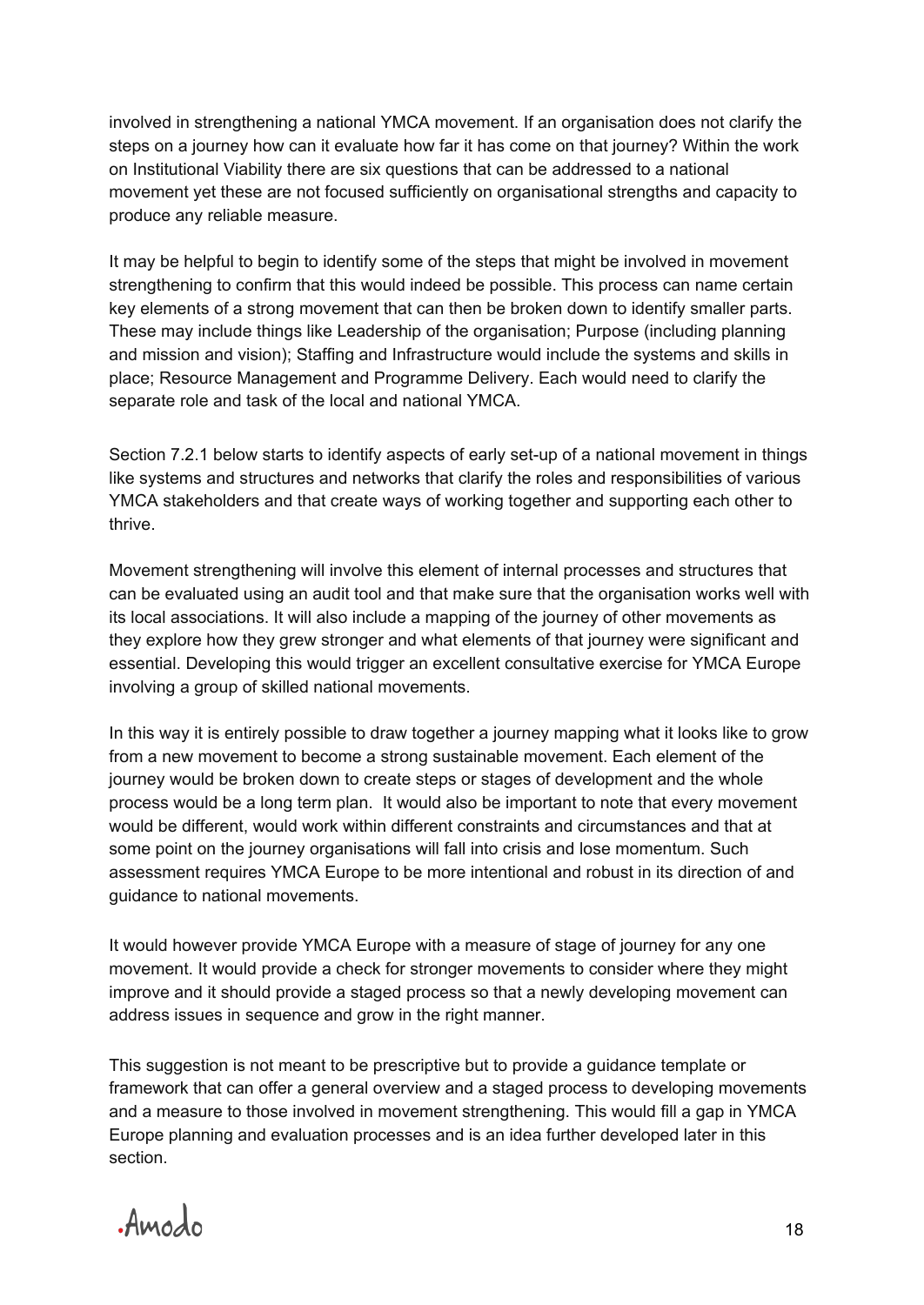#### 7.1.3 **Broader strategy under Movement Strengthening**

As this report seeks to evaluate the development of resource centres/camps as part of a wider Movement Strengthening process it is important to clarify that wider strategy.

We have already established the wider commitment of the YMCA organisation at World and European level to the concept of movement strengthening. We have established that the current YMCA Europe strategy does not focus on movement strengthening in its language yet undoubtedly delivers elements that contribute towards this goal. Within the priority of Sustainability it centres around Resource Mobilisation and Institutional Viability. Within the goal of Institutional Viability there is one outreach programme to strengthen national movements called the YERT programme. If we recognise the contribution of Relevant Programmes and Mission Awareness to movement strengthening are there other more specific or intentional activities that could be seen as a YMCA Europe movement strengthening strategy?

There are other YMCA Europe programmes that can be seen as part of a movement strengthening process and which alongside the resource centre/camp development feel much more intentional about building stronger YMCA movements. These include the YERT programme mentioned above but also the Field and Partner groups both of which aspire to support a national movement to grow and flourish.

As this report moves to consider the resource centre/camp development initiative within the wider strategy of movement strengthening it may be helpful to briefly consider the effectiveness of these two programmes:

#### a) **YMCA Europe Resource Team**

The YMCA Europe strategy commits…

 *"To continue and develop the YMCA Europe Resource Team to assist National Movements in analysing their own institutional status to assist with their growth"*

More specifically its purpose is stated as...

"*The purpose of YERT is to assist National Movements in reflecting on their strengths to further develop their capacity and efficiency."*

The YERT brings together skills and experience from across the international YMCA movement to focus on a national YMCA organisation in order to support it and to offer guidance as to how it might move further along the road towards movement strengthening.

This is an excellent concept drawing on and sharing a wealth of expertise available free of

Amodo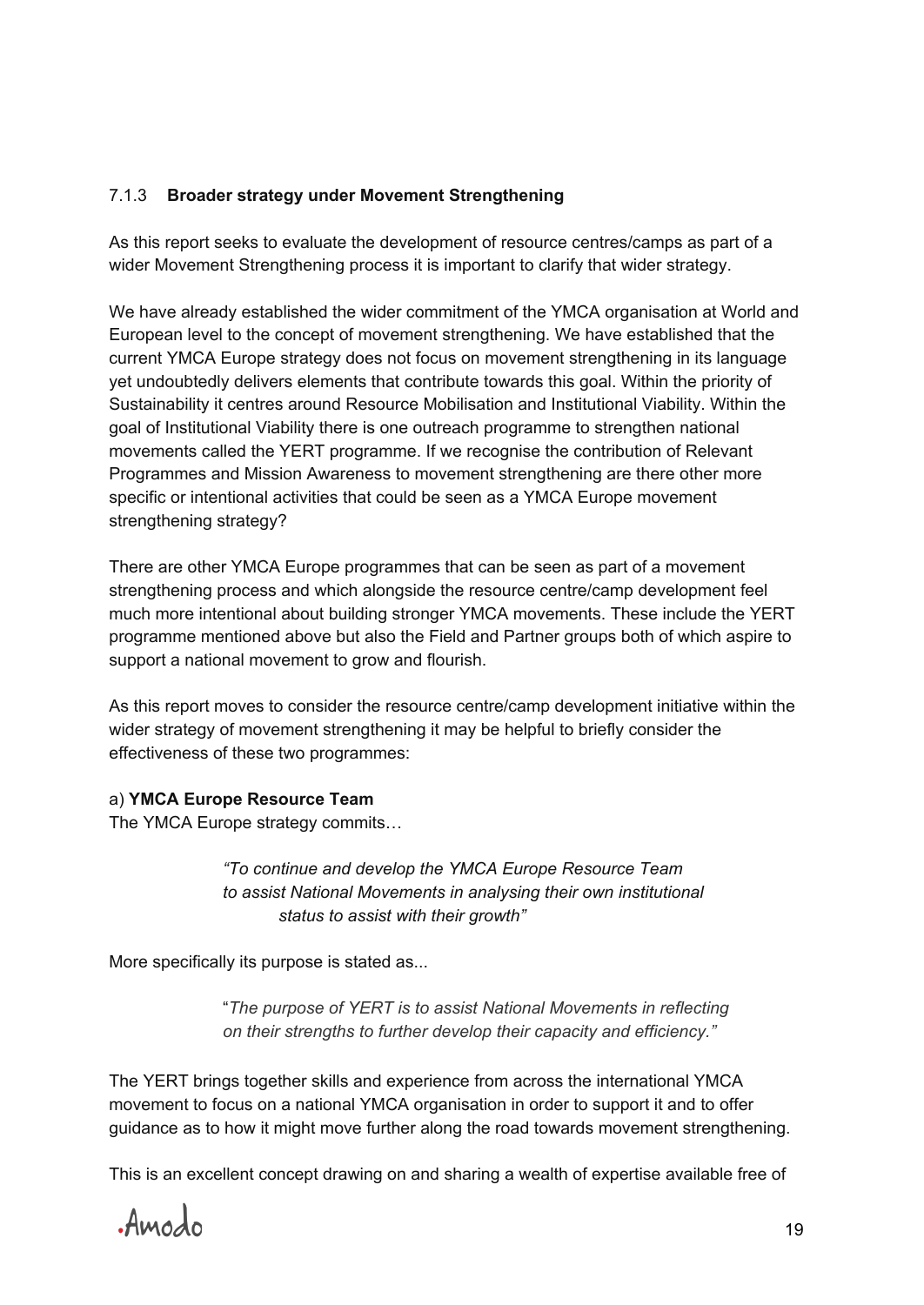charge from within the greater YMCA organisation. In 2014 two YERTs completed visits to Lithuania and a follow-up visit to Portugal. Teams were very limited in numbers with only five YERT volunteers currently active and four of those from western Europe.

It remains vague as to how the YERT teams judge the need for a team and how they progress a national movement along a journey towards becoming a strong and stable movement. The YERT idea is a very strong one yet it needs a more precise framework to follow and a greater sense of purpose and process to create the interest and commitment to it from a wider group of staff/volunteers. It is important that YERT visits are conducted as a stronger team recruiting the various skills appropriate for the stage of that national movement and a group approach that can explore together the best solutions and guidance.

The YERT programme is a strong concept and the resources, both people and skills, are available within the international YMCA movement. However the operation of the programme is very weak at present not only in terms of marketing and recruitment but more so in terms of the process that could be so much more focused and intentional with a clear measure of stage of development and progress for a national movement.

There is talk of YERT providing marketing support to YMCA Georgia at Camp Orange. It would be wise for YMCA Europe to restructure YERT around a specific programme offering an assessment, support and advisory service to national movements with the goal of improving their practice and increasing their sustainability. Isolated pieces of work would be better addressed by individuals, leaving the YERT brand to strengthen and grow as a wider national movement support programme.

#### b) **Field and Partner Groups**

These groups are a collection of representatives from different partner countries who commit to support that targeted national movement to grow and thrive over an extended period of time. Field groups are established by YMCA Europe whilst Partner Groups are set up by the national movement themselves.

The field groups were written in to play a key role in the monitoring and evaluation of the Roots for Reconciliation programme,

 "*The Movement Development Group (particularly the Partner Group for Armenia and Field Group for Georgia) in cooperation with the corresponding key staff will sum up general project monitoring and evaluation"* RfR Original Project Proposal

Field groups remain a key part of the movement strengthening strategy of YMCA Europe today yet are only operational in three countries, Ukraine, Belarus and Kosovo. In Armenia the group was first established as a partner group which then ceased to exist after the Dutch chairperson resigned. The chairperson of the Georgian field group also resigned and that group closed down. No initiative was taken to renew the groups and no evidence exists of any evaluation of the process nor of the need for renewal. The role shaped for the field groups in the monitoring and evaluation of the Roots for Reconciliation programme including

Amodo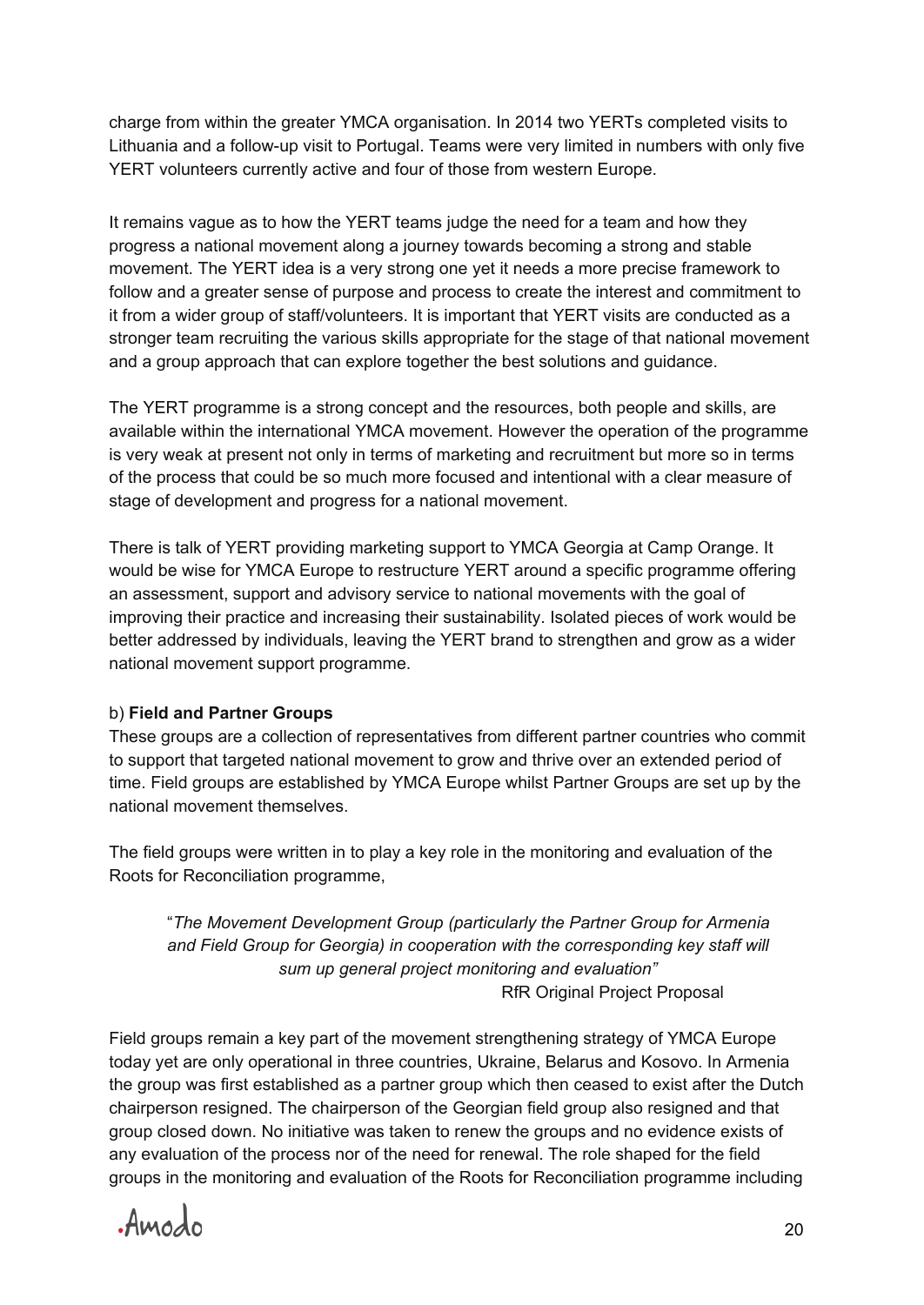the camps was therefore lost and was not replaced.

The wider strategy for field and partner groups seems to be falling apart with little or no leadership from the centre. The view from key partners in the field group process is that partners have simply got tired and as a result that attendance became sporadic leading to closure. This is a very poor example of the management of a key part of YMCA Europe strategy. It is a situation that demands leadership both in those countries where field and partner groups have closed without strategic thought or evaluation and for the three remaining groups so that they understand their role, the vision of YMCA Europe and the support they can receive.

#### "*The wider strategy for field and partner groups seems to be falling apart with little or no leadership from the centre."*

YMCA Europe recognises that this is a support programme that is not working yet there is no strategy to take decisions on the remaining groups or to give leadership to them. Other partners have called on YMCA Europe to step up to manage this agenda and it is important that this happens.

Where field and partner groups close because they do not work well it suggests that the need for support remains, that a gap is emerging and that something else needs to be put in place.

#### c) **Camp Development**

Camping is a core YMCA activity and a part of the brand. From summer camps in the United States to YMCA Scouts to festivals in Eastern and Northern Europe, camps make up a significant percentage of YMCA activity across the globe.

This quantity inevitably brings a high level of quality with it and the reputation of the organisation around caring for children and young people and for healthy development is second to none. TV and films, books and plays all refer regularly to life that includes YMCA camping, kids programmes and accommodation making this a truly international brand. The potential for each YMCA to learn from another further reinforces this idea with partnerships between Spitak YMCA and the Swiss YMCA, between USA camps and Georgia YMCA good examples of this shared learning.

Building on this brand recognition by developing camps in Armenia and Georgia is a strong idea assuming the capacity to deliver and the demand for services. How did YMCA Europe think about these two essential elements prior to the proposal?

#### i) Demand for Services

This question is not a difficult one as competition in the camping industry, though it exists in Armenia and Georgia, is not sufficiently strong to deny a market for the service to YMCA. The national and local YMCA movements in Armenia and Georgia were all aware of 'the competition' and of opportunity to grow their service to become sustainable. Connecting to serve demand for the service was more about the selection of location than about a question

Amodo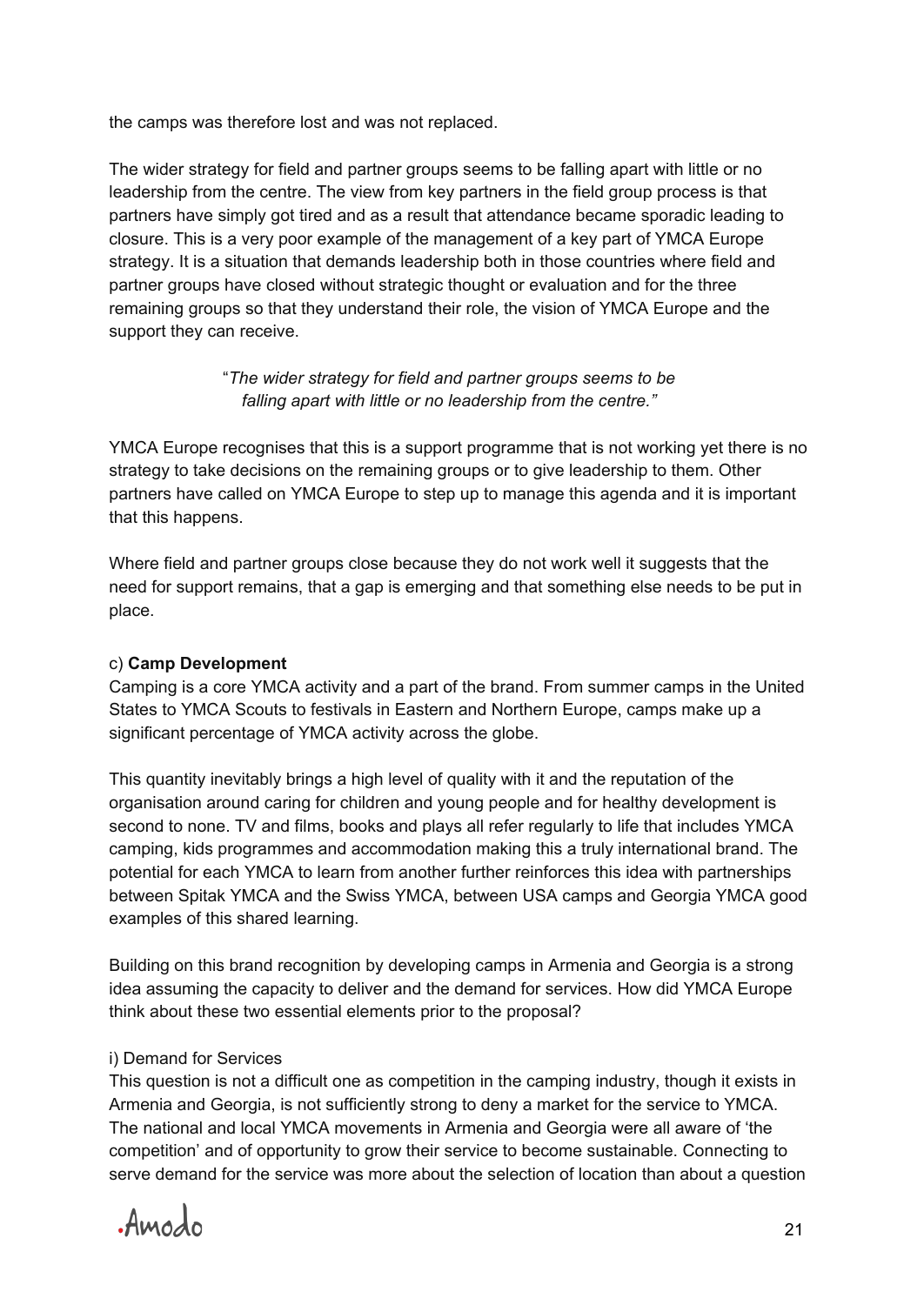of demand.

#### ii) Capacity to Deliver

Camp Orange in Georgia is operated by the Georgian national movement which clearly has the skills and ability to make this become a real success. In order to achieve this however YMCA Georgia dedicated significant time from their CEO to manage the development which had an inevitable impact on the host organisation. In terms of capacity to deliver there is no question that in Georgia this has been well thought through and delivered.

In Armenia one of the camps was a refurbishment project so the local YMCA, Vanadzor YMCA, which owned the original camp naturally retained ownership of that site. This local YMCA had good previous experience of running a camp and capacity was less of a challenge.

The second Armenian campsite at Daranak was handed over to the local YMCA to manage. Vardenis YMCA was an established local association with a strong activity programme and keen to grow and develop.

The question of capacity to deliver for YMCA Europe is one relating to the relative national movements as YMCA Europe passed oversight and authority for the camp development to these colleagues who in turn took decisions about retaining control or passing on control of the development to local YMCA partners.

For YMCA Europe the challenge is ...... How much due diligence did they undertake prior to agreeing to pass this authority across?

Passing this to the national movements suggests a real confidence that they had the capacity and skills to effectively manage this responsibility. This report explores in the following section how the national movements decided to either retain responsibility for the camp development as in the case of YMCA Georgia or to pass this on to local YMCAs as in the case of YMCA Armenia. Here we explore YMCA Europe's part in this.

YMCA Europe was the applicant for significant parts of the funding package for the camps. This gave responsibility to YMCA Europe to retain the primary oversight for effective spend of this resource on the development agreed with the funder in the project proposal. When YMCA Europe passed this resource on to the national movements for delivery that same responsibility remained with YMCA Europe to report back to the funders and to monitor the spend. It just meant that YMCA Europe were not the delivery agent.

In this sense YMCA Europe would be expected to set in place a system of monitoring the spend and of ensuring that it adhered to what the funders had agreed. This system would need to have a process in place should partners fail to deliver the development as planned. YMCA Europe would be monitoring the stages of development from a distance to ensure that it would achieve the outcomes that they had used to persuade funders to support the

Amodo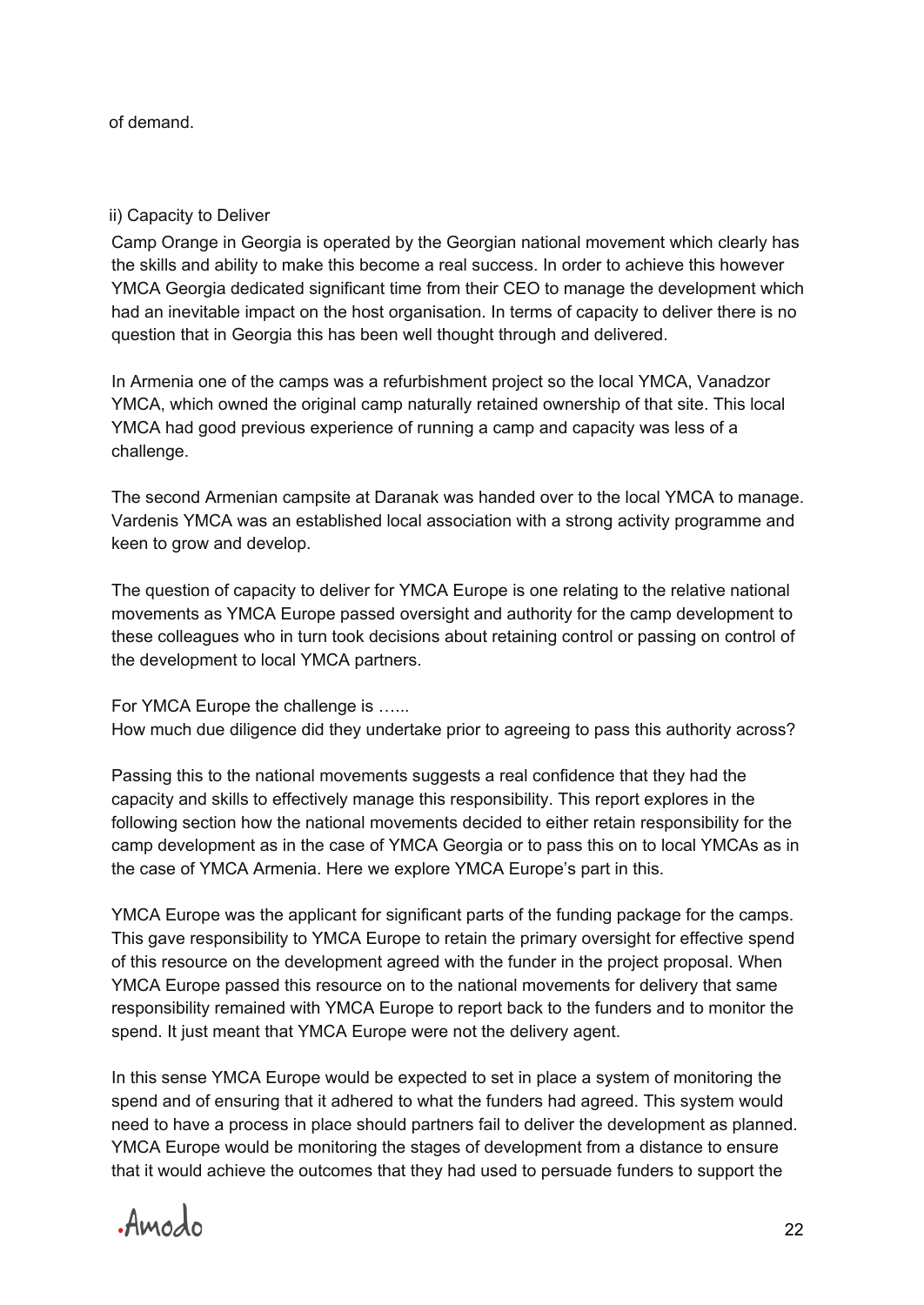project.

It is this handover and monitoring process, that was the responsibility of YMCA Europe, that raises some questions. For example...

#### **Design of Camp Daranak**

YMCA Europe did excellent work in nurturing and developing proposals with the Swiss funder EPER-HEKS to get them to the point where they invested heavily in the camp development programme. They funded the build of Camp Daranak in Armenia to the tune of є75,000 to operate as a resource centre.

At a later stage when the centre was built Camp Daranak decided to switch to market the centre as a camp. This was a critical moment as the original design of the centre was fit for a different purpose and the accommodation was not laid out in a way that would make it easy to serve different groups of guests. The funder expected the centre to use the upstairs rooms as groupwork rooms in operating as a resource centre rather than as bedrooms when operating as a camp.

There was also a serious question about sustainability within the strategy to operate as a resource centre as this directed Camp Daranak to serve the refugee populations living close to the Lake Sevan site yet these participants were not in any position to pay for services. This was a critical point and decision time for Daranak that would have consequences for the future success of the project.

EPER-HEKS had by this time been persuaded to fund a second phase of work at Camp Daranak with the expectation of the resource centre serving the local refugee communities in mind. The money was passed to YMCA Armenia to fund Camp Daranak.

At this point the decision was taken by YMCA Armenia to fund a pipeline project at Lake Sevan which was a project to provide a piped drinking water supply to the refugee villages.

EPER-HEKS clearly had expectations and hopes that YMCA Armenia would invest further in the resource centre/camp at Daranak in Phase II. As the money was used for the pipeline project instead (which EPER-HEKS reluctantly agreed to), they subsequently withdrew from the relationship and no further monies were forthcoming. There are real questions about managing the funding relationship and about the respective roles of YMCA Europe and YMCA Armenia here.

Tom Valentine from the YMCA of the USA predicted early in the camp development process that,

> *"Making the best use of the CRCs , will require good business planning, marketing and core management skills."*

It seems clear that as YMCA Europe passed authority for the programme over to YMCA Armenia it failed to complete due diligence or to set in place sufficient processes for effective monitoring of the spend on behalf of the funders. Expectations of YMCA Armenia were, with

Amodo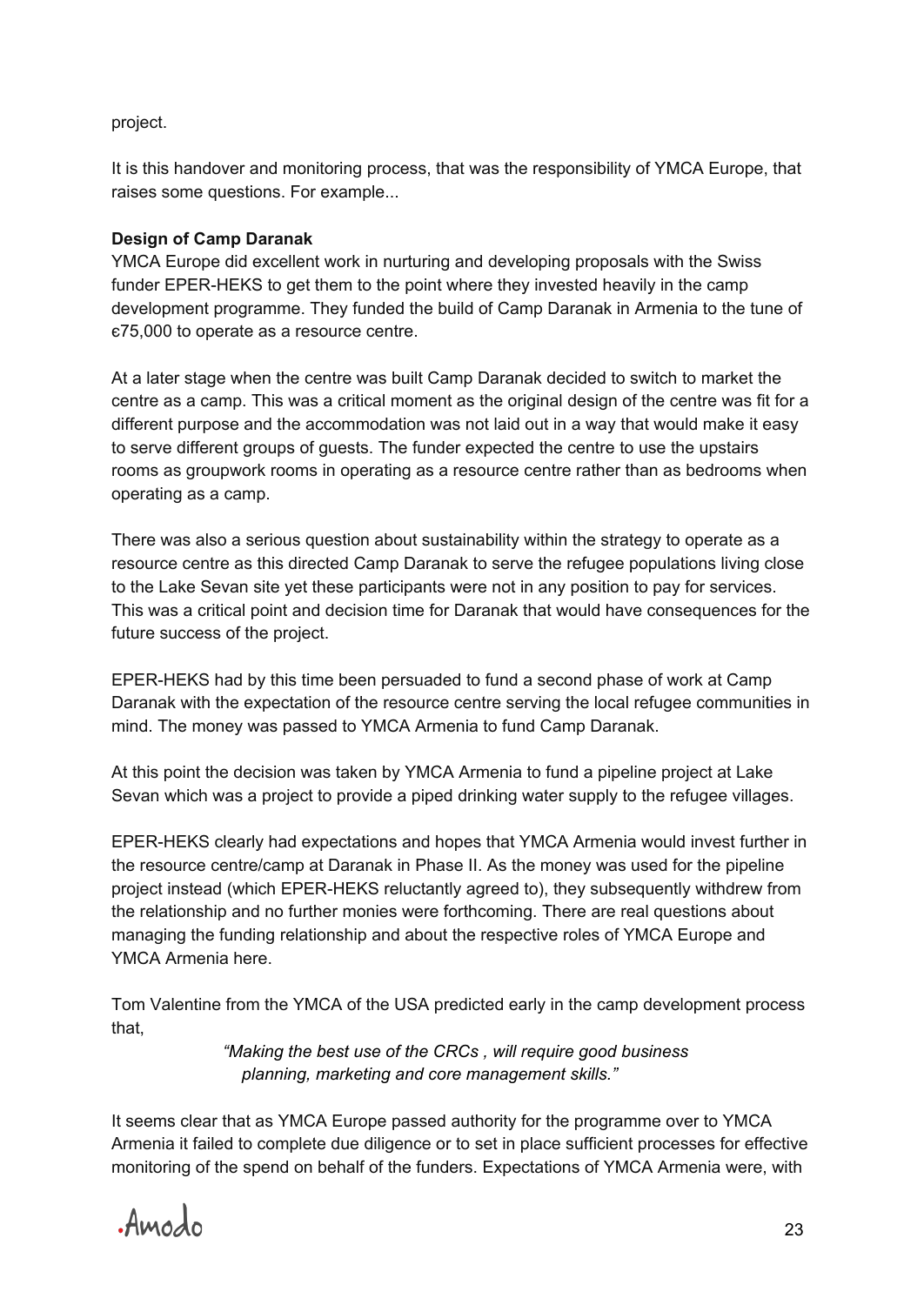hindsight, too high. It is impossible today to uncover just what capacity and ability to manage the project existed several years ago within YMCA Armenia as personnel have changed. However it is perfectly valid to challenge YMCA Europe on what due diligence they completed and what monitoring systems they set in place.

YMCA Europe certainly had a responsibility to monitor and as they signed authority over to national movements they failed to retain a level of authority and agree a process to be triggered if things did not go according to plan. The absence of close monitoring and of any such process meant that when things did not go according to plan or when decisions were taken that YMCA Europe felt were not in the best interests of the project it became impossible for YMCA Europe to intervene. These are lessons to be learned for the future and may have prevented the loss of an excellent funding relationship which itself harms the sustainability of the Armenian YMCA to some extent.

The way YMCA Georgia and YMCA Armenia approached the management and ownership of the respective camps is very different. YMCA Europe's role was to monitor spend and support the two national movements to make effective strategic decisions. This role could have been much stronger.

Some form of steering group or monitoring group focusing solely on the camp development would have solved many of these issues. Perhaps where YMCA Europe embarks on another complex development project such an oversight group would be worth setting in place before delivery with a clearly agreed role and with oversight authority where the direction of the project raises questions.

#### 7.1.4 **Income Generation**

The success of YMCA Europe in accessing significant amounts of money from key funders to underwrite the costs of the resource centre/camp development is something worth noting. The budget for the initial three year phase was over half a million euros alone and more importantly YMCA Europe has gained much credibility and ongoing favour with very key funding agencies as a result. A third phase for the Roots for Reconciliation programme is highly likely and the income for YMCA Europe costs is naturally of great interest here too.

Perhaps a secret of success on this project funding was the intimate knowledge of the Armenian movement provided by Vardan Hambardzumyan. Certainly using staff experienced and knowledgeable about the politics, economics and needs of a country will create a very credible funding proposal. This suggests that YMCA Europe would significantly benefit from investing in skilled staff with a real understanding and experience of YMCA work in regional locations.

There is a case to be explored around the development of regional offices. This not in terms of a high cost base but a home office base in certain regions across Europe where regional staff would be based and where a registered YMCA Europe office for that region would be established. Having a formal registered regional office without additional cost would open the door to greater potential to fundraise as making application from that location rather than

Amodo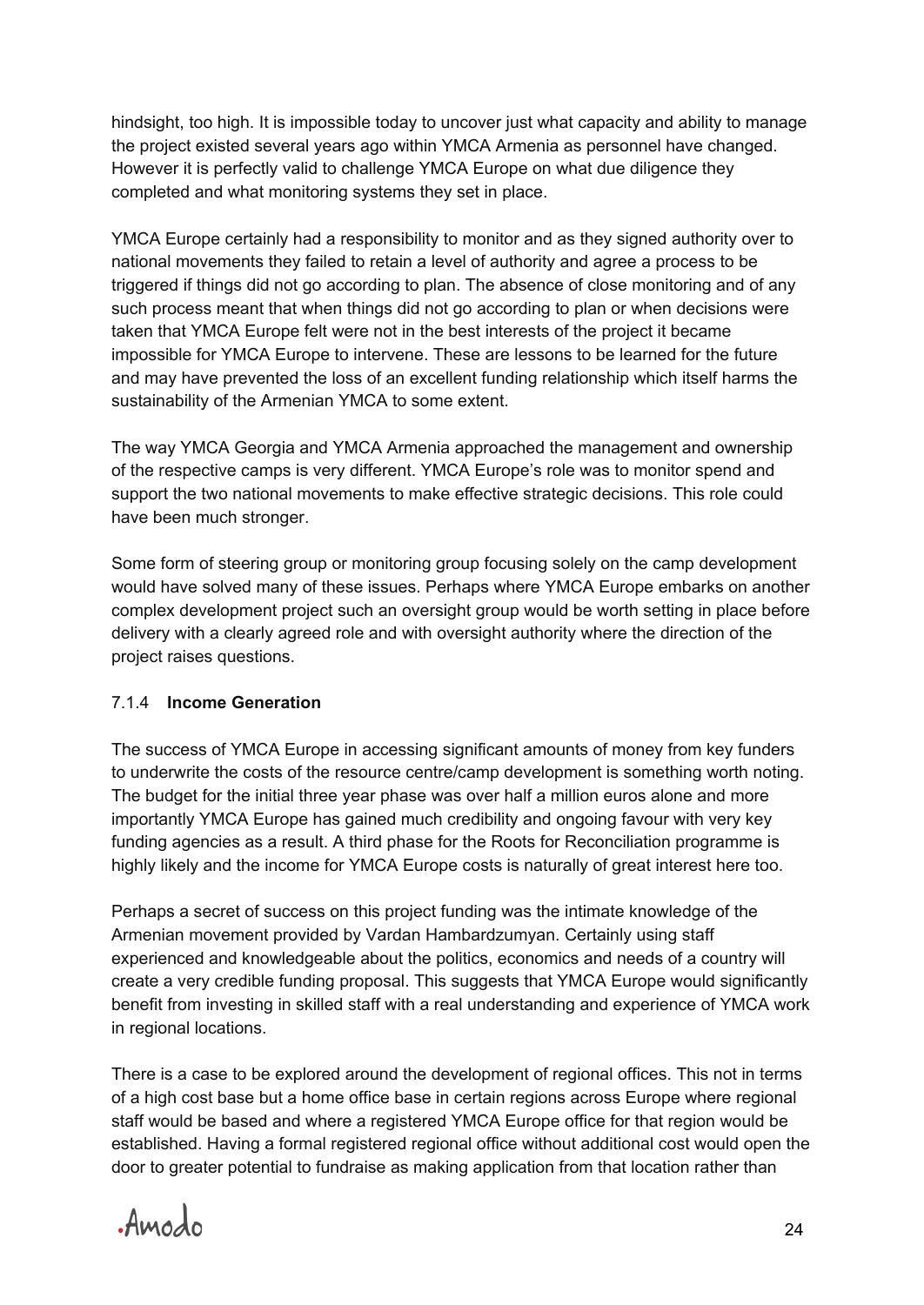through a central office in Prague could be more attractive to funders and would reinforce the local expertise around a funding proposal.

#### 7.1.5 **Overview**

YMCA Europe do many things well that grow various elements that strengthen YMCA movements yet the overall strategy and leadership is weak. The YERT teams need a framework to judge need and to measure progress and this programme needs to market and recruit more effectively. The field and partner groups have been allowed to fade one by one without strategic leadership creating a poorly performing part of YMCA Europe strategy that again demands leadership and decisions.

The camp development programme emerged as an opportunistic idea that has been very successful in attracting funding and creating concrete results in Armenia and Georgia. It has also created real additional capacity in those movements that give a hope for and a focus on generating income that can sustain and maintain the YMCA organisation in places where such opportunities are rare.

The Armenian YMCA is investing in growing young leaders using the camps as a key resource for a programme that is very successful and which is a genuine investment in the future of that movement. The two Armenian camps provide a real resource and potential for growth and income generation for two local associations.

As such the camp development programme is an excellent use of YMCA Europe time and resource and is clearly contributing to institutional viability, to mission clarity and to sustainability. It should feature clearly in YMCA Europe strategy for the period beyond 2016 and should be a model of development that may be applicable elsewhere.

In examining the process and the role of YMCA Europe in this programme there are clear lessons to be learned about better managing and monitoring the investment. The roles and relationships between regional, national and local YMCAs need to be clearly agreed prior to the project and YMCA Europe need to find an effective mechanism to monitor things moving forward.

This is entirely possible particularly as in this example national staff were employed on the project and therefore would be accepting the overall plan for working together with others. Time spent by YMCA Europe at this early stage will always be of great value as the programme develops.

The YMCA Europe National Assembly 2015 was held in Tallin, Estonia and focused on movement strengthening.

*"Sessions included an evaluation of the current situation in the field of movement strengthening and proposals for future steps which would contribute to consolidate working platforms and field work."*

Amodo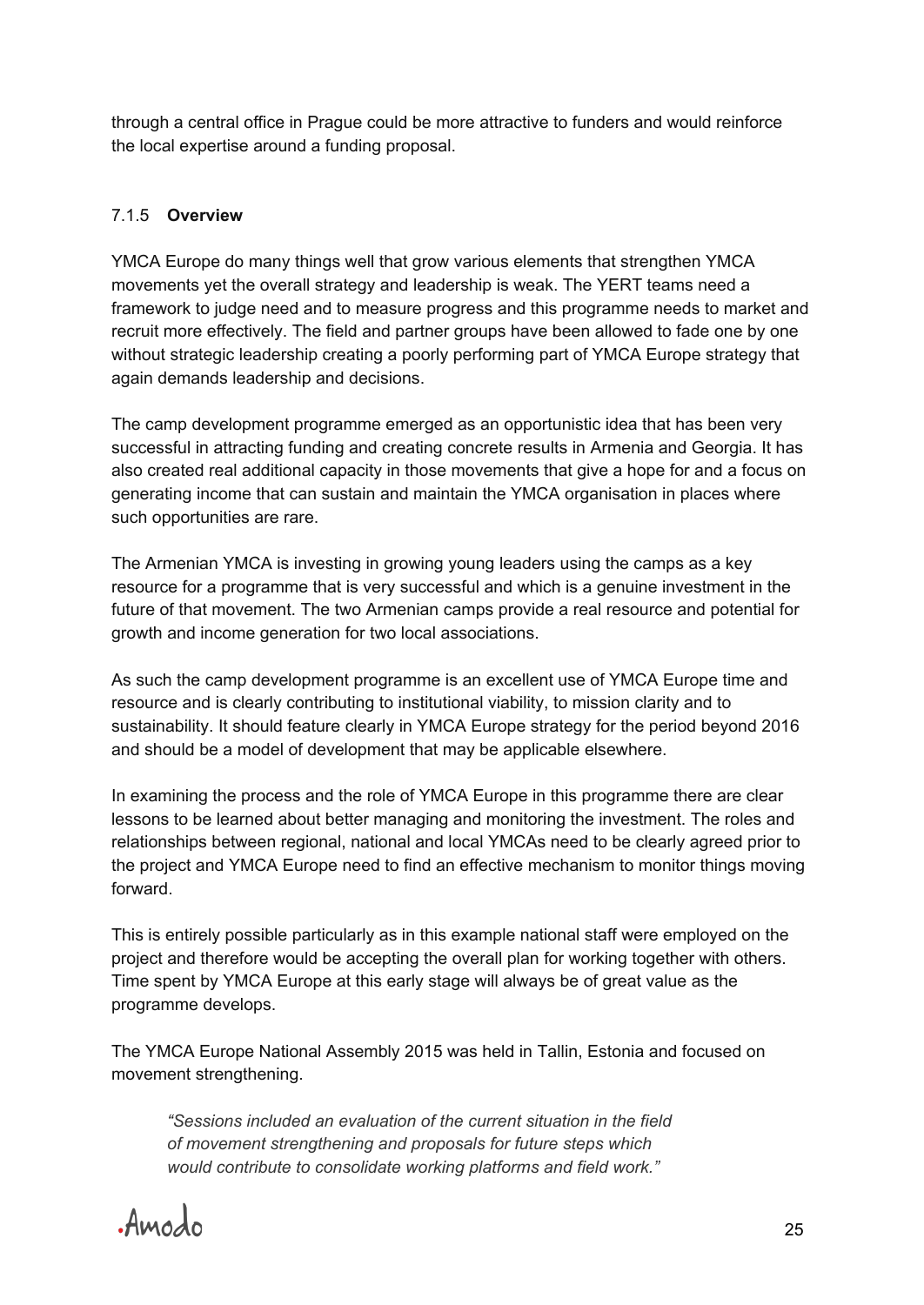Over recent decades there has been an emphasis within YMCA Europe on investing in YMCA development across eastern Europe. There seems to be a current direction of travel, certainly a mood across the organisation to adjust this imbalance to consider western European YMCA needs. It is clear that movement strengthening is still a major demand from eastern Europe YMCAs not least in Armenia and Georgia. It is also clear that the current strategy for movement strengthening could be much more cohesive and strategic and is not serving emerging movements as well as it might. Should YMCA Europe strategy shift to serve western needs it would seem important to revisit investment in weaker eastern Europe movements particularly as the field and partner groups diminish. Purely in terms of priority of needs the focus would surely remain firmly fixed on eastern Europe?

At the very least YMCA Europe should ensure a strong movement development strategy in Eastern Europe before moving its focus elsewhere. Otherwise it will risk losing progress made in recent decades as it withdraws support to national movements disregarding the fact that several of these movements are at a critical stage of development that needs ongoing support. This is prime territory for YMCA Europe to include other YMCA movements in drawing up a staged development framework that would also give direction to a newly inspired and more robust YERT programme.

This framework should demonstrate the journey from a new movement to a strong sustainable movement. YMCA Europe should invest in a participative process with national YMCA movements to draw up such a framework that retains the recognition that every situation will be different and will move at a different pace but that certain elements of developing a strong YMCA movement will apply at certain stages in each place. It needs to avoid being a 'tick box' assessment and must include key aspects of success such as personal relationships (national /local) and process. Perhaps this framework could suggest the appropriate stage of development to be reached before emerging movements gain their independence?

YMCA Europe stated their two primary measures of movement strengthening as:

- a) That the national movement can meet its financial obligations to partners and to YMCA Europe
- b) That the national movement has strong internal democratic processes, election of trustees, good governance, clear role division between staff and Board etc

YMCA Europe should take care to avoid the trap of recognising quantitative data over qualitative; for example ticking the box because they have 12 skilled Board members on paper without exploring whether these members effectively use their skills. In this sense the framework should be outcome or application focused rather than simply registering statistics.

Amodo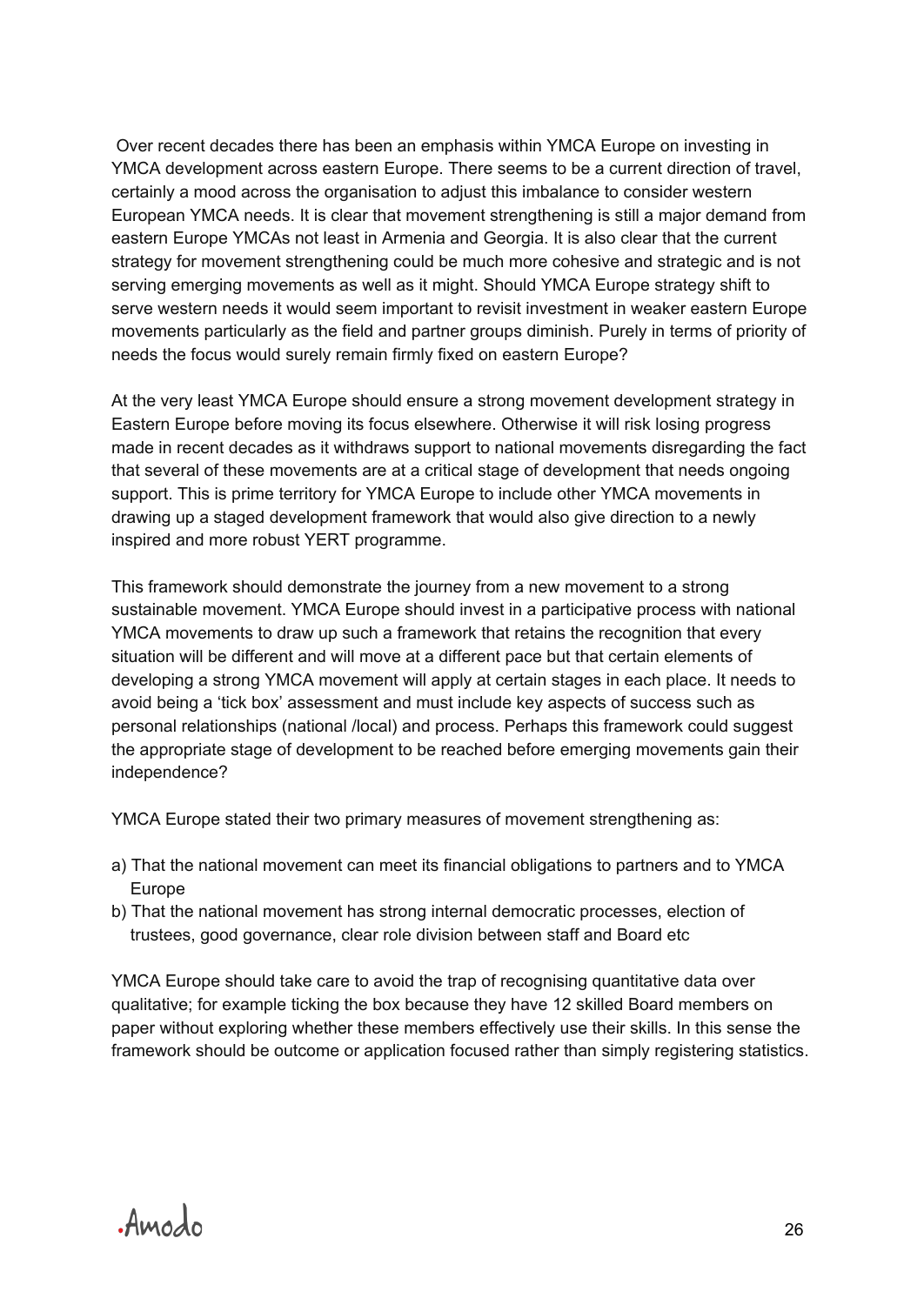## 7.2 **Question Two**

#### **"Assess the impact of the three centres on the respective YMCA movements"**

In the above section the role of YMCA Europe in developing the camp programme was examined. In this section the focus moves to examine the role of the national YMCA and the impact on their respective movements. This exercise will pick up on some of the earlier discussion which will not be duplicated here and as such requires the reader to follow the developing course of the argument.

#### 7.2.1 **Measuring Impact on the YMCA Movement**

First thoughts turn here to the stability and capacity of the two YMCA movements prior to the Roots for Reconciliation investment in order to assess the change or improvement now achieved with the new facilities in place.

Throughout the planning process amongst partners for the resource centre element of the Roots for Reconciliation programme there was a consistent goal expressed to achieve sustainable development. This sustainability was particularly defined as the long term viability and independence of the YMCA movement in Armenia and Georgia rather than simply the sustainability of the resource centres/camps themselves. The two are inextricably linked however as successful resource centres are of little benefit if the national movement fails.

The movements in Armenia and Georgia are both relatively new recognising that the Armenian movement needed to rebirth in the early 90s. As such the thirty years of operation since then represents an ongoing journey to sustainability and should not be expected to produce absolute stability and success. It may be helpful to think about some themes of YMCA development and how these have affected the two national movements in question.

#### a) Developing a National YMCA

In the start-up phase the development of a YMCA movement would anticipate initial enthusiastic growth of autonomous local centres as the new movement catches the founders vision and as initial funding for start-up triggers growth.

As local YMCAs form and shape their structures, governance and programmes the national co-ordination and facilitation role would be consolidating and strengthening its systems and support mechanisms, providing practical guidance to the new work at local level and thinking strategically about next steps for the organisation. Some of the structure would be about creating clear criteria for what it means to be a YMCA and agreeing expectations as to local and national roles and responsibilities. As the movement grows the national office would

Amodo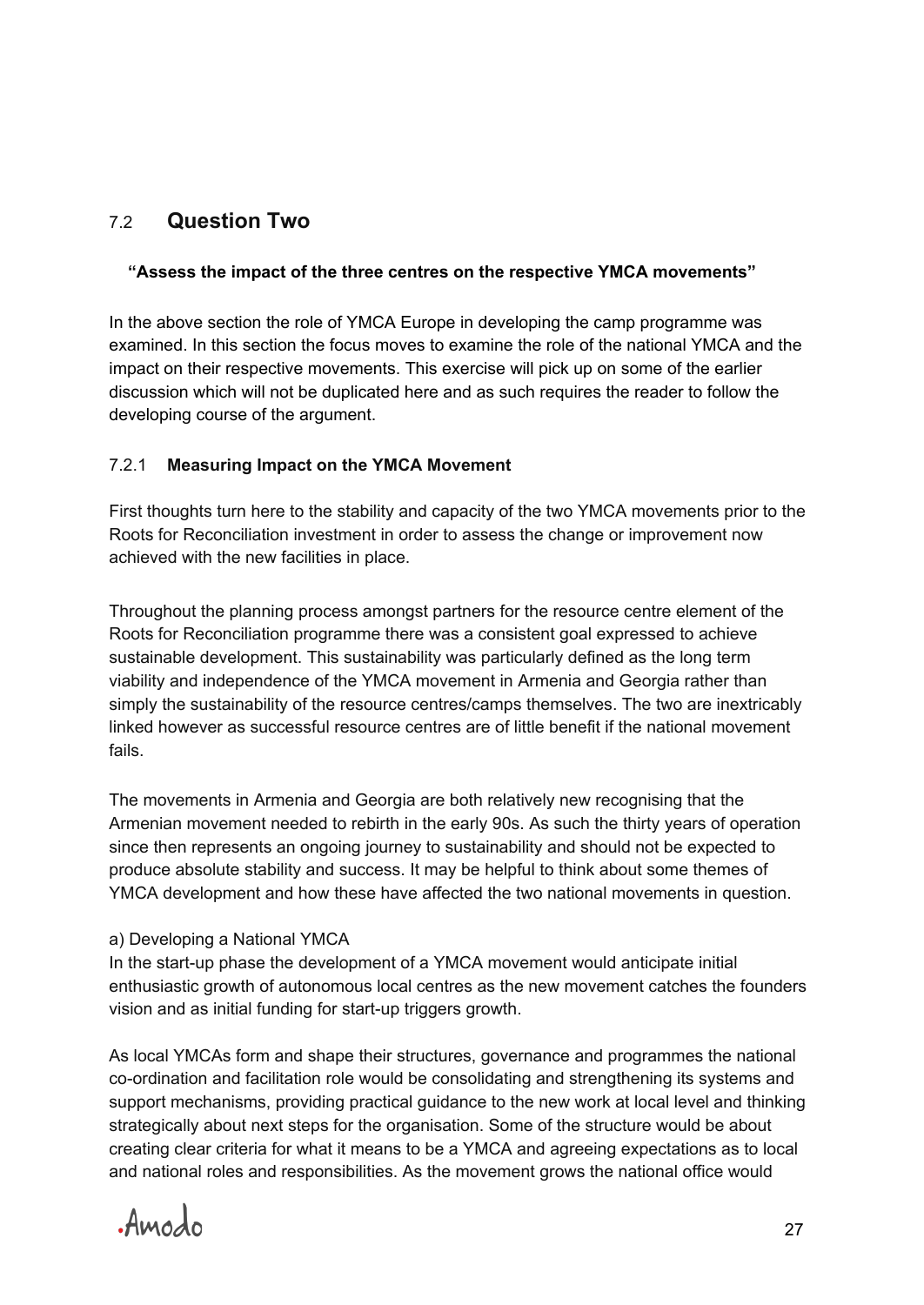need to be establishing support networks for staff and channels to connect with wider partners and funders. It is important to recognise during this period of initial growth that the national office is also tasked with funding its own core costs.

YMCA Europe recognises the importance of establishing such systems and structures stating the following in their current strategy,

*"Our YMCAs can only continue to serve if we have suitable structures to lead, monitor, and operate in line with best practices of Institutional Governance."*

Where growth moves on without the parallel development of the networks and systems it risks confusion in the future and loses opportunity to maximise the rich potential of the locally autonomous associations working together with the national and regional levels of the YMCA. The additional relationship with the regional body added another stakeholder into the mix that demands real clarity of role and responsibility particularly when engaged on a complex partnership project. The original Programme Proposal submitted by YMCA Europe expressed this as an aspiration as follows,

*"For sure the further operation of the Community Resource Centres are to go under the national and local YMCAs, which as a matter of fact will be the case already within the implementation period of the project, but the EAY coordination will remain an essential tool in supporting the network between those Centres and other initiatives involving parties from different corners of the region."*

It will become clearer in this section of the report that the national YMCA organisations involved in this development approached the task in very different ways raising questions about the consistency of approach between national YMCA movements that will be a concern for YMCA Europe.

#### b) Funding

In Armenia and Georgia the funding situation for voluntary organisations is such that ongoing internal funding is practically non-existent. Unlike many other countries this represents a serious obstacle to sustainability and even to development. It means that long term stability needs to come from external funding (which in essence is unlikely to be a sustainable source) or from self-generated income either programme or fund-raising.

This is balanced by the opportunity to identify significant need in Armenia and Georgia and to present this to external funders who are keen to finance change, to respond to poverty and to fill gaps in provision. This means that greater funds are available from external sources to countries in need than are available to other more developed countries. This situation provides greater opportunity to start new things in Eastern Europe but with much less opportunity to maintain and sustain activity.

As funding would be accessible from external sources it would be important that the YMCA organisation maximises its potential to fundraise for these countries in terms of sourcing

Amodo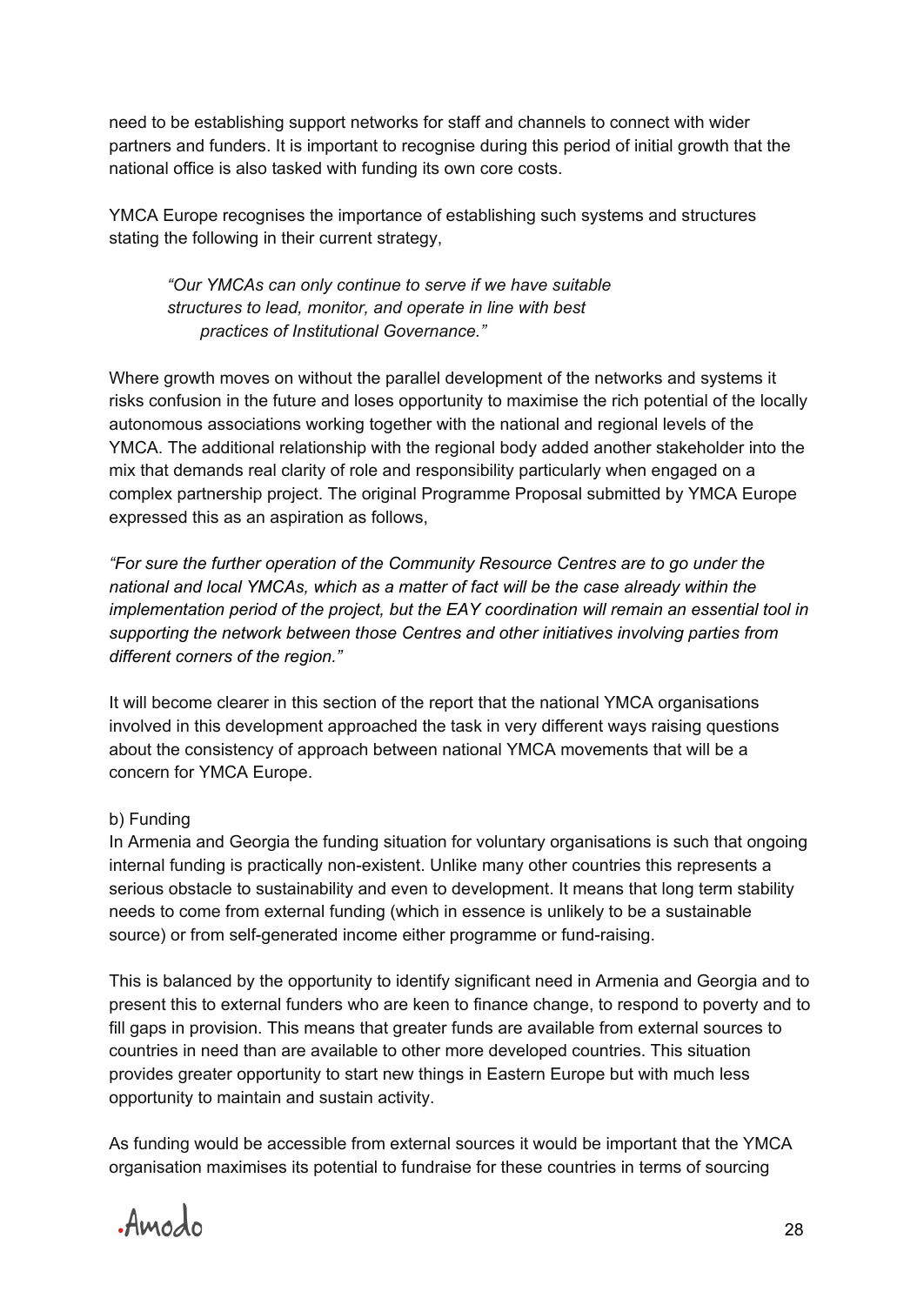funds, establishing the most effective channels for fundraising and agreeing roles and tasks between regional, national and local levels. This YMCA structure offers great opportunity to maximise income generation but also creates the risk of confusion if roles are not clearly understood. It also presents opportunity to maximise fundraising by emphasising local needs and local governance rather than presenting as a top down rich 'western' organisation.

#### c) Setting clear Goals and Objectives

As funds are raised and projects developed to grow the capacity of the YMCA movements it is important that the organisation is able to measure and judge that growth and the value of the investments by assessing success against initial goals and against the ultimate outcomes.

Because YMCA Armenia and YMCA Georgia handled the development of resource centres/camps in very different ways it provides an interesting task to compare and contrast and to identify what works best. All three centres are at very different development stages so it is important to compare like for like.

In order to assess the impact of the three centres it is necessary to firstly explore the way in which each national movement set up the camps and set in place support where required. Similar to the passing of ownership from YMCA Europe to the national organisations how did each conduct due diligence on their local YMCAs to make sure they were sufficiently skilled and able to manage the responsibility. How did the national movement respond when things did not go according to plan?

#### 7.2.2 **Management and Oversight of Development**

The funding packages for the camps represented several sources of money from different places that together funded the whole project. Money came through YMCA Europe, from international partners and from local sources too.

It was primarily the responsibility of the two national movements to agree and design the way in which the camp development would be directed and channelled in their countries. YMCA Europe worked closely with the two movements to support their thinking and planning and their understanding of the potential impact on sustainability of the camp projects.

The national offices were the hub for the organisation of each camp development as they took on key roles in finances and planning. This of course in partnership with their local YMCAs. Exploring how each movement went about this task helps to identify the strengths and weaknesses of different approaches.

a) Camp Ownership and Development

YMCA Armenia In Armenia the national movement clearly recognised the potential for the camps that was

Amodo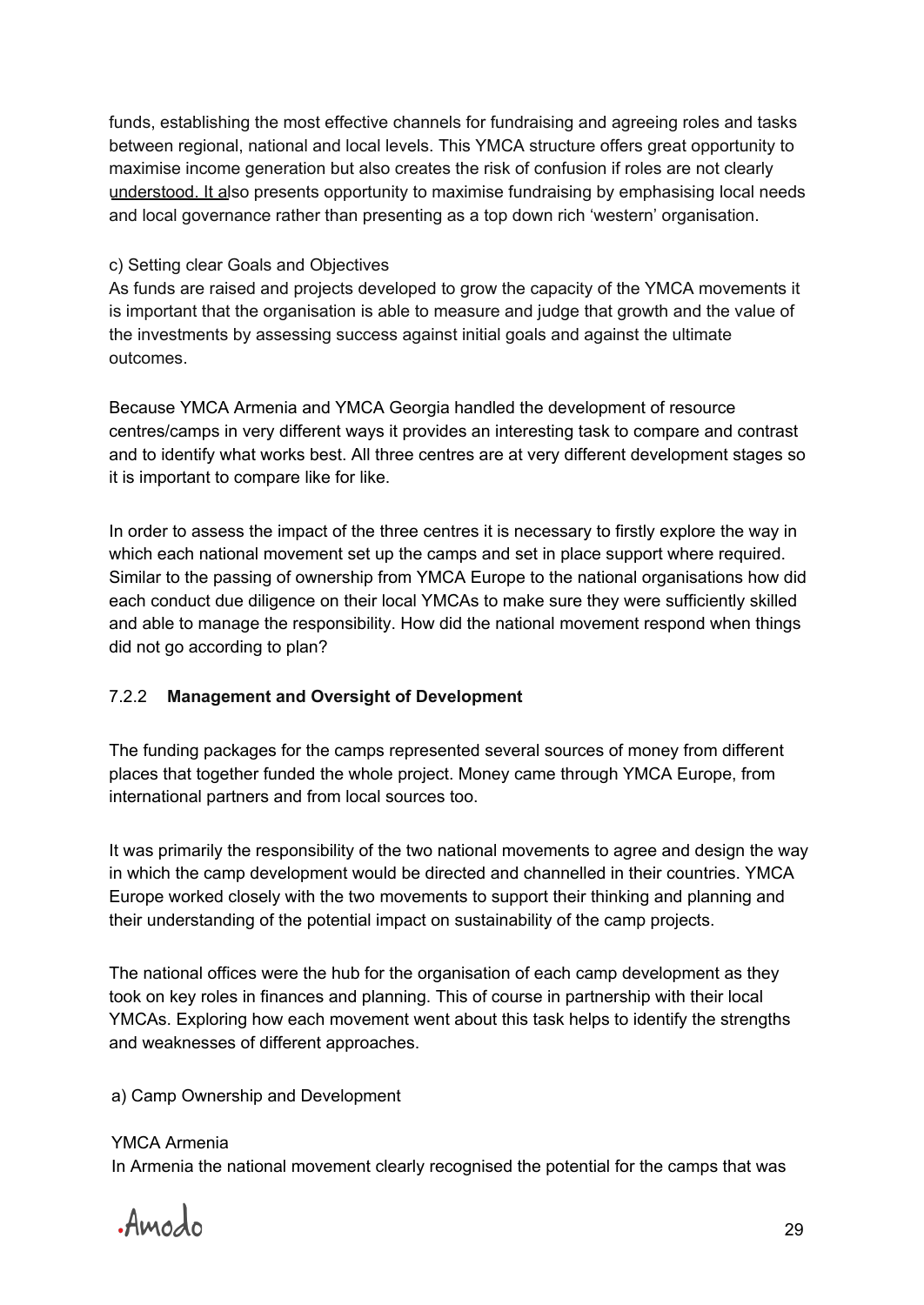presented to them and welcomed the opportunity to get involved. Today their strategic goals are stated as follows:

- 1. Structural development and good governance nationally and locally
- 2. Support local YMCAs in their programme development
- 3. Expanding the movement
- 4. Contributing to building civil society

YMCA Armenia recognises that the camp development programme contributes to all of their strategic goals

In the early days of the programme the national movement ultimately decided to pass all resource and ownership on to two local YMCAs, YMCA Vanadzor took on the development at Camp Aramyan and YMCA Vardenis took on the development of the new site at Daranak, Lake Sevan. (In Georgia it was agreed that the national movement would retain ownership and management of the development at Camp Orange.)

In the case of Camp Aramyan it was obvious that, as this was an existing campsite, the monies provided to develop the site would not change the ownership but rather would best support that local YMCA's work by growing their capacity and resource. This was an easy decision and has proven to achieve that additional capacity and impact originally planned. Camp Aramyan is a busy site with a design that can accommodate a variety of user groups and with a strong Board at Vanadzor YMCA directing the operation.

However the initial idea, agreed by the American donor, was for Camp Aramyan to be an income generator for both the local YMCA and for the national YMCA. Through leadership changes at YMCA Armenia the camp became managed exclusively by the local YMCA raising funds only for that organisation. This was not the original concept planned by partners including the YMCA of the USA nor by the main donor, the Aramyan family. This was a weakness in the national management and planning of the camp development when a partnership arrangement should have been set in place by YMCA Armenia.

The case of Camp Daranak is different as YMCA Vardenis did not previously own a site although they were a strong local YMCA. In 2010 there was a YMCA leaders retreat held in Armenia focused on discussing how to go about the camp development. There was already an interest in Daranak as the location for the second camp and initially YMCA Armenia expressed their desire to own the building. Other partners including the YMCA of the USA expected the camp to be a site sharing income with the national movement.

The national movement then moved from Yerevan to Spitak which was a much greater distance from Lake Sevan and concluded that if Daranak was the location then it was too far from the office to manage directly and would be better managed exclusively by YMCA Vardenis. This critical decision was driven by contractual requirements that required local builders and involvement of the local YMCA. YMCA Vanadzor agreed with the view that the Daranak site was too far away. YMCA Vardenis was unsure about the reasons for the decision taken by YMCA Armenia.

Amodo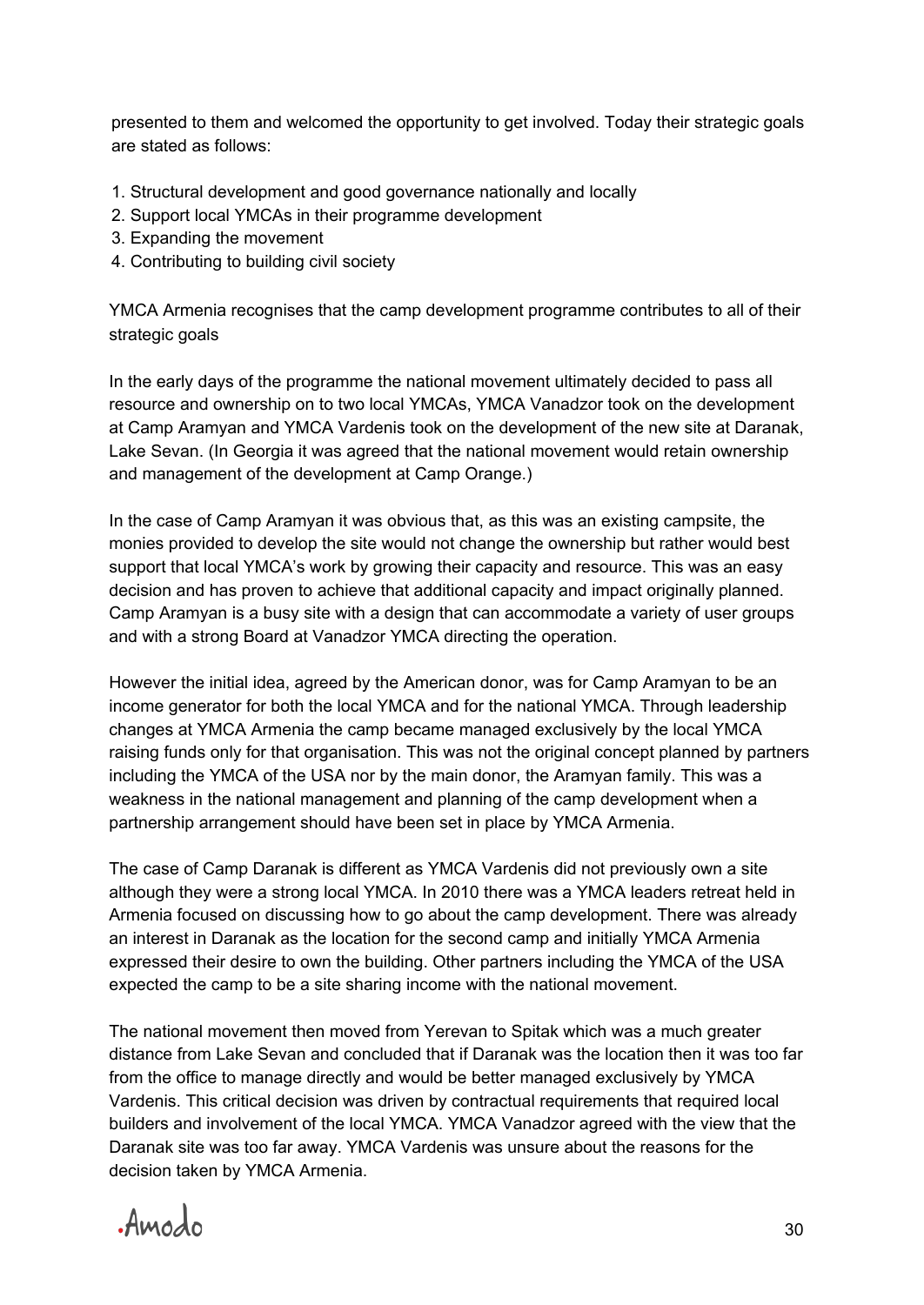In spite of these different opinions the national office in Armenia agreed to hand full ownership and responsibility for the camp to YMCA Vardenis including all income and expenditure. This seems to have been a confusing process and is the opposite of the decision taken in Georgia where an even greater distance exists between YMCA Georgia national office in Tbilisi and their site near the Black Sea at Camp Orange that they chose to run themselves.

Thus YMCA Vardenis went ahead to register ownership of the site in their name and the camp came into the ownership of the local association. Once again this would normally be a critical point when, as finance was invested and handed over to the new build managed by YMCA Vardenis, an agreement and contract would clearly demonstrate roles and responsibilities not only for the build but in terms of the operation of the camp.

It was only possible to establish that there is verbal acknowledgement from both national and local YMCAs in Armenia of the aspiration that the camps should serve not just the local YMCA but the national movement. However the way that this should happen and the strategy for running and marketing the camps is very far from being agreed in Armenia. As a result they have camps developed and operating but the strategy for what potential they might achieve is unclear. In terms of the core goal of sustainability for the YMCA movement this is not good.

There was clear opportunity, in the handing over of the responsibility and ownership to the local YMCAs, for the national YMCA in Armenia to agree a contract/memorandum of understanding that would set down the roles and responsibilities, future direction and areas for partnership relating to the operation of the campsites. This would still hand over ownership and authority for the camp but would embed it in a wider understanding of an ongoing role for the national YMCA both in terms of partnership and also in terms of monitoring.

YMCA Armenia today have a 'YMCA camp model' that they have developed and believe in to access a market to make the camps a success. However they admit that there is no agreed camp programme in Armenia and speak of a lack of understanding among the Armenian YMCA family. Camp Aramyan is the only camp with the licence required to be able to charge fees directly to private camp participants, a fact presented as their individual initiative rather than as their next step on a recognised national programme for successful camp operations.

There was also an organisation called YMCA Shelter commissioned to play a key role in the design and construction phase of the camps. As this organisation is no longer in existence it is not possible to follow up on their role but they clearly played an important role in design issues and in the major changes to design. Without further information it is not possible to examine the relationships and oversight of the work of this partner even though it seems likely that the same area of weakness existed here in terms of clear communication and planning between all partners.

Amodo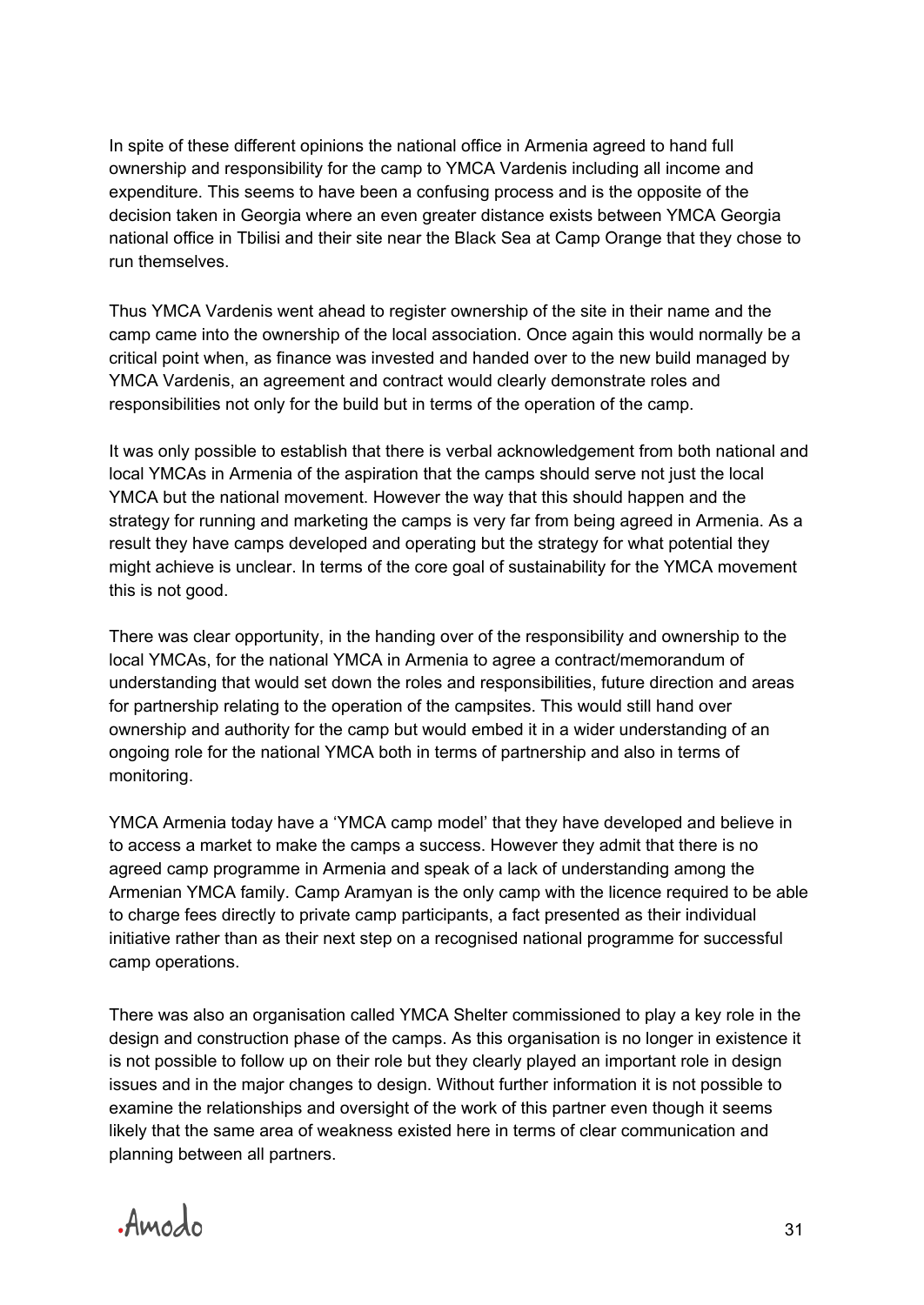As the camp development progressed it hit serious financial challenges as the cost of building materials rose at Camp Aramyan for example by 20%. One of the reasons why YMCA Vanadzor have enjoyed success with their camp is because of the strong skills available to their Board including international business experience, legal skills, communications specialists and voluntary sector leadership. These skills have helped them to navigate difficult challenges not least the increase in costs.

This increase in costs meant that a significant section of the design planned for camp Daranak was unable to be delivered within the available budget. It is unclear what role the national movement played in this and what role YMCA Shelter played in this.

Several stakeholders have expressed surprise that the design and thinking about Camp Daranak did not consider what worked well at Camp Aramyan. Vanadzor YMCA did not receive any visit or request to explore the best layout for the accommodation. Making such connections would have been an obvious recommendation from the national movement.

The decisions taken about ownership in Armenia raise more questions about overall coordination and strategic management of things than about who runs the operation locally. The questions are about the communication and agreements made both during the development of the camps and equally today.

#### YMCA Georgia

In Georgia no such problems arose as the decision by the national movement to run the camp itself meant that there was no confusion or role division as everything was the responsibility of the national organisation.

The Georgia YMCA recognised the potential within the camp programme for increased sustainability and programme development so agreed to take it on. This decision left the national movement with a challenge as to how they could manage this significant new challenge within already limited staff resource. The funding from Roots for Reconciliation into staff salaries cleared a path financially. Their wider planning process is a model of good practice for such development for others.

YMCA Georgia made the following decisions along this journey which were key to their success in the development of the new facility at Camp Orange:

- 1. They recognised that the camp presented an ideal opportunity to work towards the independence from external funding that they sought and as such should be a key strategic goal. It also provided an opportunity to plan to serve real community needs through the camp development which was their second strategic aim.
- 2. They recognised in advance that they would need to stop doing some things in order to start on this new piece of work. For example Gela stopped doing international

Amodo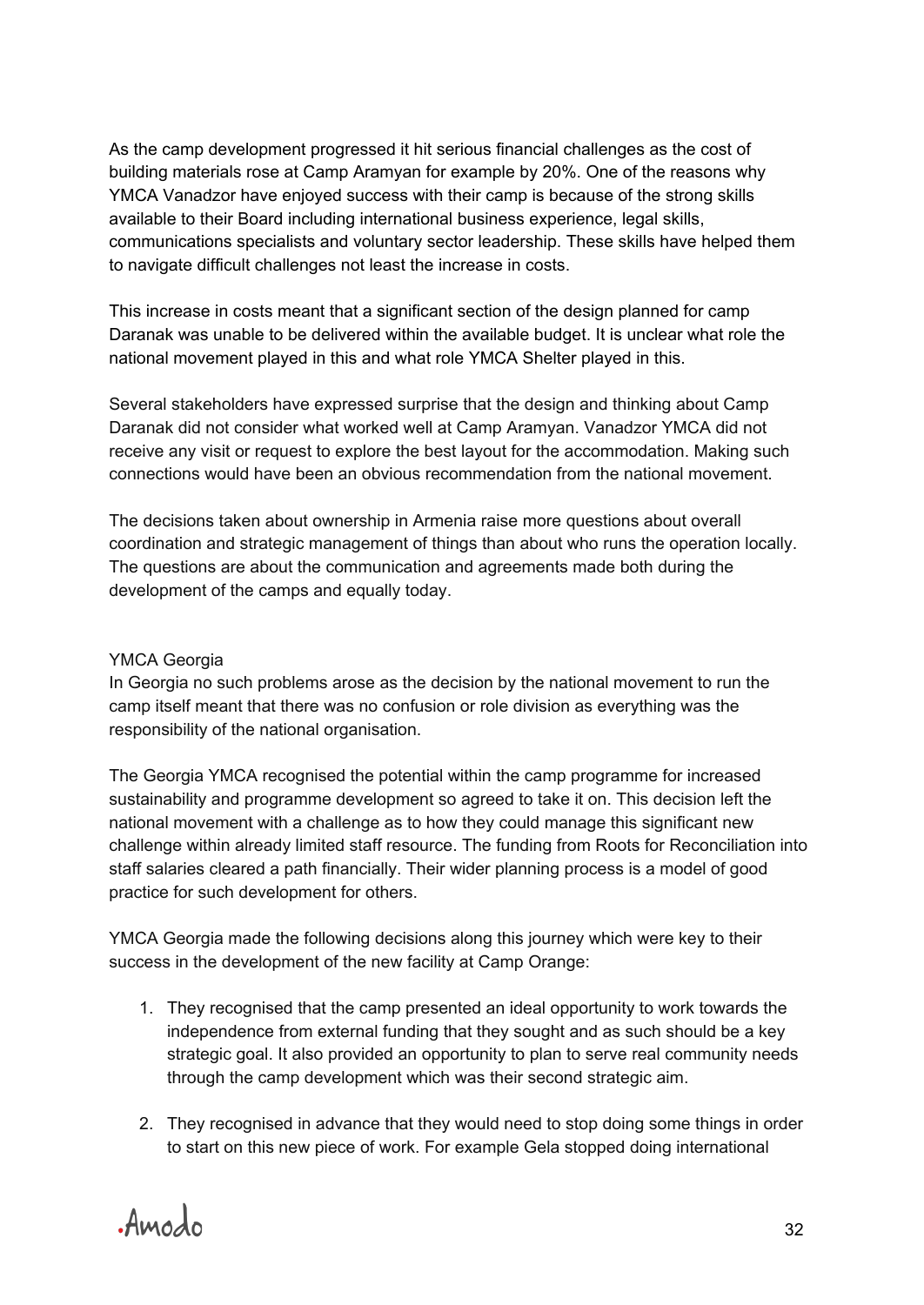partnership work in order to create time to work on this development.

- 3. They considered the skills they would need to build the camp using property and financial skills already around their Board table, their own architect etc.
- 4. They learned great lessons from Y USA. For example they saw that in the US project development would not start until they had banked at least 80% of the funds required. They applied this discipline to the camp development.
- 5. They did their homework on income generation and potential markets before they committed. For example they researched the potential tourist market from Russia, Poland and Armenia with planned improved transport links to the campsite that would enhance this. They were aware of the emerging competition from private providers and of the fact that it was still a difficult economic situation in the country.
- 6. Their budgets and financial planning were very strong, mapping their journey towards sustainability. They thought through issues like cash flow and annual operating and capital budgets. Looking to the future they have clear income targets seeking to achieve \$30,000 income in five years time so that the Georgia YMCA will then have moved to generate most of their income internally which would be a huge goal to reach. They know how many months income they need to book at the camp to reach this target leading to informed goals for the camp programme. They set aside reserves to cover camp costs.

Even when difficulties arose the wisdom and experience of the Georgian YMCA became obvious. At a late stage of the development of Camp Orange the government identified a tax of 18% of build cost due before the camp could legally operate. This was not something evident during the planning process so was not factored into the budgets.

Facing this challenge the Georgian YMCA confirmed the importance to their long term goals of completing the camp project and decided to sell 50% of the property they owned in Tbilisi so that they could clear this hurdle. Again because there were no other partners involved it was much simpler to take decisions as the responsibility for everything was clearly that of the Georgian national YMCA.

It remains too early to make a judgement on sustainability of the Georgian YMCA movement as Camp Orange is just completing in 2015. However the management of the Georgian National YMCA is sufficient to inspire real confidence in the future success of the facility.

In short this picture demonstrates the enthusiasm and willingness to grasp new opportunity evident in both National movements. It is really important that the YMCA remains open to change and new ideas and resists falling into an attitude that they have little to learn or that they are doing everything well.

Amodo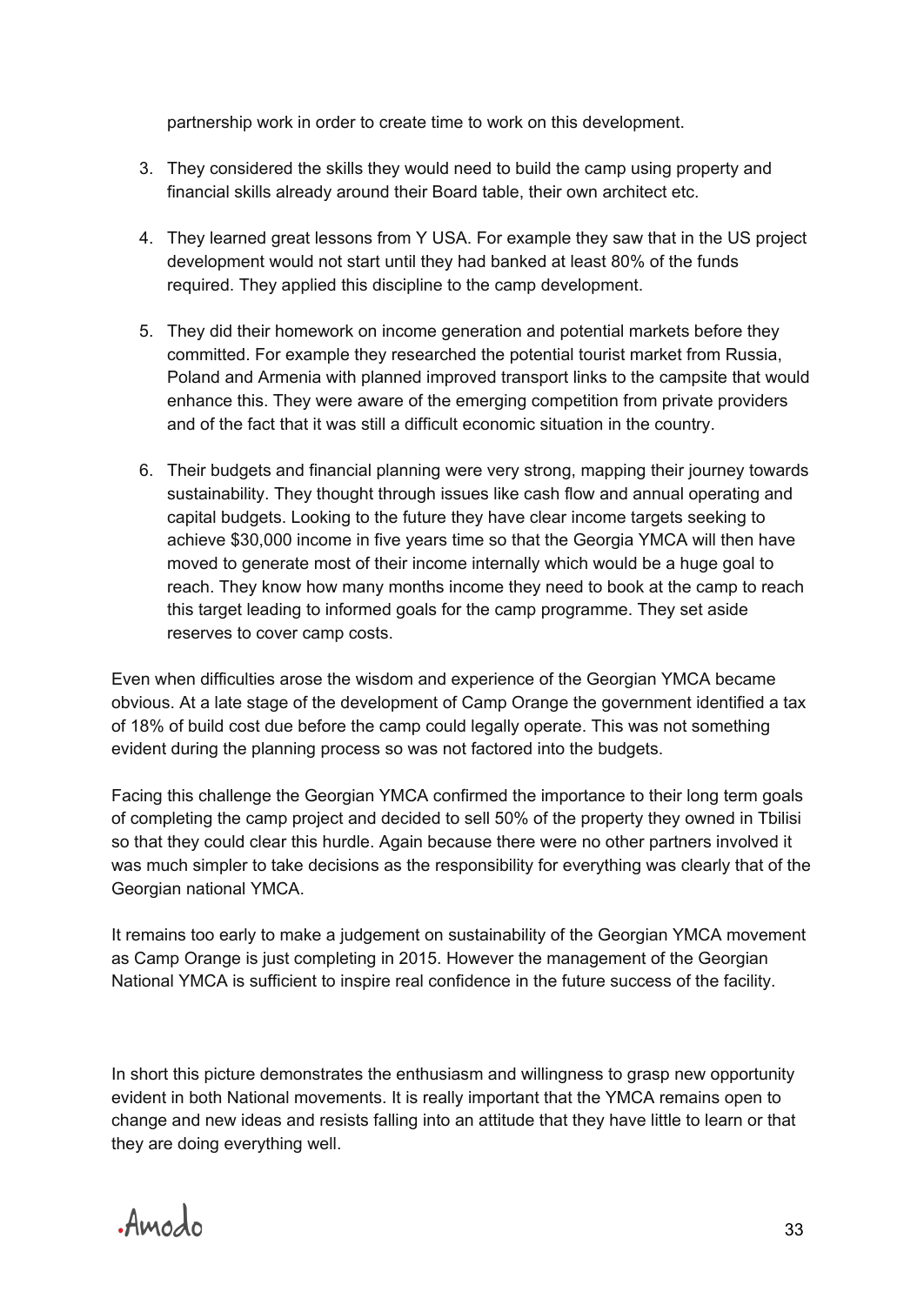The research confirms very different approaches by each national movement to this opportunity in the way that each went about the decision about managing the development and about working with other partners. With the passage of time the outcome for Georgia will suggest a more robust operation at Camp Orange with real potential for income generation and genuine ongoing relationship with the local community.

In Camp Aramyan the outcome of ownership was always pre-ordained due to the existing camp operation yet the partnership with the national YMCA could have been better planned and developed. In Daranak the decision to pass ownership on the basis of distance and local engagement seems to ignore the wider potential and solutions that YMCA Georgia faced when in the same position. Having made the decision to hand over to the local YMCA the national office in Armenia certainly failed to set in place agreements about the strategic goals for the camps, to define roles and responsibilities with local partners and to agree a partnership strategy and monitoring arrangements for the future.

The different decisions taken along the separate journeys have resulted in difficult relations and decision-making processes in Daranak in particular while in Georgia and through Vanadzor YMCA no such complications exist. Georgia's sound planning has created a better base for the future operation of the camp as they work towards very clear budget expectations and in the light of well informed research on the potential of the camping market.

The lack of a YMCA Europe steering or oversight group meant that there was no obvious place to share and discuss two very different national strategies. This reduced the ability of YMCA Europe to challenge and explore alternatives which could otherwise have made a big difference to the process.

#### b) Relations between YMCA partners

Overall it must be stated that YMCA relationships are generally very positive and that there exists a genuine family feel to the organisation which is unusual for such a large global operation. This report however focuses in on relationships within the camp programme and in particular on where difficulties lay so that these can be addressed and improved.

The 2009 report on the Roots for Reconciliation programme recognised the need for capacity and training within the national movements and with local YMCA relationships in order for them to be able to play the role required of them in this development.

*"One of the project's major strengths – structuring the project so that it is implemented by the national YMCA movements - has also been the source of significant challenges. For example, it has been necessary to invest significant resources on building the capacity of the national YMCA movements so that they can play their part in the implementation of the project. This has placed considerable responsibilities on the Regional Project Coordinator.*

*A further challenge brought about by the project design is dealing with the complex relationships between the national YMCA secretariat and the local YMCAs. The project works through the national YMCA secretariats but, of course, relies on the support and co-operation of the local YMCAs. When relationships between national and local YMCAs are* 

Amodo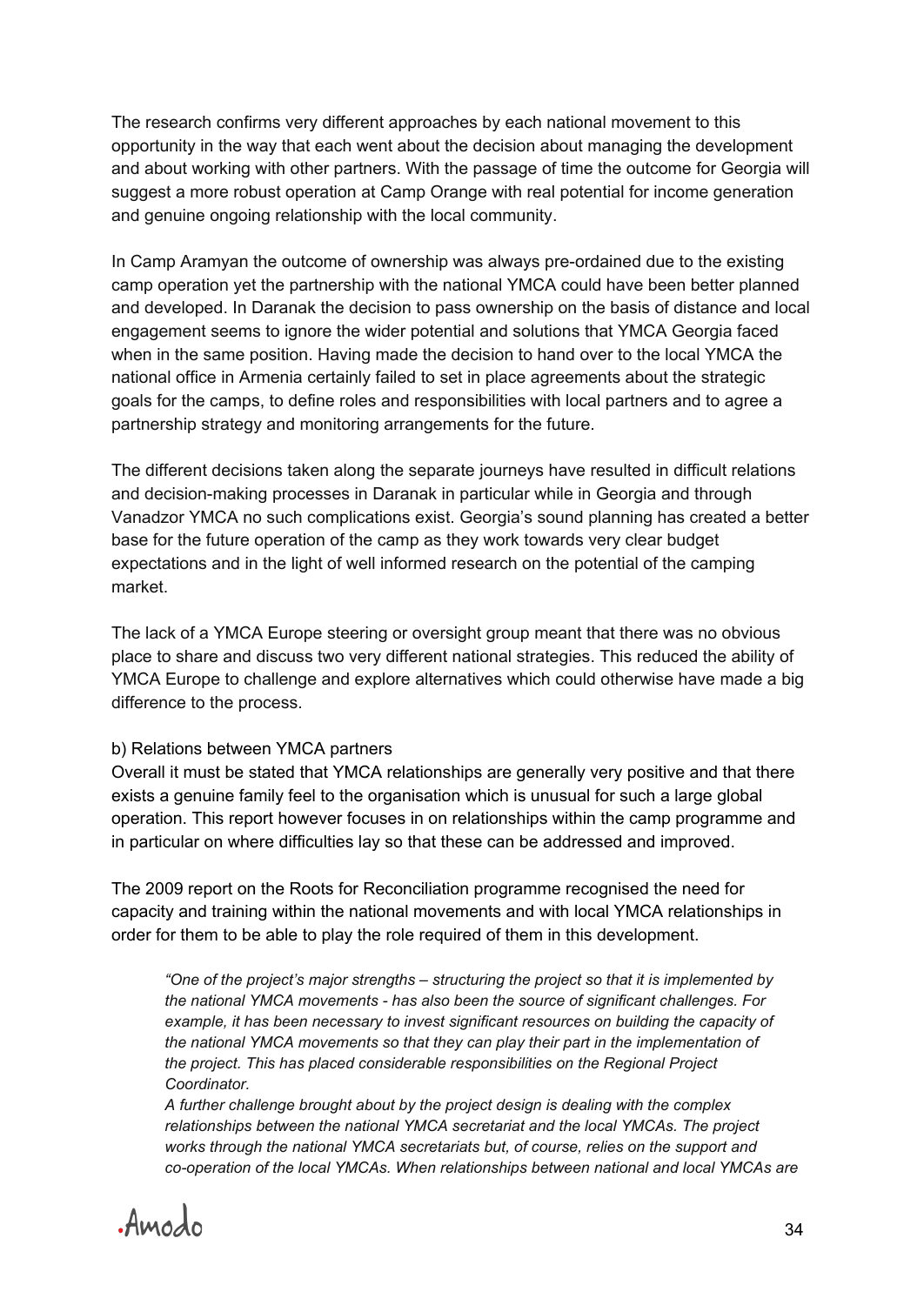*positive and constructive, the project benefits from that. However, when relationships between national and local YMCAs are problematic (as has been the case on a number of instances) the RfR project leadership can be placed in a difficult position. This is particularly relevant for the National Coordinators of the project who hold official positions in the national YMCA secretariats. That the difficulties have been overcome says much about the shared commitment to the project's long-term success and the willingness to find agreed solutions."*

#### RfR Report 2009

It is clear today that the difficulties had not been overcome and that the mechanisms had not been set in place that could manage those relationships (in relation to this project) where questions and differences arose.

Lack of clarity about these things has meant that the relationship between YMCA Vardenis and YMCA Armenia for example has suffered rendering the potential for the camp to be a success as a partnership programme that much harder to achieve.

Much of the challenge identified in the camp development process could be easily resolved if there were clear roles and responsibilities, monitoring and evaluation mechanisms and partnership working protocols in place between the partners. Though there have been multiple partners involved including several external partners it is the internal YMCA structures that most require attention. This means the relationships between YMCA Europe, the National YMCA and the local YMCAs. In brief...

#### Clear Roles and Responsibilities

When a new project or partnership is planned a Memorandum of Understanding should be produced involving all stakeholders, declaring the common goal and direction of travel and noting the role of each partner in this, the ways in which partners will come together, monitoring and evaluation processes, how difficulties will be handled, levels of decision making that can be taken unilaterally and when they need to be taken together. Partners would come together to review progress from time to time.

Such an agreement would have been helpful between YMCA Europe and the national YMCAs as the development was handed to them retaining a role for YMCA Europe of monitoring the spend of monies that they had raised for the programme. This raises a further question beyond the remit of this report as to how clearly the roles and relationships are explained and defined between YMCA Europe and each national movement even before any new project emerges? There seems to be a different view taken within YMCA Armenia about how they go about supporting and working together with their local YMCAs. This represents a training issue for the national movement to open the door to effective partnership working in the future.

Within this understanding it would also be wise to appoint a lead partner for any one development. In the case of the camp development that would most obviously be the national YMCA who would chair the oversight group, conduct the monitoring and evaluation and manage the journey through any problems or difficulties. This role retains the national YMCA in the development rather than giving away all authority and it enables them to

Amodo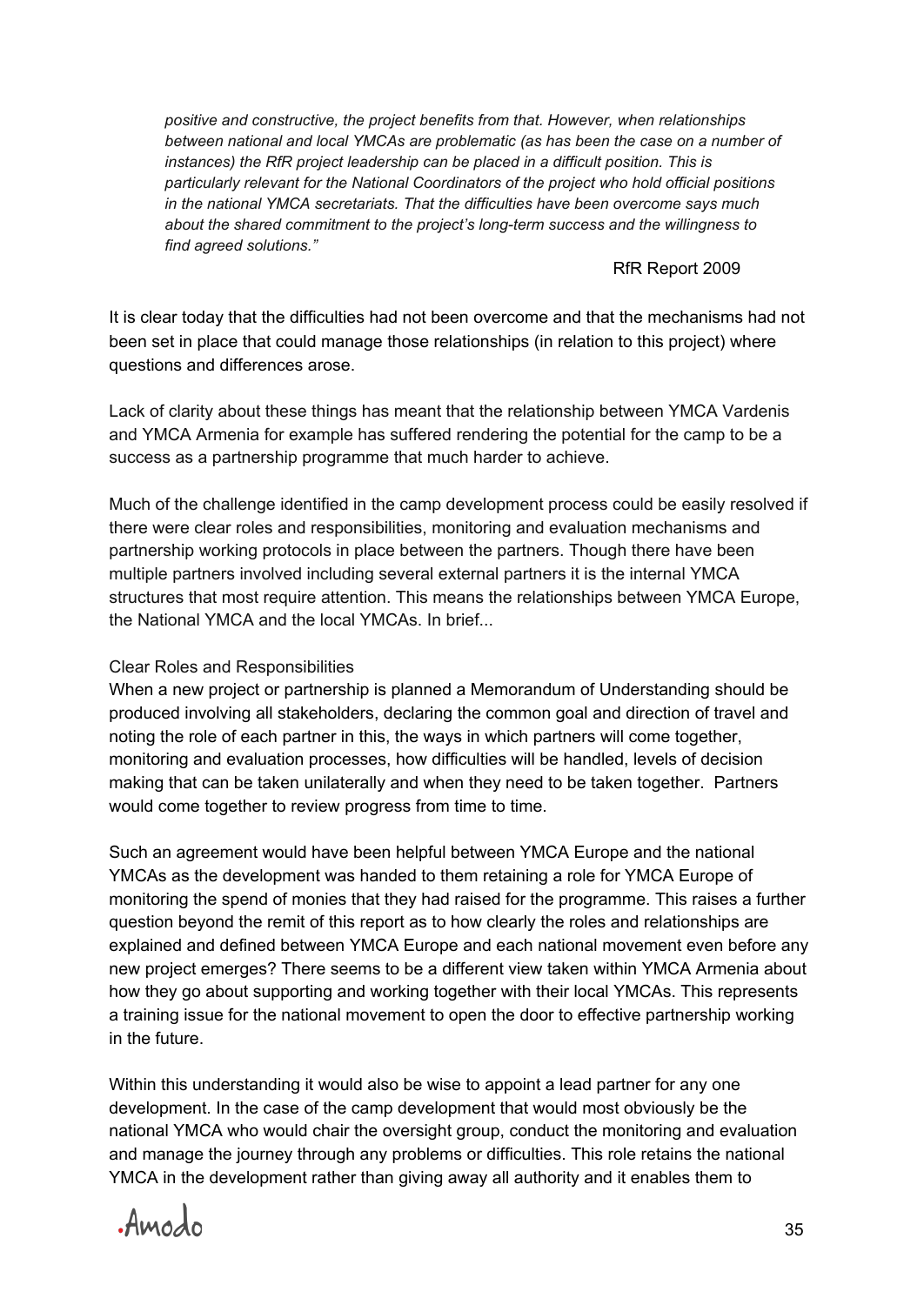support the local YMCAs in their respective development programmes yet to coordinate things together when that makes sense.

Sometimes this central oversight can be provided through a steering or oversight group. This would be best led by the national YMCA and could include external members with expertise in the area of development who could bring added value to the monitoring process. Whatever model is chosen it is clearly best for the national YMCA to retain a clearly defined role in the project in partnership with their local YMCAs.

In concluding this section on Clear Roles and Responsibilities it may be helpful to note one additional area where a helpful role can be unhelpfully confusing. YMCA Armenia have been using a US consultant for several years now. However clear their role is within the Armenian national movement it is unclear to other partners just where the consultant's role starts and stops, where they are representing YMCA Armenia and where they are representing their company.

This partnership is no doubt very helpful to YMCA Armenia but would be even more helpful if other partners within the YMCA movement could better understand the role and relationship where it moves beyond the walls of the national office. This is a further example of the need for clear role delineation and management of partnership working within YMCA Armenia.

#### Monitoring and Evaluation

When a new programme is launched YMCA needs to ensure that there are clear goals and measureable outcomes in place at the outset. They need to plan to carry out effective monitoring of progress towards those outcomes and to evaluate the work when completed.

This needs to date back to the earliest stages of planning and should also challenge YMCA Europe about the budget and plan for evaluation of the camps that was in their minds at the beginning.

Partners need to see monitoring as helpful and not to see it as inspection or interference. This requires a culture of understanding of evaluation that sees it as something to welcome, that can create improvement and change for the good. It needs to avoid any fear of being caught out that would deny honesty in the process but an attitude that evaluation becomes a part of everyday life as we strive to be the best YMCA we can be.

Having such a process in place alongside the partner groups outlined above would enable YMCA Europe for example to set these things up retaining the lead partner role on oversight of the camp development. This strategic group would bring all partners together to assess progress, creating a safe space where difficult questions could be addressed and where each partner could hear about success from others. For example YMCA Europe could call the partners together triggered by the planned strategy for the use of Phase II EPER-HEKS money.

Alternatively the national YMCA could establish the group with YMCA Armenia bringing Vanadzor and Vardenis YMCAs together to assess progress creating the space for them to

Amodo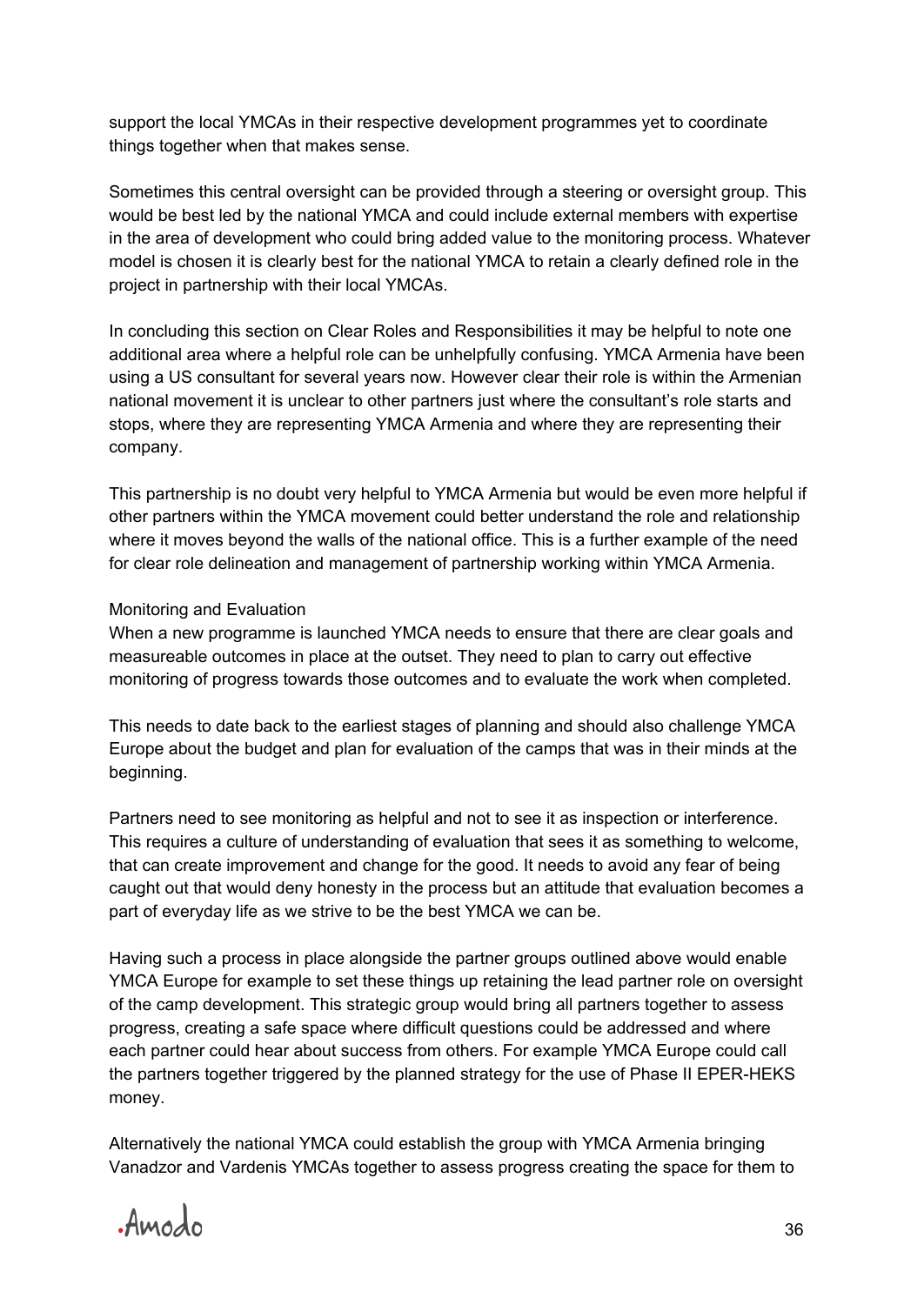learn from each other and to coordinate an overall Armenian YMCA camp strategy. As YMCA Georgia is the sole agent for Camp Orange there is no partnership therefore no need for this co-ordination. It would be important however for them to ensure that they have a sound internal process of creating and assessing outcomes and targets as the work progresses.

#### b) Marketing the camps

Strategy for camps at YMCA Europe level includes a passion for national marketing campaigns to recruit camp participants who would pay fees to help sustain the organisation.

Both national movements state their belief in the same strategy for YMCA camps which includes investing in the sites mentioned but more importantly seeking to make camping a primary programme for the national movement maximising the income generated from private camp participants using national marketing materials. This is presented as a fund raising strategy that benefits both national and local partners.

When the camps were first set up in Armenia the then National Secretary drew up a business plan making the case for generating an income of some \$60,000 a year but he was not able to convince the camps to take it on.

There seem to have been conflicting views as to how to go about running the Armenian camps to achieve that sustainable income generation so desired. The funder EPERHEKS clearly had a view about what they wanted to see at camp Daranak which was not shared by the national movement who pressed forward with the pipeline project; The national office in Armenia had a view of camp strategy that was not taken up or shared by the two local YMCAs; The two national movements have different views on how to set up and operate the camps; The two Armenian local YMCAs produced very different designs for their accommodation without consulting each other on what would work best from a marketing perspective.

Having different views on strategy and development is normal and even healthy. Where it becomes a problem is when it fails to communicate and consider other opinions and forges its own way regardless or ignorant of other options. On the topic of marketing the camps the national movements had a view, to embark on private camp places to generate a national brand that would earn income for both national and local YMCAs. However this view was not translated into an agreed strategy in Armenia due to the aforementioned gap in national agreements or joint plans. As a result today there is talk of misunderstandings about camp strategy and in the case of Daranak a lack of shared responsibility or initiative on behalf of the national movement. There is a sense within YMCA Armenia today that Camp Daranak was, 'more of a YMCA Europe project'. This is not helpful to the national YMCA ownership of this agenda.

Amodo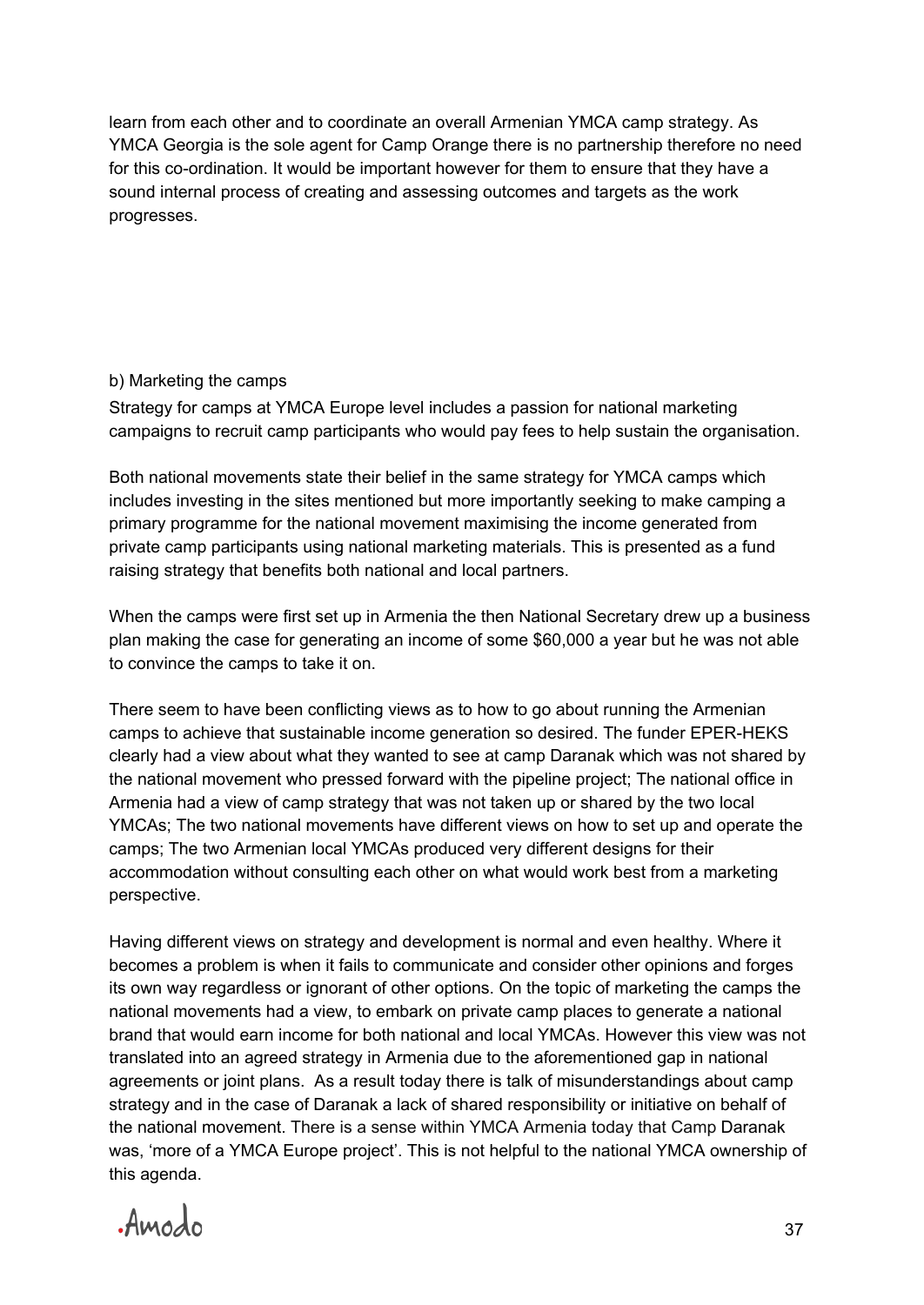This is represented in a perception from within the national movement in Armenia that the Daranak site can not become self sufficient due to the poor economic environment nor is it marketable due to the poor transport links and design of the accommodation.

These statements present less of an informed conclusion on effective marketing of the Daranak site and more of an example of the lack of communication and relationship that this report has highlighted. It also presents an unhelpful negative view that denies the responsibility to provide effective leadership in the situation. In terms of the solution of reforming and reshaping an effective partnership the national YMCA only offered a return to national ownership as an option. Again this highlights the need for YMCA Armenia to rethink the potential of partnership working with their local YMCAs.

To their credit YMCA Armenia has worked to help Vardenis YMCA to improve things at Daranak. They offered meetings to develop camp strategy together which have met with some progress, to help to develop marketing plans and provided training for business managers in local YMCA staff teams and have organised YMCA camps at the Daranak site to provide income.

However it seems that without the partnership structures in place to help communication the relationship between YMCA Armenia and YMCA Vardenis has today fallen into some difficulty. The solutions offered by YMCA Armenia stop short of full partnership and treat the camp as a YMCA Vardenis programme that is their responsibility to manage and turn around rather than as a shared responsibility that YMCA Armenia is committed to resolve with them. They have reached an impasse where each party is backing away from working together and this situation needs to be addressed promptly in order to restore relationship and in order to achieve success for camp Daranak.

The need for better working together in Armenia is underlined as Camp Aramyan today confess that they still need to produce a strong marketing plan for the site. The opportunity for the Armenian movement to come together to do things better is both obvious and critical. There is no regular meeting of CEOs from each local YMCA in Armenia which is an essential element of national YMCA co-ordination and leadership.

In contrast the investment of time in planning and understanding the challenge of marketing the camp in Georgia has proven to produce a very different scenario today. This may of course also reflect the different skills set available to YMCA Georgia. It has created a more ambitious yet well informed strategy for marketing which is covered in detail under Question Three. Once again the wisdom of YMCA Georgia retaining control of the camp makes everything so much easier.

In particular it is important to point out that YMCA Georgia is able to demonstrate a much more detailed picture of financial management than any of the other two YMCAs running camps. Their preparation includes detailed budgets, targets for income by certain dates, cash flow forecasts, reserves and contingency plans and actual programme goals that can achieve the financial targets. This will of course change and adjust as some things work and

Amodo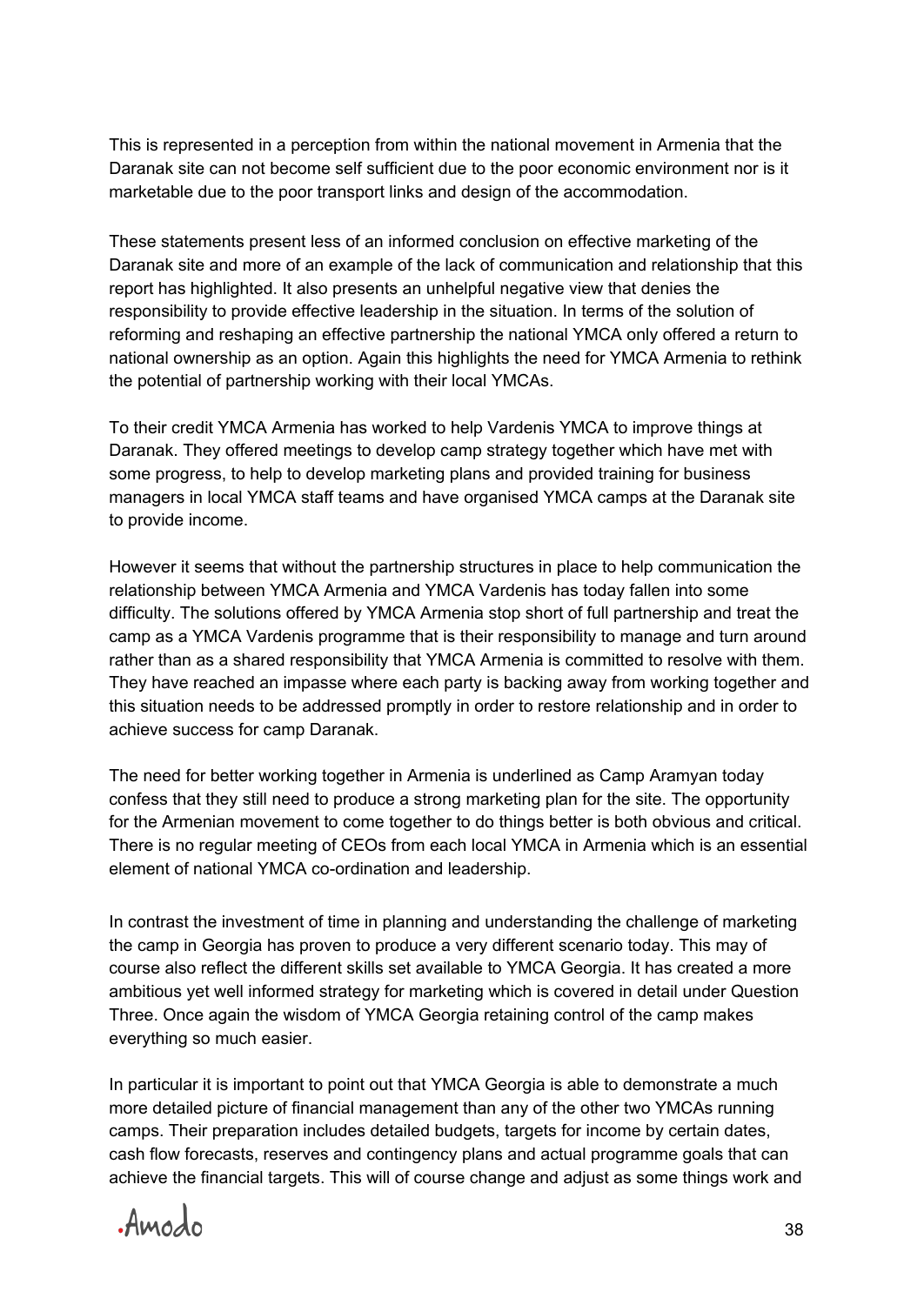other do not but in terms of planning and understanding the marketing of camp Orange this is an impressive approach that could offer much learning to their Armenian colleagues.

#### 7.2.3 **Overview**

So the impact on the two national movements is not yet clear. The camps at Ureki and Daranak are still firmly in development mode and their business and marketing plans have yet to be tested. Camp Aramyan is working well with slow steady progress but would benefit from support for marketing plans and from opportunity to work more closely with the national YMCA.

The opportunity to engage in the camp development programme, though enthusiastically grasped by both movements, has not delivered the level of sustainability and early impact one would have expected at this point down the line. Of course development was slower than anticipated and costs were higher meaning some work was more limited than it might have been.

However it is very clear that had YMCA Europe conducted better due diligence and set in place better monitoring and partnership arrangements with the national movements then the development plan would have progressed much more smoothly avoiding some of the difficulties that have burdened their progress.

National movements will always be enthusiastic about development opportunities but it is important to look beyond this enthusiasm to clarify what skills, capacity, knowledge and experience they have, where they are weak and how you are going to monitor and support them in this.

When handing over resources and responsibility to another party due diligence is the means by which you determine the capacity and ability and attitude of the other party to the investment. It highlights gaps and needs where the organisation may need support or training in order to deliver the responsibility well and it can identify those relationships that need closer monitoring and partnership working.

Due diligence would always include assessment of financial management, governance processes, basic legal status, leadership and strategic skills and programme implementation plans. It would also establish and agree an appropriate monitoring arrangement with clear agreed protocols for when things go wrong and with authority retained by the commissioner for withdrawal of funds and permissions in circumstances where the delivery is significantly off plan.

Today, although the camps need significant support to achieve success, it seems that YMCA Armenia has moved away from a camp development strategy to focus on developing young leaders. It seems to have done this wholesale almost deciding that the camp development is finished. This is a very unwise strategy and abandons the local YMCAs to deal with the camps on their own.

Amodo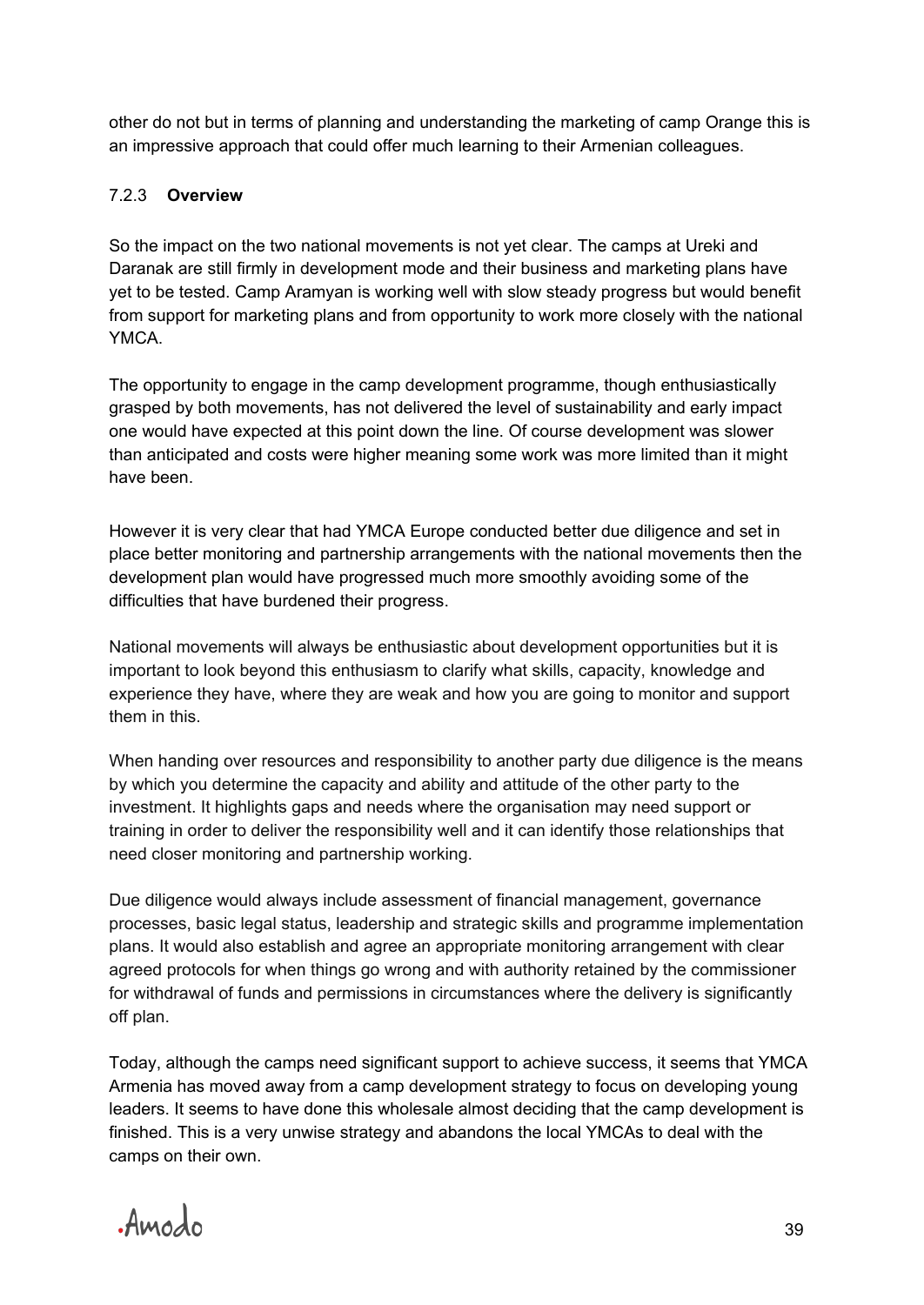Camp Aramyan seems to be working well and the decision to transfer ownership to the YMCA at Vanadzor was the only one available and the correct thing to do. The impact on the national movement of Camp Aramyan is a positive impact as they are able to run national camps and increased leadership training but is a smaller impact than anticipated and one which would have benefited from better joint working. Vanadzor YMCA confirmed that they would really appreciate working together with the wider YMCA family in Armenia as *"it would have avoided programme planning and communication difficulties".* Given time Camp Aramyan will be a real success story largely due to the hard work of Vanadzor YMCA.

The disappointing thing here is the lack of effective partnership working and support systems from the national office that have and continue to limit impact to the initiative of the local YMCA. This recognising the programme efforts and training that YMCA Armenia provides to both camps but which falls short of direct commitment to make the camp a real success. Again this dates back to the failure at the beginning to clarify roles and responsibilities and partnership arrangements.

Camp Daranak presents the strongest example of difficulties along the development journey that now create drag on the successful impact of the new centre. YMCA Vardenis struggles to achieve income to meet costs at the centre and to come up with an effective business/ marketing plan as the report demonstrates in the following section. The poor working relationships with YMCA Armenia continue to deteriorate to the point of demanding intervention from YMCA Europe. Again much of this could have been solved through better planning and partnership working. The impact on the national movement through Camp Daranak is currently in deficit and there is much hard work to be done to achieve the impact on the national movement originally planned.

In Georgia the impact on the national movement has been one initially of change as the decision to keep the management and ownership in house required significant planning and change to programme provision, use of staffing resources and finances. Perhaps the biggest impact here was the secondment of the national CEO Gela to manage the camp development passing much of the normal management role at the national office to Rezi, his deputy.

This was a huge decision for YMCA Georgia which included Gela's withdrawal from a very significant international role in order to concentrate on the campsite. However during major development projects it is often the case that work previously carried out is stopped and priorities are reviewed and re-ordered and as such this looks to have been sound management.

Certainly the plan of YMCA Georgia is very focused on the goal of movement sustainability including translation of this goal into money terms. This goes beyond the Armenian perspective which is largely about local camp sustainability and reflects the impact of the different decisions to manage camps locally or nationally. So we connect reduced impact on the national movement's sustainability to vague and unclear outcomes at the start of the Armenian programme. If it had been made clear that the outcome was the sustainability of

Amodo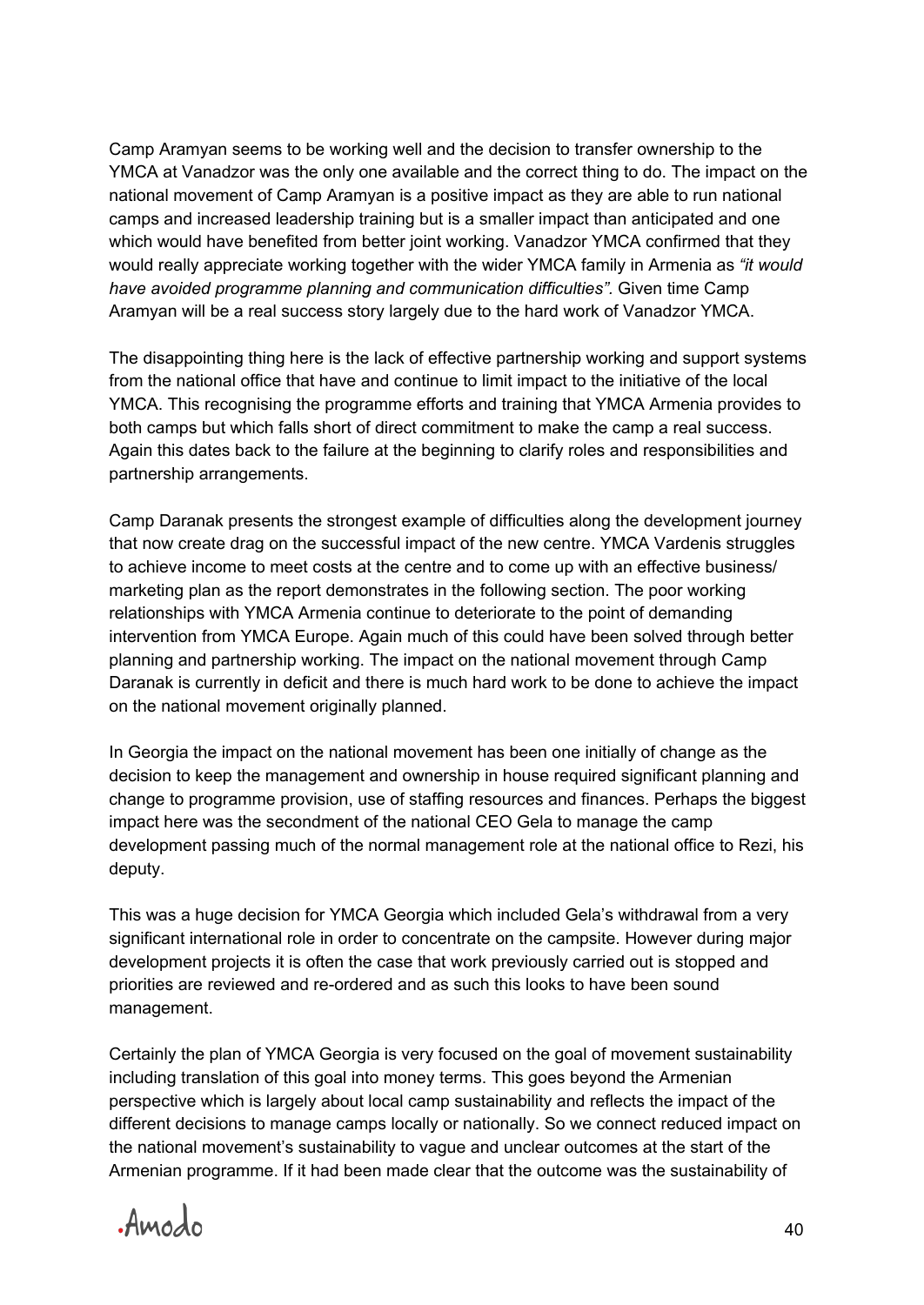the wider national movement then the Daranak site would have been retained as a national centre working in partnership with the local YMCA.

In Georgia the potential impact looks good and the sound planning and marketing should translate into a very successful centre. The one important aspect that is still to be addressed in Georgia is the benefit to local YMCAs. As Camp Orange is run and managed by the national movement, if there is a risk or a challenge it would be around the impact on the local YMCAs. This should be a clear outcome for YMCA Georgia as they move forward so that they can ensure this benefit is delivered to local YMCAs as the national centre grows and develops.

## 7.3 **Question Three**

#### *"Consider the current and potential sustainability of the three centres"*

The third and final question we will explore in this Discussion section is less about the wider YMCA organisation and management of the camp development and more about the actual operation and sustainability of the resource centres/camps themselves. It is clear that the three camps are all at different stages of development with the long established Camp Aramyan further forward than Daranak and with Camp Orange only at the start of its journey. This means that it is too early to make any definitive conclusions about sustainability and that the conversation can only present the current stage and future potential for each site.

This section will compare and contrast the development of the three camps following an initial outline of the current situation in each location.

## 7.3.1 **Camp Aramyan**

As an original campsite operating since 1999 the investment in Camp Aramyan was about refurbishment and renovation of the buildings. It was largely supported by money from the Aramyan family in the US and through financial support from an international partner in Oslo.

Prior to the development the camp was very active but the buildings were in a poor state of repair. The heating system was struggling to cope and the capacity to accommodate groups was very limited. The development work has clearly transformed this camp to be able to operate several months of the year with the capacity and facilities to deliver quality camp experiences. This extension of the capacity and ability to operate on a greater scale are significant advances in terms of income generation and ultimate sustainability.

It is the initiative of YMCA Europe in developing the Roots for Reconciliation programme and enabling the camp development concept in partnership with the YMCA of the USA that helped Vanadzor YMCA to move from a struggling operation to a foundation for growth.

The local YMCA itself proudly claims to be sustainable with income from the camp helping it

. Amodo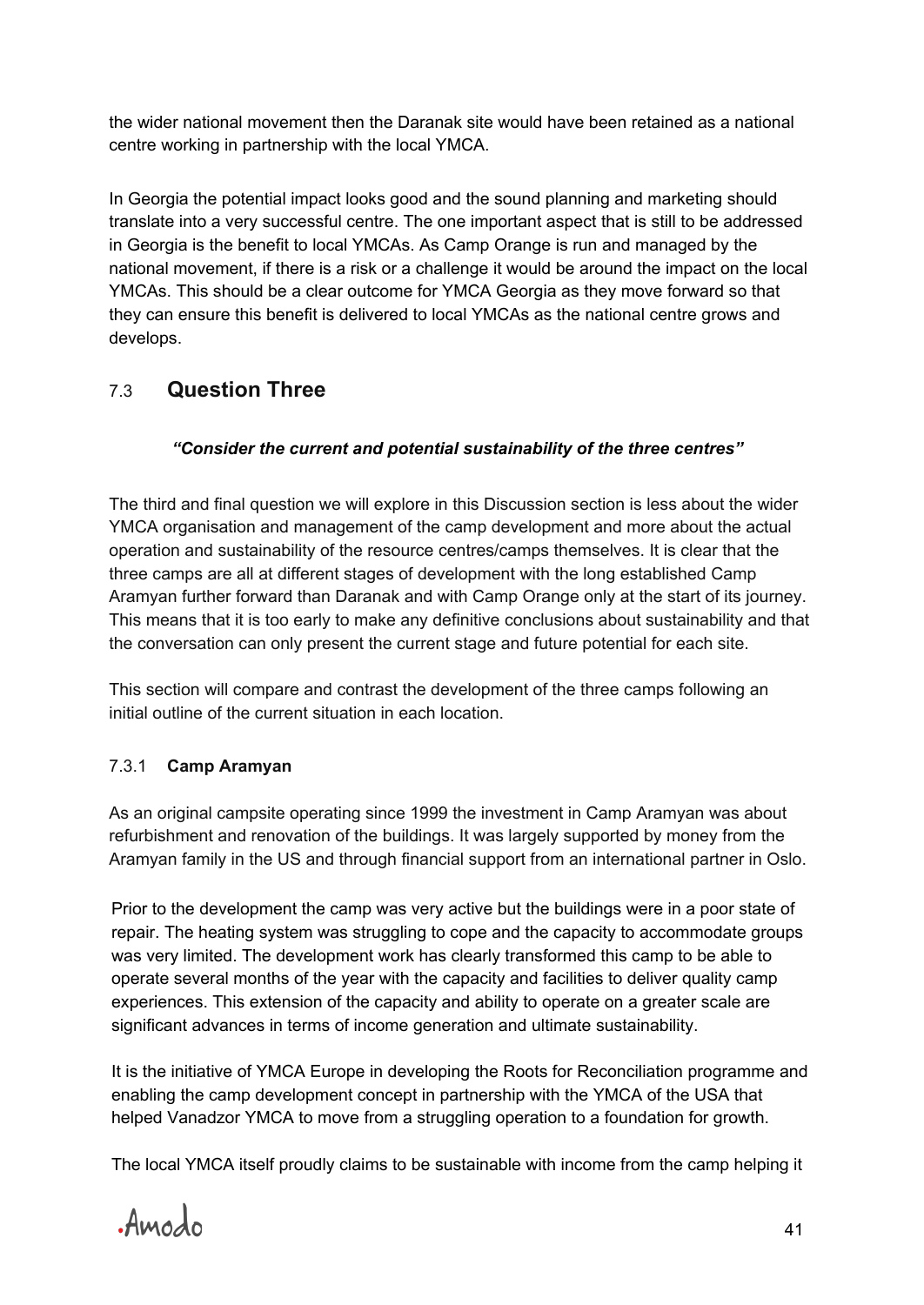to move out of debt and having fully caught up with payment of taxes and salaries. Income for YMCA Vanadzor is now twice what it was prior to the development. The camp development provided a much stronger strategic growth strategy for Vanadzor YMCA as the previous plan included renting out the local YMCA centre to cover costs which would have removed a source of income generation and operation in the process. The independence from external donors that YMCA Vanadzor now enjoys is exactly the outcome sought by the Roots for Reconciliation camp programme

The buildings at the local YMCA are in a similar poor state rendering income generation from this venue difficult to achieve. The camp therefore presents a unique opportunity for the sustainability of the whole local YMCA with a desire to ultimately fund the renovation of the Vanadzor YMCA centre using income generated through the camp.

#### "*In this aspiration lies evidence of real success in creating the circumstances for building the long term sustainability of the YMCA."*

Before the development of Camp Aramyan the site was only opened for 4 weeks each year whereas today it is operating for a full three months during the summer season and another two months of the year beyond that. Previously staffed fully by volunteers the camp now employs kitchen and leadership staff providing a quality service to users.

YMCA Vanadzor has an aspiration to continue to grow the camp operation so that they are operational all year round. This aspiration itself is really important. When things are a struggle, buildings are deteriorating and monies are owed the management of a camp becomes a burden and risk becomes a worry. The investment in Camp Aramyan has transformed the attitude of the YMCA Board and staff to see the potential and to move beyond anxiety to pursue success through this new facility. This change in attitude is critical in order to trigger entrepreneurial enthusiasm that can effectively market and grow the camp.

It has created a drive to deliver international and local YMCA camp programmes with a passion for serving the Armenian international diaspora. YMCA Vanadzor is also the only camp licensed to charge private individuals for camp fees, a demonstration of their commitment to increase income. They charge reduced fees to YMCA Armenia and local YMCAs retaining a shared goal of building the wider YMCA movement.

Camp Aramyan is already benefiting from some sound marketing work using social media which successfully recruited camp leaders this past year. This is a good example of the connection to serve local communities at Camp Aramyan as many young people from the local villages responded through facebook to become YMCA volunteer leaders attending young leader training at the YMCA. Today the YMCA receives daily calls about volunteering and engaging with programmes demonstrating the success of this publicity drive.

The young leaders programme initiative, which is a partnership with the national YMCA, is a very successful programme investing in growing new young leaders for the YMCA organisation and producing a leadership team at Camp Aramyan who plan and deliver programmes in consultation with staff.

Amodo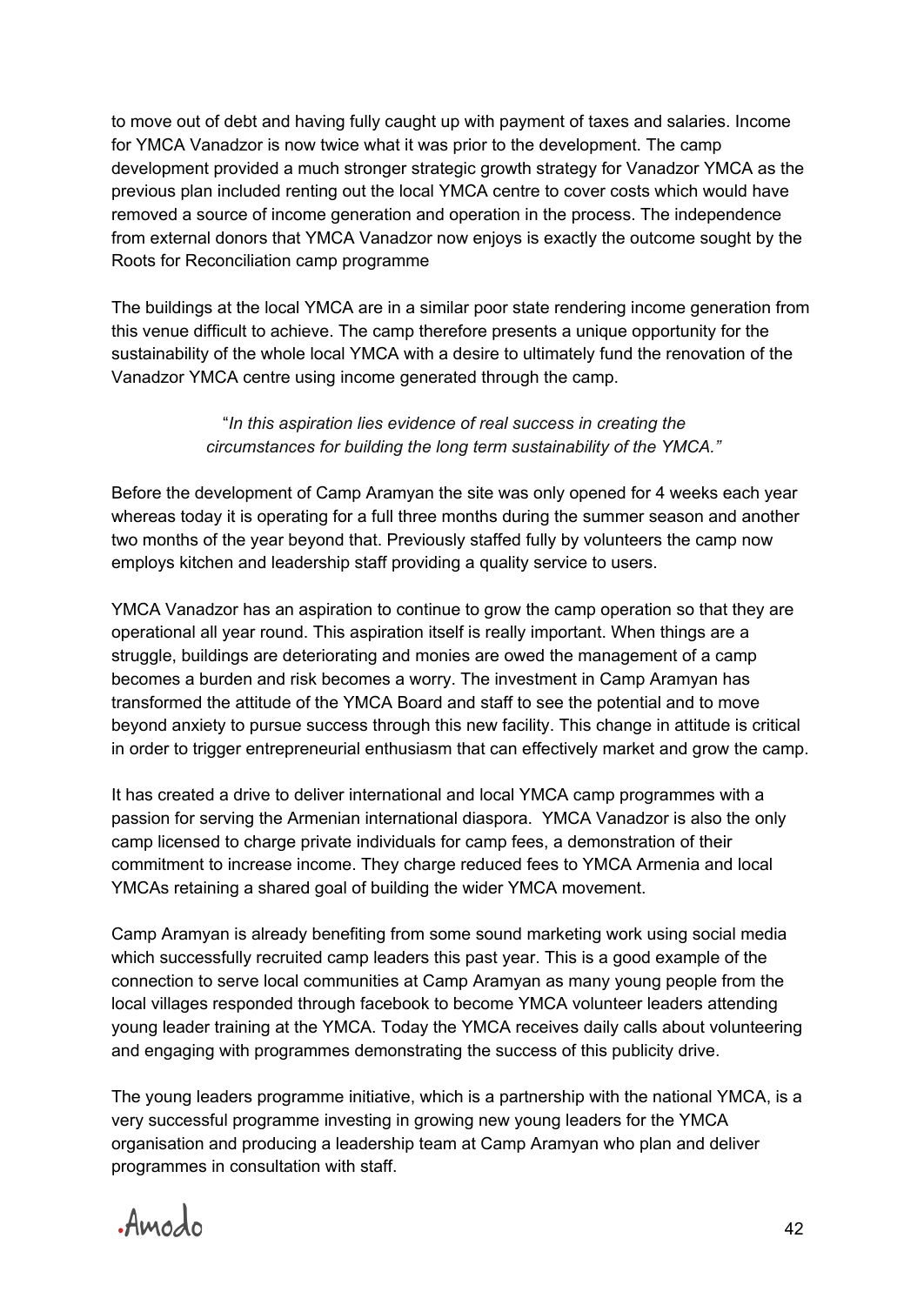Camp Aramyan also presents a very good example of integration between the local YMCA and the campsite and can offer learning on this front to the other two camps at Daranak and Ureki.

The development of Camp Aramyan has been a real success story and the investment has already changed the operation to increase activity and income and more significantly to trigger an aspirational commitment to grow the camp programme to be a truly successful year round operation. It goes beyond this to create the possibility of generating sufficient income to fund the renovation and future success of the local YMCA itself. In this aspiration lies evidence of real success in creating the circumstances for building the long term sustainability of the YMCA.

The camp still has room to grow and challenges to face including:

- a) The need for a YMCA Vanadzor strategic plan that includes camp growth and which plans income to fund the local YMCA improvement in the medium term
- b) The need for a marketing plan to grow programme income
- c) Concerns about the economic situation in Armenia that may limit potential for growth
- d) The need to work better together with National YMCA to develop the camp

#### 7.3.2 **Camp Daranak**

The development of Camp Daranak has been difficult with soaring costs limiting the plans, difficulty in the relationship with National YMCA, withdrawal of funders and difficult access to the site. These elements, including the fact that this was a new build, place Camp Daranak at a very different stage to that of Camp Aramyan. The view of YMCA Vanadzor was that the Lake Sevan camp is now in the position that they were in before their development plan even started in 2008. There remains a need for YMCA Vardenis to source funding to install a good heating system at the camp and to build outdoor programme facilities for participating groups.

The choice of site brings with it the serious limitation of very poor access roads that require a real commitment to navigate. The primary client of the camp, World Vision stated that,

#### *"The roads are a real problem but we still come!"*

However Camp Daranak has completed a build on a beautiful site with great potential for success and with access to some very deprived refugee communities. Although it only operates consistently during the summer months this brings in much of the money needed to cover costs and World Vision have proven to be a very loyal and lucrative client. This year World Vision's Area Development Project plans to run five camps of 34 days each targeting almost 200 local refugee children.

The interface with the local community seems to be one of provider/client. The local refugee families do not have the capacity to finance costs at Daranak so programme provision is

Amodo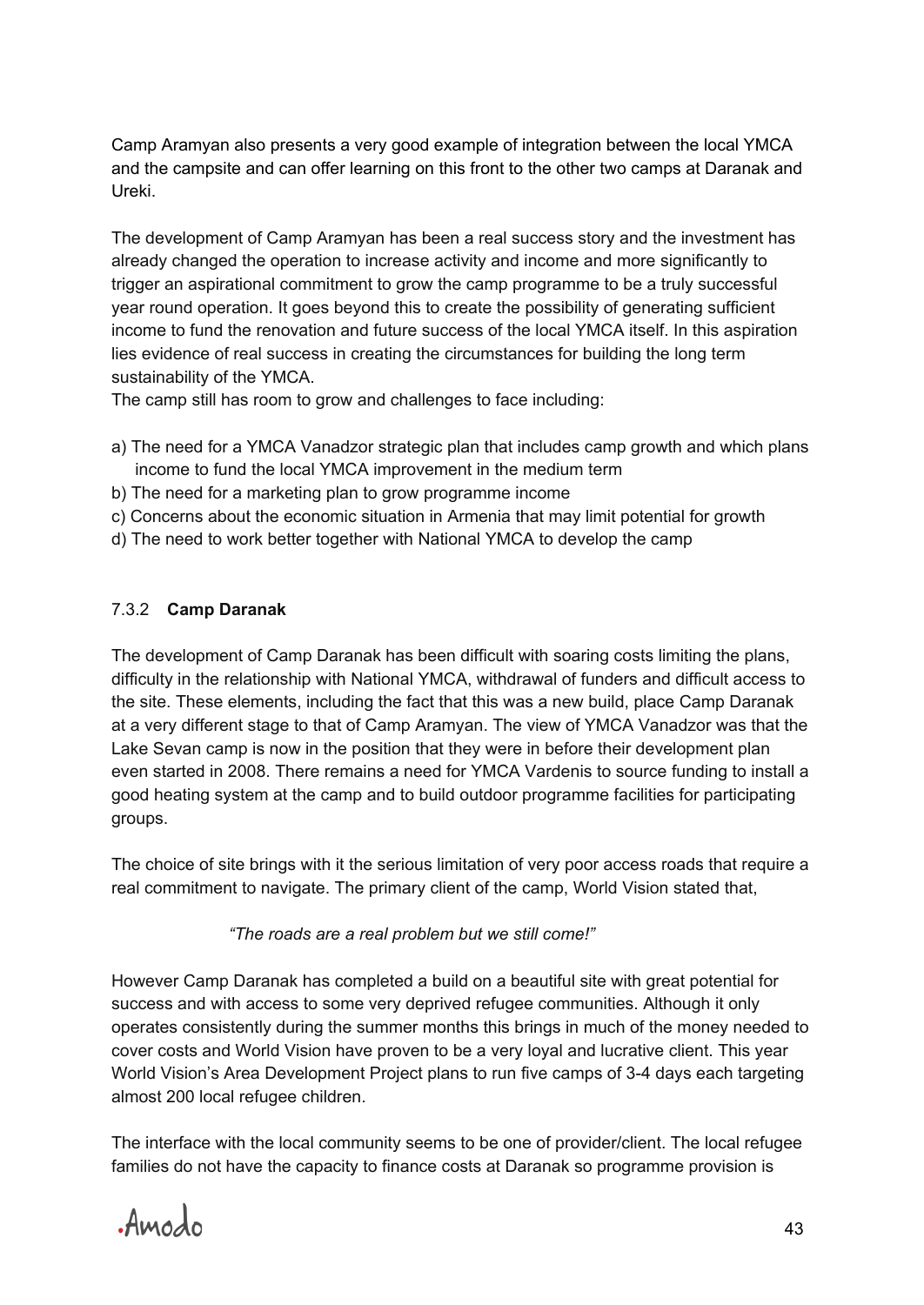funded through World Vision. It would be important for YMCA Vardenis to see the refugee communities as their community rather than as a client and to seek ways to invest in them. It would be very helpful for YMCA Vardenis to visit Camp Orange to see the relationship and strategy of YMCA Georgia in relation to the local community.

It is disappointing that some of the problems holding success back at Camp Daranak are related to incomplete design. World Vision, the primary client for the camp, expressed their disappointment that the accommodation limits the numbers that they would like to bring to camp. YMCA Vardenis themselves agree that they would prefer to have 100 bedspaces and that, *"...we missed this during the design phase"*. The conversation with YMCA Vanadzor at design stage would have resolved this problem yet this was never organised.

The lack of a good heating system will rule out capacity during colder months of the year and the lack of programme facilities outside again significantly limits the use of the camp. Completion of the camp to a reasonable degree (which would include heating and outdoor facilities) would expect funding partners to stay involved until that point rather than leaving the local YMCA to face this challenge on their own. Any marketing or strategic plan would need to prioritise these elements to complete a centre that can be effectively marketed. YMCA Vardenis is aware of this although they do not currently have a business/strategic plan in place.

The lack of effective partnership with YMCA Armenia means that Camp Daranak will only be as good as YMCA Vardenis makes it rather than having the potential to be as good as all YMCA partners could make it. The absence of a business/strategic plan, at a critical time when the camp sorely needs a clear way forward, is again a major need that requires external support as YMCA Vardenis do not feel that they have those skills in house as a number of skilled volunteers have moved away from the area in the recent past.

YMCA Vardenis is committed to the goal of Camp Daranak contributing not only to their own local sustainability but to the capacity of the wider YMCA. Like Camp Aramyan they will offer reduced prices to YMCA partners. However at the same time there are real difficulties in the communication and relationship between YMCA Armenia and YMCA Vardenis which render this partnership to be unproductive at this point in time. This problem should represent one of the primary targets for YMCA Europe intervention to facilitate a good working relationship here. YMCA Armenia are running a five day camp at Daranak this August called 'Building Leaders for Armenia' yet this seems to be more under the contract to access the camp rather than as part of a healthy ongoing relationship.

There also exists the risk of over reliance on one client as World Vision produce such a high percentage of camp income. The Education Officer from World Vision confirmed that the camp was not the first choice of her organisation as another centre in Dilijan (some two hours drive further north) was their preferred site. Clearly the needs of local children draw them to use Daranak but this should not be taken for granted in the future. This question calls for the business/strategic plan to market the centre to other clients to spread the risk. It also suggests the need to be aware of the needs of the primary client; for instance World

Amodo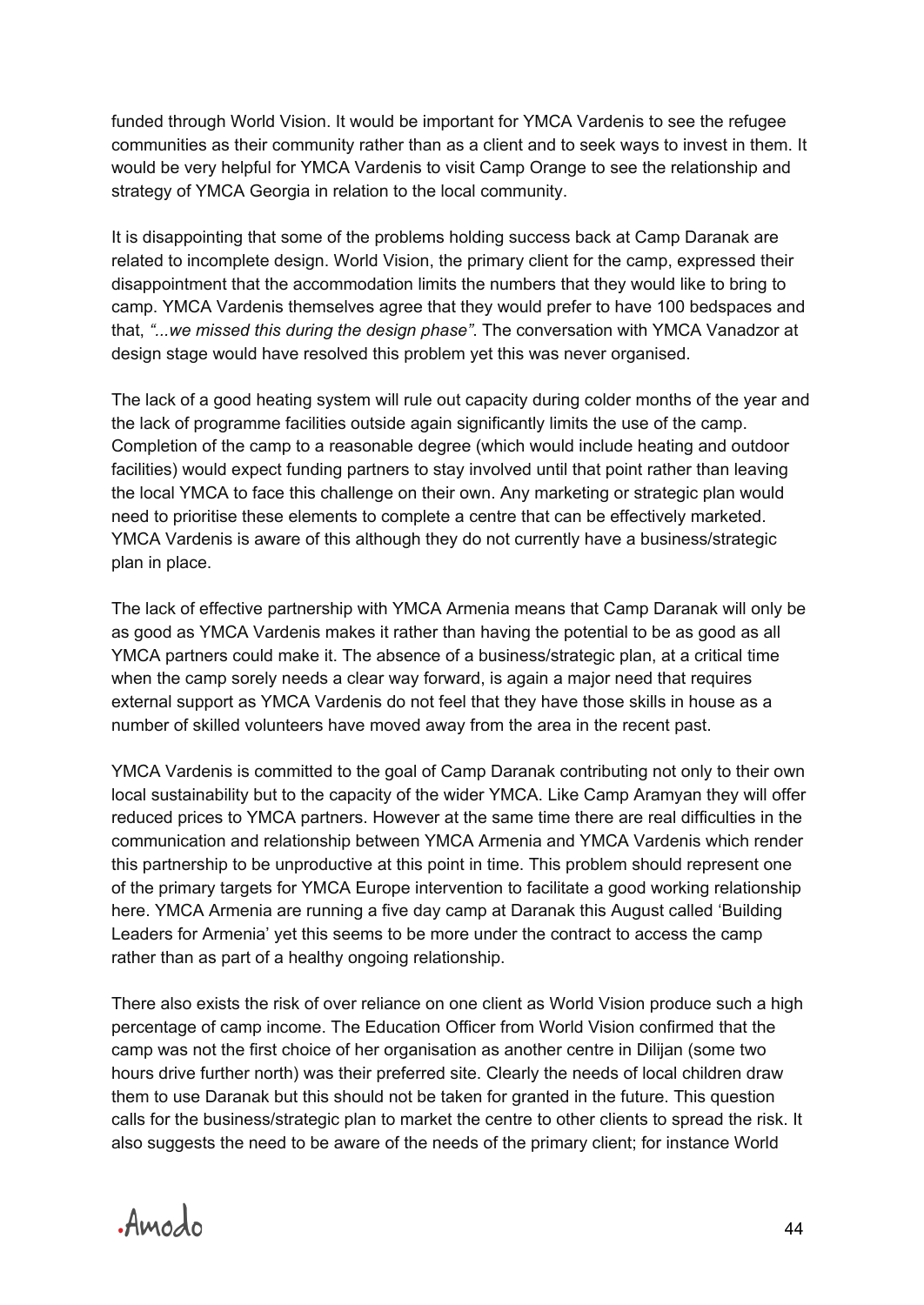Vision would like to grow environmental programming and would be keen to have internet access on site.

As it stands the camp is operating without full facilities which is not easy and it is short of the target to operate for ninety days to generate sufficient income to cover all costs. The heating and outdoor facilities create an additional hurdle to cross before they can fully sell and market the camp to achieve this goal. Beyond this problem the potential for success also relies on external factors outside of the control of the local YMCA like the re-development of the roads system.

It is a concern that a complex trading environment is not being addressed by an active business plan. The approach of YMCA Vardenis is to try to get external support for this task from organisations such as the Armenian Peace Corps. It might be much more efficient to access such skills from within the international YMCA movement which could not only easily provide this skill but could remain available beyond the task to support the work. Once again a question arises as to why YMCA Armenia does not facilitate this connection for such a critical task. For reasons to descend into accusations of 'who did what' is a sad failure of leadership.

YMCA Armenia states their willingness to engage yet does not see the critical nature of the problem requiring urgent action. They tend to see the camp not as a shared asset but as YMCA Vardenis' property and as such are more concerned with their young leaders programme. Meetings with local CEOs have reduced to become a rare thing and this contributes to lack of relationship between national and local YMCA. When meetings do take place it equally requires the CEO of Vardenis YMCA to proactively attend these gatherings to heal relationships in the interest of the camp at Daranak.

This leaves YMCA Vardenis thinking that they should perhaps change the focus of the centre to be a retreat centre yet without the knowledge and expertise to understand best use and purpose. This reflects back upon the earlier decision of YMCA Vardenis to operate as a camp rather than as a resource centre as originally planned. There is a lack of guidance and direction here which needs additional support as it is not only about effective management but about knowledge of camping programmes.

This lack of clarity will again be damaging to the camp development process without robust support and intervention from other partners in the YMCA family. Support with complex budget calculations and planning and with marketing plans would also be helpful.

One parallel benefit emerging from the camp development has been the provision of monies from World Vision to renovate the YMCA centre in Vardenis which has enabled them to strengthen their work and capacity there. At the campsite however things are far from being sustainable and many flaws have been identified in the development process. There is a critical need for YMCA Europe to intervene to heal relationships between YMCA Armenia and YMCA Vardenis and to support improved communication and strategy both at national level and at YMCA Vardenis level.

Amodo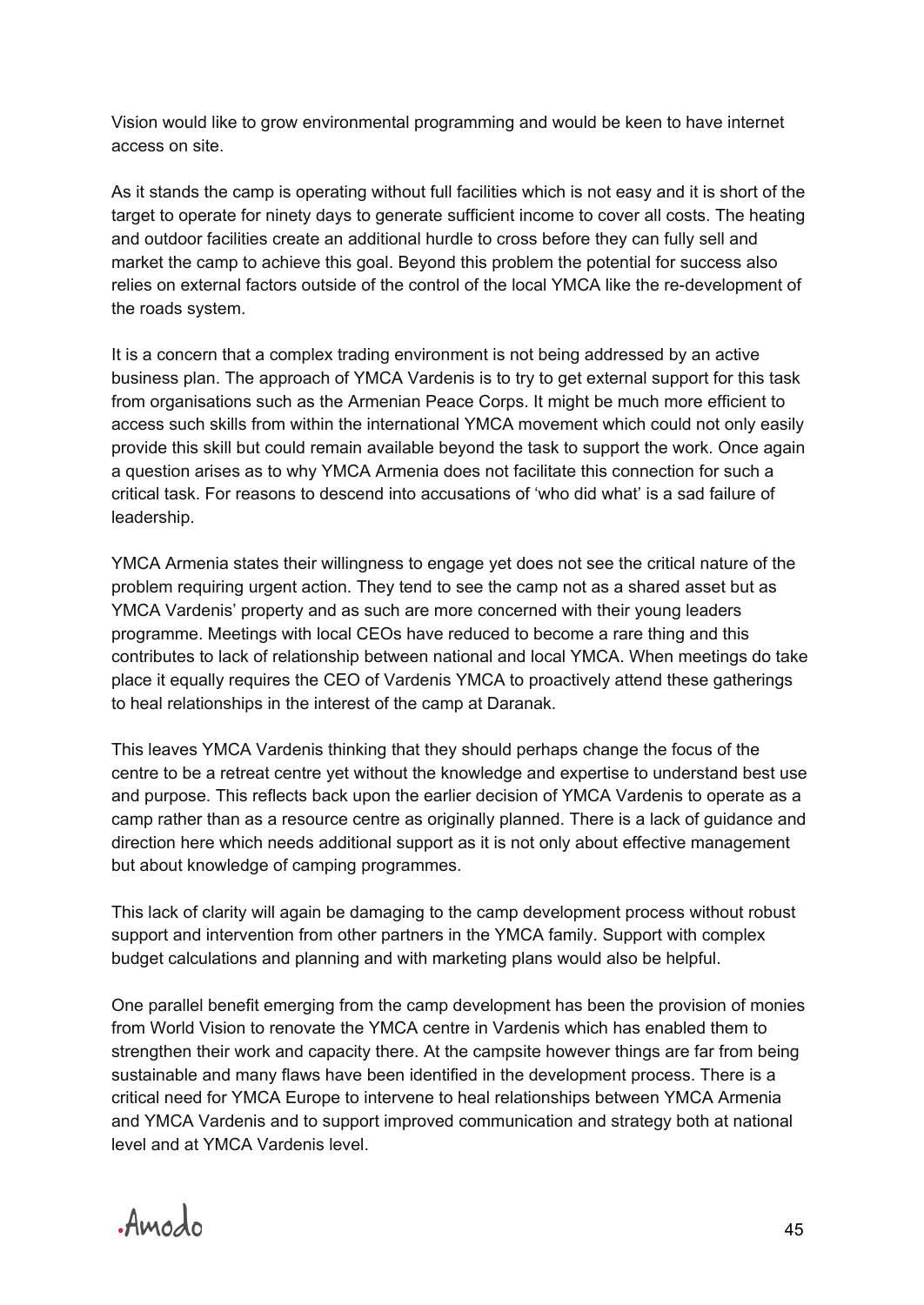#### 7.3.3 **Camp Orange**

Camp Orange is the least developed of the three campsites having only recently completed the major capital works and still working on the building. It is different also in the sense that it was retained by YMCA Georgia rather than being transferred into the ownership of a local YMCA as in Armenia. This partly following past practice as all YMCA property in Georgia is held by the national movement. This section will include some comparison with Camp Daranak that can highlight strengths and weaknesses of the different approaches taken.

The planning process undertaken by YMCA Georgia was very detailed and an example of good management. The organisation has been wise in planning the spend and in managing the change of a major new commitment. It has been patient to delay starting any stage of the development until everything is in place. This approach is also evident in their wider work as they adopt a cautious approach to developing new YMCAs waiting until local ownership and capacity is in place before moving forwards.

As a result the camp provides great potential for income generation particularly with the sound budget and financial planning in place. The marketing strategy is a good example of how Camp Orange is more advanced in its management processes than the two Armenian camps even though they are in a later stage of development.

For example their research identified:

a) ...the potential tourist market visiting the Black Sea that would respond to family camps and the emerging road network that would enhance this.

b) ...the potential to develop plans for civil society and agriculture education programmes, to approach the Ministry of Agriculture to access finance to provide training.

c) ...the potential in schools

d) ...the need to train staff and volunteers and the opportunity to provide this through US partners

e) ...the need to work out in advance a national marketing strategy that included web-based materials, publicity, radio and distribution of materials in schools and universities

f) ...the opportunity to create a fund for the use of local YMCAs in accessing the camps g) ...the niche in the market that YMCA could claim in the delivery of civic education and training.

h) ...local competition in the form of a church camp, scout camps and previous government political camps were each serving different sectors of the market or too far to provide a threat.

i) ...the opportunity to partner with CENN to provide environmental camps

YMCA Georgia is very aware of the camp competition in the area and how YMCA can market itself to claim a niche market.

Amodo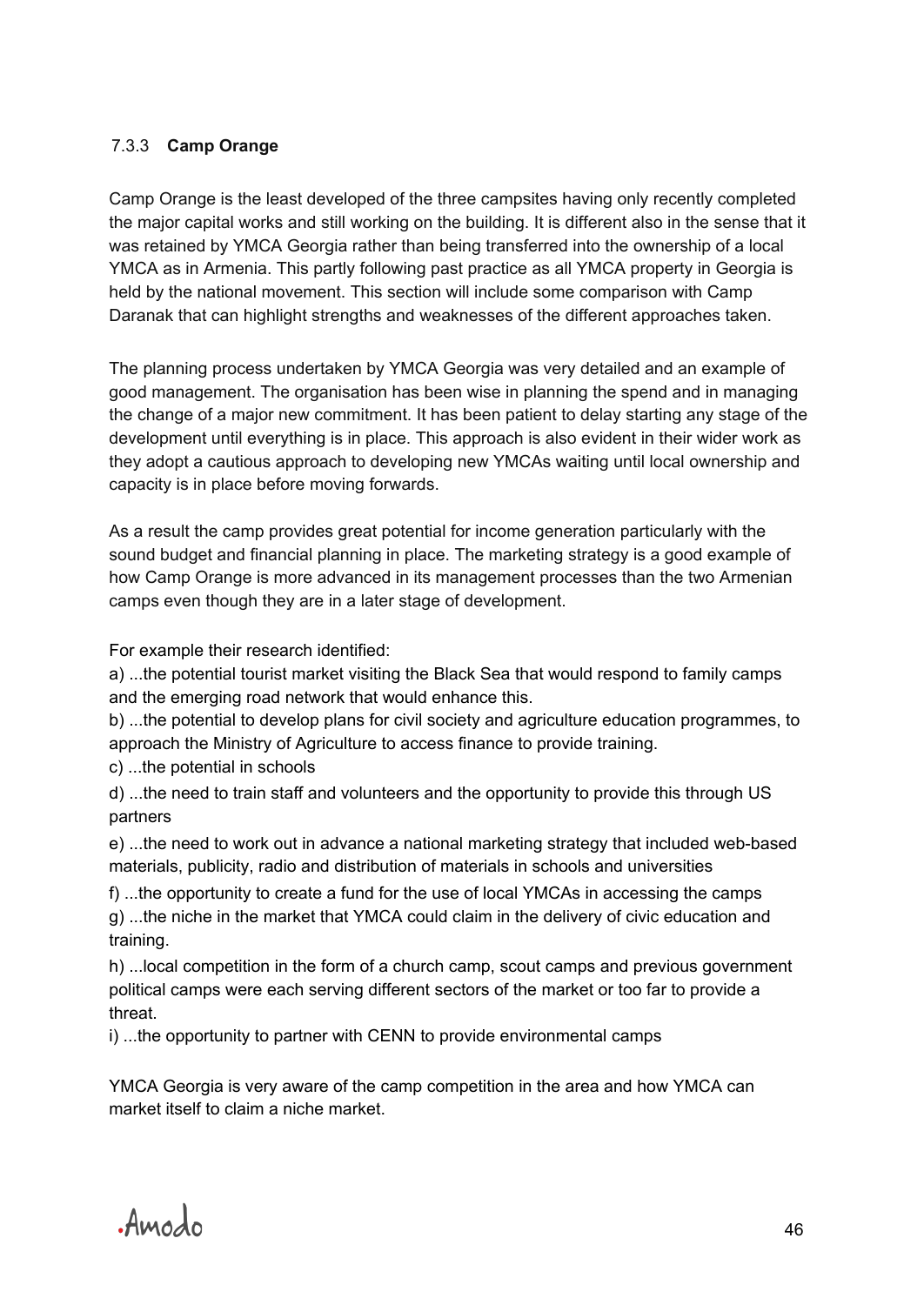Earlier in this report the issue of staff resource was explored recognising that the time spent on the camp project by the National General Secretary has been very significant to the point of creating a need for additional resource back in Tbilisi. Gela's time at the camp has provided a high value project management role with a decision maker in place who can move things forward and who can be trusted to spend money within budgets. In parallel YMCA Europe support to Rezi's post back in Tbilisi has been invaluable particularly in investing in the future leadership of the Georgian movement. The decision to drop international travel and partnerships in place of Gela's time at the camp was another good example of sound planning.

The purchase and development of Camp Orange has not all gone smoothly either with the conflict with Russia closing down any progress in 2008. There is an interesting comparison to the situation at Camp Daranak where less money meant change in design that has created limitations. In Georgia original plans to buy a building for \$40,000 were unsuccessful. At this point the plan was reviewed and changed dramatically demanding a much larger budget that was money the YMCA did not have. The important difference to the Daranak situation was a very clear vision and strategy for the new design that drove the commitment to achieve it. In Daranak there was no strategic plan for a successful centre, it was more of an adjustment to fit within budget regardless of the consequences of that decision. So in Georgia the YMCA sought partners in the USA, sold their vision to them and agreed a major additional investment of grant aid over a four year period.

The surprise bill that required an additional 18% government tax before the camp could go operational was another example of barriers along the journey for YMCA Georgia. Their decision to sell property in Tbilisi to cover this cost demonstrated again a very clear vision and set of priorities. Along with the uncertain economic situation these difficulties represent the same challenge to camp development facing the Armenian camps yet the stronger vision, management and planning from YMCA Georgia navigate these hurdles so much better.

A group of Ukrainian businessmen offered to take over the camp for the summer in exchange for significant income. The fact that YMCA will continue to run their own camp programme through the summer again shows a wisdom and clarity of vision for what they wish to achieve here.

Another aspect of the development that they have done very well is the commitment to and planning for service to deprived communities. The site was selected to be near to such communities and Gela has almost adopted the closest one providing employment at the camp to local people (80% of locals can only find seasonal employment), advice on fighting against floods, providing training in hospitality services reflecting the local opportunities. The strategy admirably also includes a commitment to support deprived communities through a community development approach to better access support and help from government departments.

This remains firmly in the strategic control of YMCA Georgia allowing them to gain additional income through grants to serve these communities. This compares to the position at Daranak

Amodo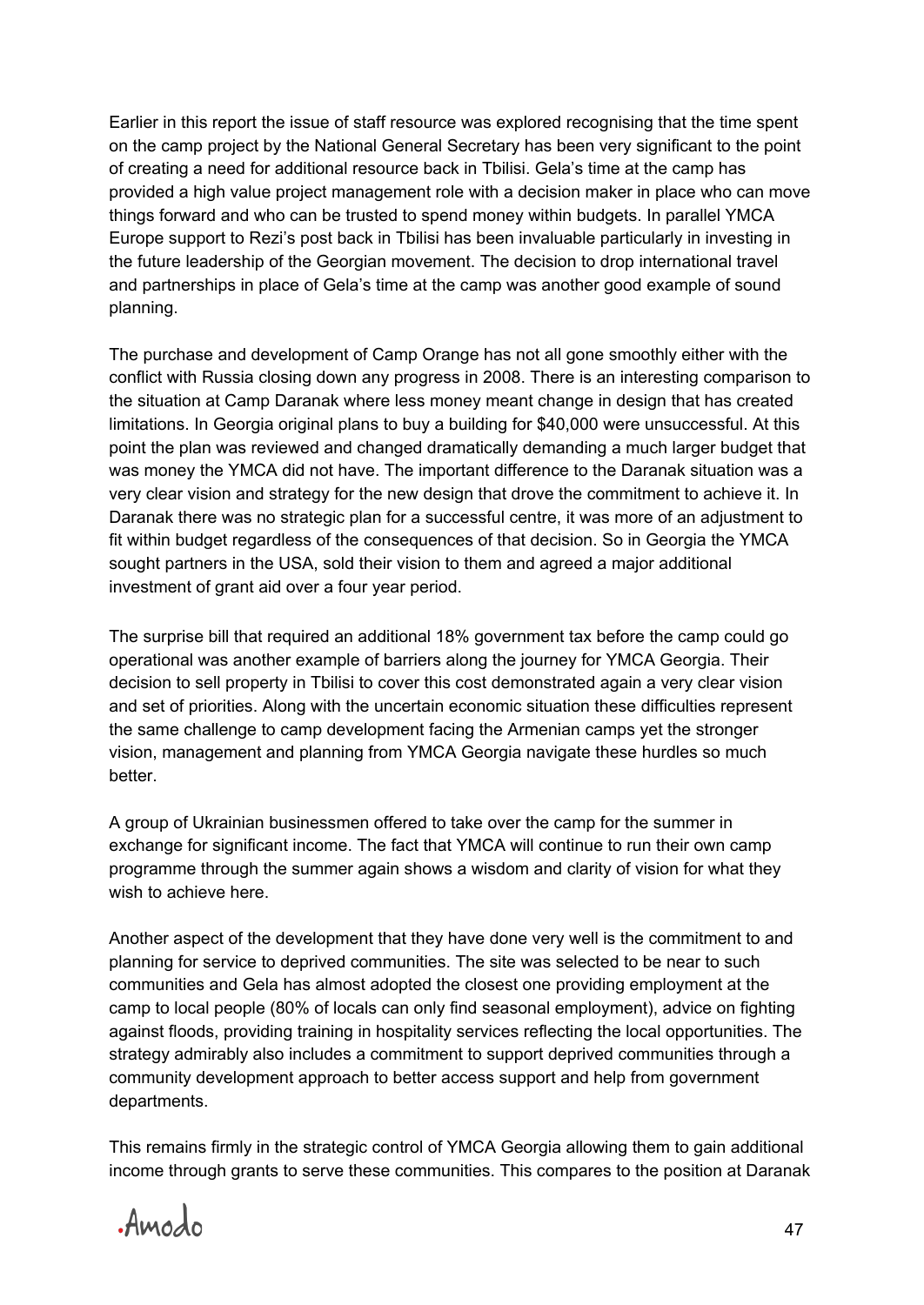where World Vision control the grants and pay YMCA for services which is a much weaker position for the long term.

As it starts to generate programme at the camp YMCA Georgia has planned that in five years time it will be able to bring in the majority of its income (some \$30,000) from its own resources. This would represent a major success on the road to sustainability lifting the YMCA out of reliance upon external funders. The calculations to achieve this appear to be entirely feasible with such income possible from only five months trading leaving a further seven months of the camp available for additional income generation.

The major question to be posed to YMCA Georgia must be the connection to and engagement of local YMCAs in the camp development as they have chosen to retain ownership centrally. Does this decision mean less benefit to local YMCAs and to the wider Georgian movement?

Certainly three of the four local YMCAs in Georgia have already expressed interest in running camps at the centre which will bring income for them and grow their capacity. Half of the young leaders interviewed in Tbilisi came from local YMCAs with a real passion to take learning from YMCA camps back to benefit their local YMCA programme.

Yet the primary beneficiary of income generation through the camp is likely to be the national movement as they embark on a strong strategy of selling services to external partners. This summer for instance the facility will welcome a Peace Corps camp, there are big plans for local schools and for fee-paying children and YMCA volunteer training is paid from the USA.

YMCA Georgia is also committed to raising the profile of the YMCA for camping activity which will benefit the local YMCAs, to accommodate local YMCA meetings, training and retreats and to establish a local YMCA fund from the profits. In fact they plan to launch a second camp in Eastern Georgia in the future.

The nature of the national ownership of Camp Orange suggests that it should be monitored in future years in terms of the relationship with and added value to the local YMCAs if it is to achieve that goal of building the capacity of the whole movement. Controlling this investment through income made by the national organisation is no bad thing as long as the money can demonstrate real benefit beyond the national office.

Relationships across the Georgian movement seem good so there is no reason to think that will not happen. Partnership working with YMCA Europe is also good reflected in the joint planning for Profest 2015. This all adds up to a very positive picture for Camp Orange with strong planning and financial management in particular that augurs well for the future sustainability of the facility. It will be helpful to see the long term strategy for movement sustainability, possibly including that second campsite, so that any leadership succession can commit to the same direction of travel.

#### 7.3.4 **Overview**

Amodo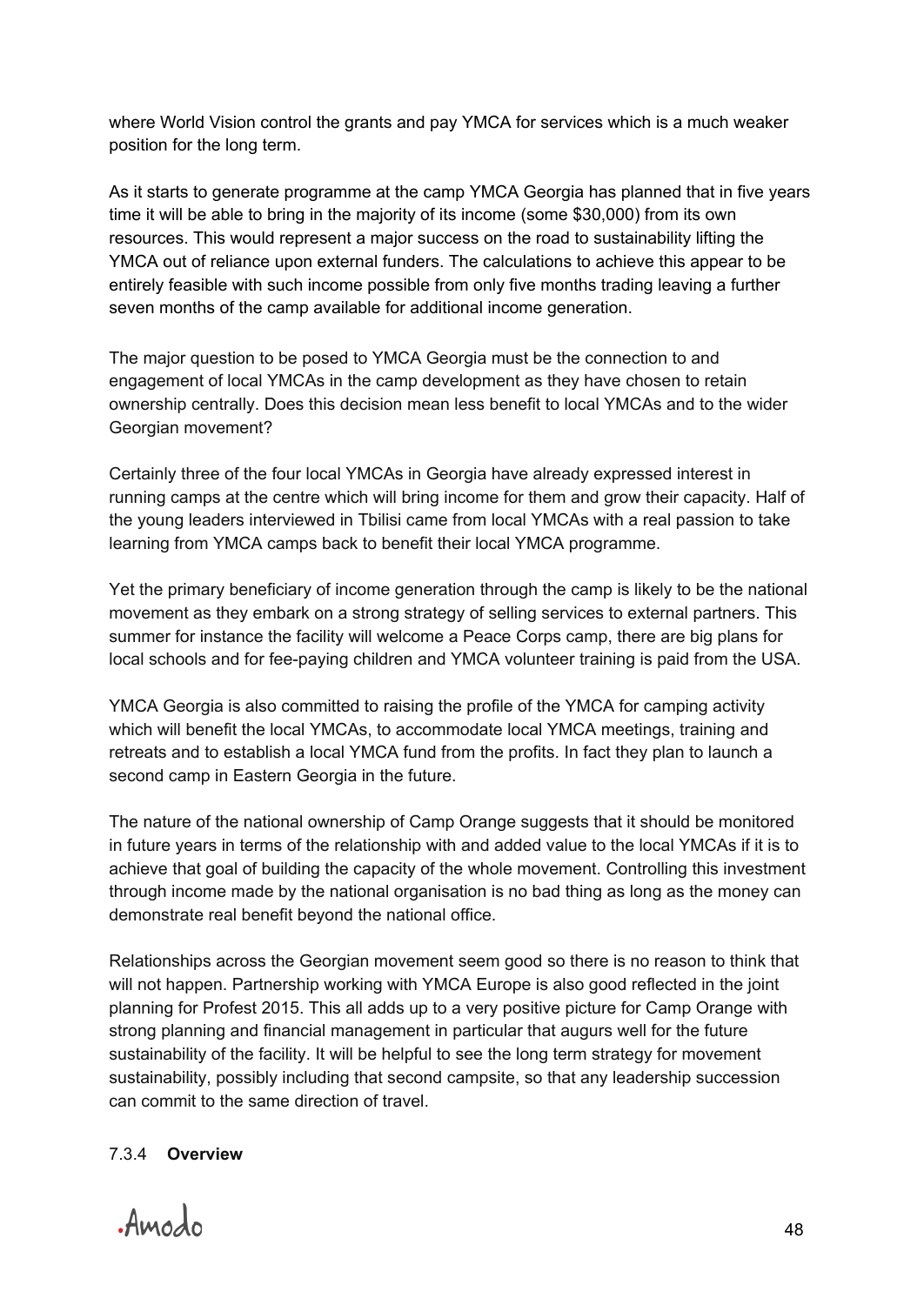The three camps are clearly very different and this report has already explored in some detail the reasons why some have struggled while others have thrived. Overall YMCA Europe can be very pleased with the investment in camp facilities in both Camps Aramyan and Orange where additional capacity, income generation and potential sustainability are either already being built or are likely to be built.

Camp Daranak, though holding much potential, is in urgent need of additional support and at best may achieve slow progress if left to survive alone. It demonstrates risk in several areas all of which are open to change yet some of which require intervention from outside the national movement.

The idea of investing in good camp facilities in Eastern Europe is a sound one and one that may well be applicable to other countries too. It can, if well managed, produce new and sustainable income, support local YMCAs to become self sufficient and to inspire them to greater things. It can provide a national movement with a means to generate income and programme capacity that can grow local YMCAs and raise the profile of the YMCA movement.

The secret is the management of the resource and effective partnership working. The evaluation of Phase I of the Roots for Reconciliation programme stated…

 "*For sure the further operation of the Community Resource Centres are to go under the national and local YMCAs, which as a matter of fact will be the case already within the implementation period of the project, but the EAY coordination will remain an essential tool in supporting the network between those Centres and other initiatives involving parties from different corners of the region."*

This ideal partnership model bringing together the best of regional, national and local YMCA to make the camps a huge success has been an opportunity missed. Where management skills are not strong and there is a lack of clear vision for the camp the opportunity for success and sustainability fades. Where YMCA does not work together to achieve success then the camp loses much of the capacity that would otherwise drive it forward.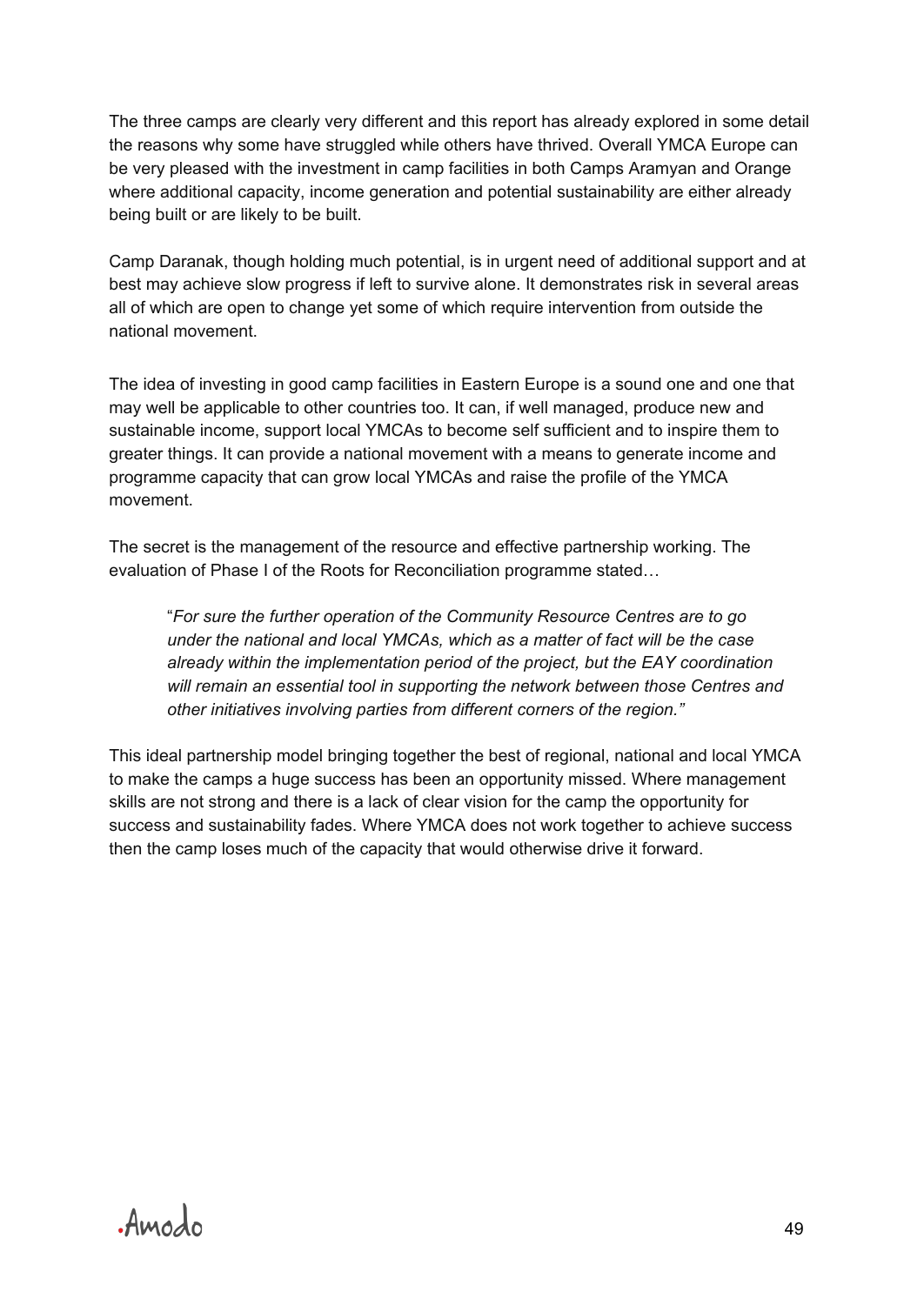## **8. Conclusions**

The investment in the camps is a strategy that will be successful in achieving sustainability of the YMCA movements involved and which may well be successful in other regions eg the Balkans. Early plans underestimated the challenges facing the camps and poor management has caused a loss of lost momentum as well. Early evaluations predicted success that was not yet established or sustainable,

*"At this point we can state that all the three sub-projects were successfully set-up, consequently producing the expected and agreed results"*

*"Thanks to the project the YMCA Movements in the region have also grown towards self-sustainability and good-governance."* YMCA Europe, RfR Final Report on Phase I

Today all three camps retain the potential to be a success yet progress has been slow and it remains too early to judge sustainability in Camps Daranak and Orange. Camp Aramyan can already demonstrate significant increase in income and stability for Vanadzor YMCA. The timeframe planned to reach sustainable operation in a YMCA camp should reflect the extended timeframes now evident in Armenia and Georgia.

This report has explored in detail elements of the development work that worked well and those that did not work so well. The report draws conclusions from this discussion as follows:

#### 8.1 **Sustainability**

The development of resource centres/camps fits strongly within the YMCA brand and will prove to be an effective means of sustaining YMCA work in Armenia and Georgia. Elements of sustainability are already evident for Vanadzor YMCA with income doubling at the campsite and funding the YMCA. The potential is very strong for the same to be achieved at Camps Daranak and Orange. YMCA Georgia demonstrates particularly strong planning and

Amodo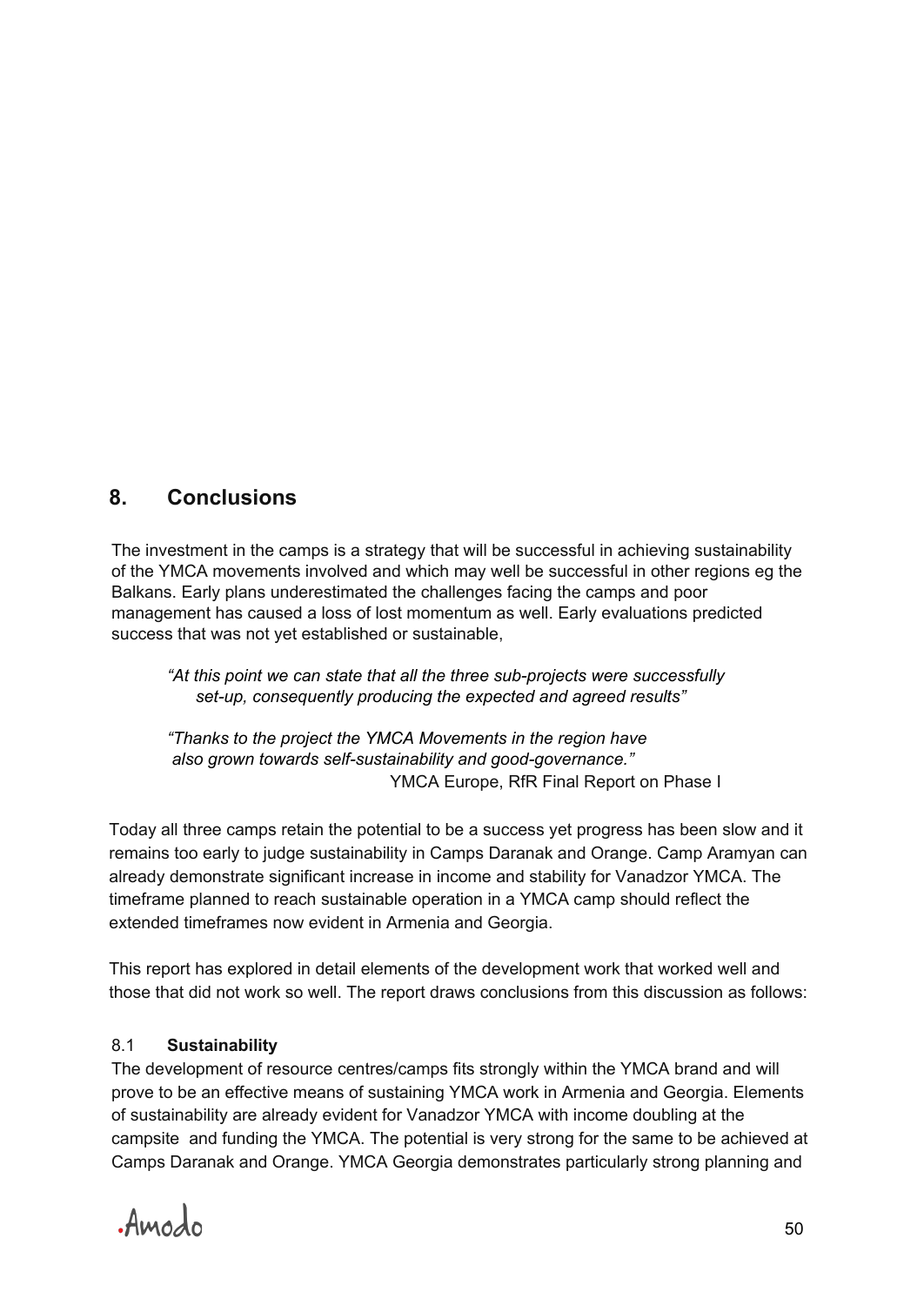management skills which suggest a robust strategy that will be very successful.

#### 8.2 **Movement Strengthening**

YMCA Europe's strategy for movement strengthening is poor. It needs to make clear strategic decisions about field and partner groups, to invest heavily in YERT recruitment and purpose, to establish a framework to assess and measure the development stage of national movements and to re-invent movement strengthening in Eastern Europe as the focus moves to Western Europe. Investment of resource in new programmes should be conditional upon clarification of the ability and capacity of the national movement to deliver.

#### 8.3 **Management - YMCA Armenia**

YMCA Armenia is in a state of crisis with a non-functioning Board, poor relationship with local YMCAs and poor partnership working. As a result the camps are not working as shared partnership projects as originally planned and are losing potential. Communication with external partners is poor. There is a distinct lack of strategic planning and deteriorating relationships among senior staff that demands intervention from YMCA Europe. YMCA Europe can not allow national autonomy to stand in the way of their responsibility to the movement. YMCA Armenia should prioritise partnership support to YMCA Vardenis in order to improve business planning at Camp Daranak.

#### 8.4 **Management - YMCA Europe**

At the heart of many of the difficulties faced in the development of the camps lies poor leadership and management of the partnerships between regional, national and local YMCA. The lack of an effective due diligence process missed the gulf in capacity and skills that exists between the two national movements involved, subsequently missed the opportunity to target and improve weaknesses and as a result created the vacuum of leadership in Armenia that has been such a problem.

YMCA Europe failed to set in place any effective monitoring or partnership agreements when they handed responsibility over to national movements. A role was assigned loosely to field groups which when they closed down in Armenia and Georgia, was simply forgotten.

These omissions removed the ability and opportunity to support and steer progress where things went wrong, to withdraw funds and permissions if things went badly wrong and critically, to remain part of the strategic direction of the camps.

In all future projects where resource is handed over to national movements such agreements should be set in place and due diligence completed on the national movement as a condition of involvement. Steering or strategic oversight groups can also provide that ongoing monitoring of the big picture and achievement of outcomes.

YMCA Europe programmes should also produce clear, measureable outcomes that identify change and progress rather than targets that recognise delivery without assessing the result. YMCA Europe must establish a robust culture of monitoring and evaluation in order to better

Amodo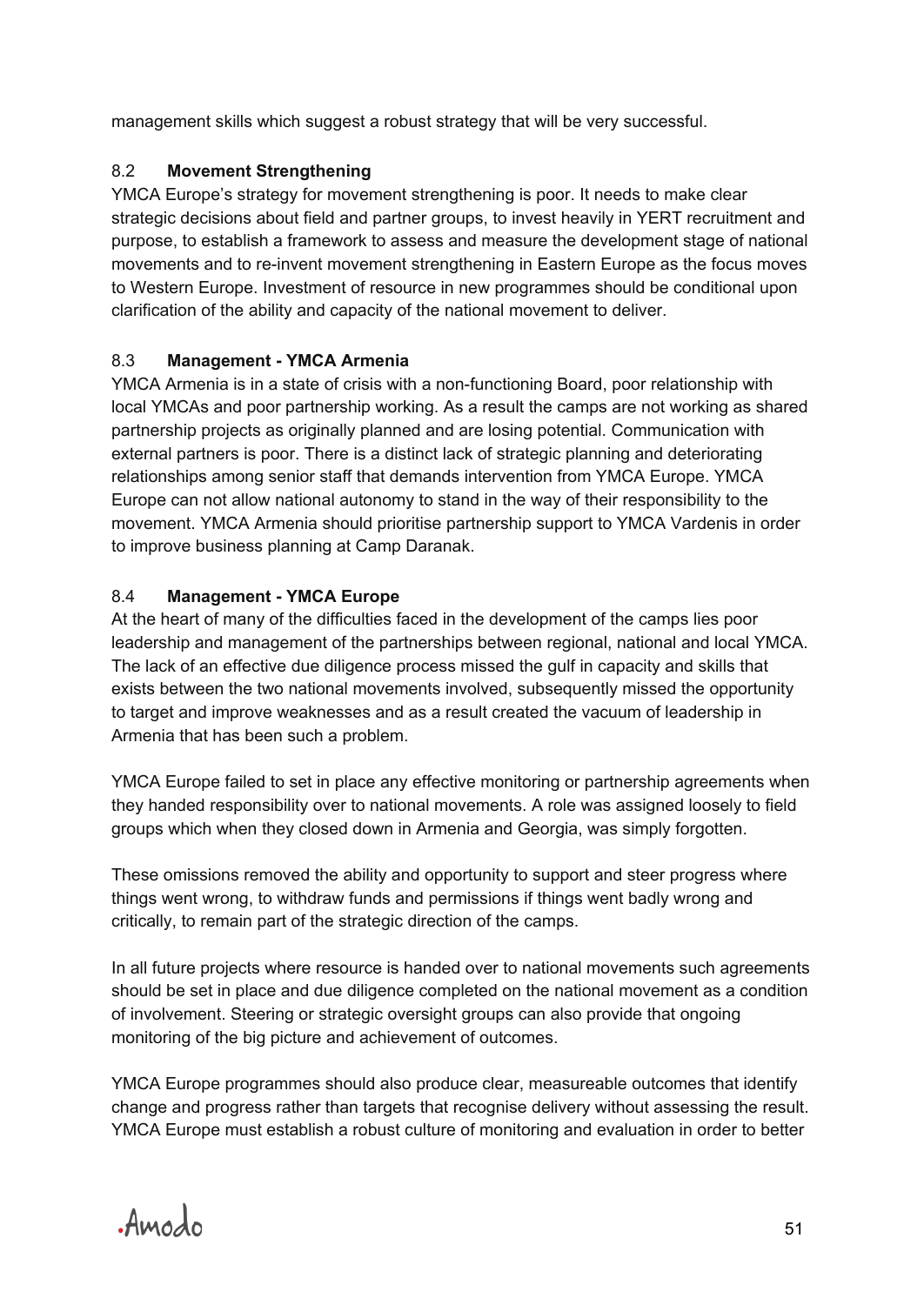demonstrate impact and to trigger continuous improvement.

#### 8.5 **Development Planning**

The ideal structure for camp development, that aims to provide shared income for national and local YMCA, should be a partnership between national YMCA and local YMCA. At present the Armenian camps are working hard as local organisations, they would achieve so much more and be better together if they worked in partnership with national. Clear roles and responsibilities should clarify the role of the local YMCA in operating and managing the site and the strategic support and advisory role of the national organisation. Due diligence would initially be completed to ascertain the capacity of partners to deliver and clear agreement would be reached prior to launch on shared outcomes and on monitoring and evaluation.

The three camps in the Caucasus do not meet together regularly to share learning and strategy. This should be set in place even at this late stage and any new development elsewhere would benefit enormously from learning from their YMCA colleagues who have already walked this journey.

In evaluating this piece of work and identifying the learning for the future this report inevitably focuses on things that could have been done better and much of its content will naturally reflect that theme of improvement. However it is important to finish with a reinforcement of the conclusion that YMCA Europe's strategy to develop resource centres/camps as a means of growing the capacity and sustainability of dependent national movements is a sound one and one which deserves greater investment and a core place in future strategy for Movement Strengthening.

Amodo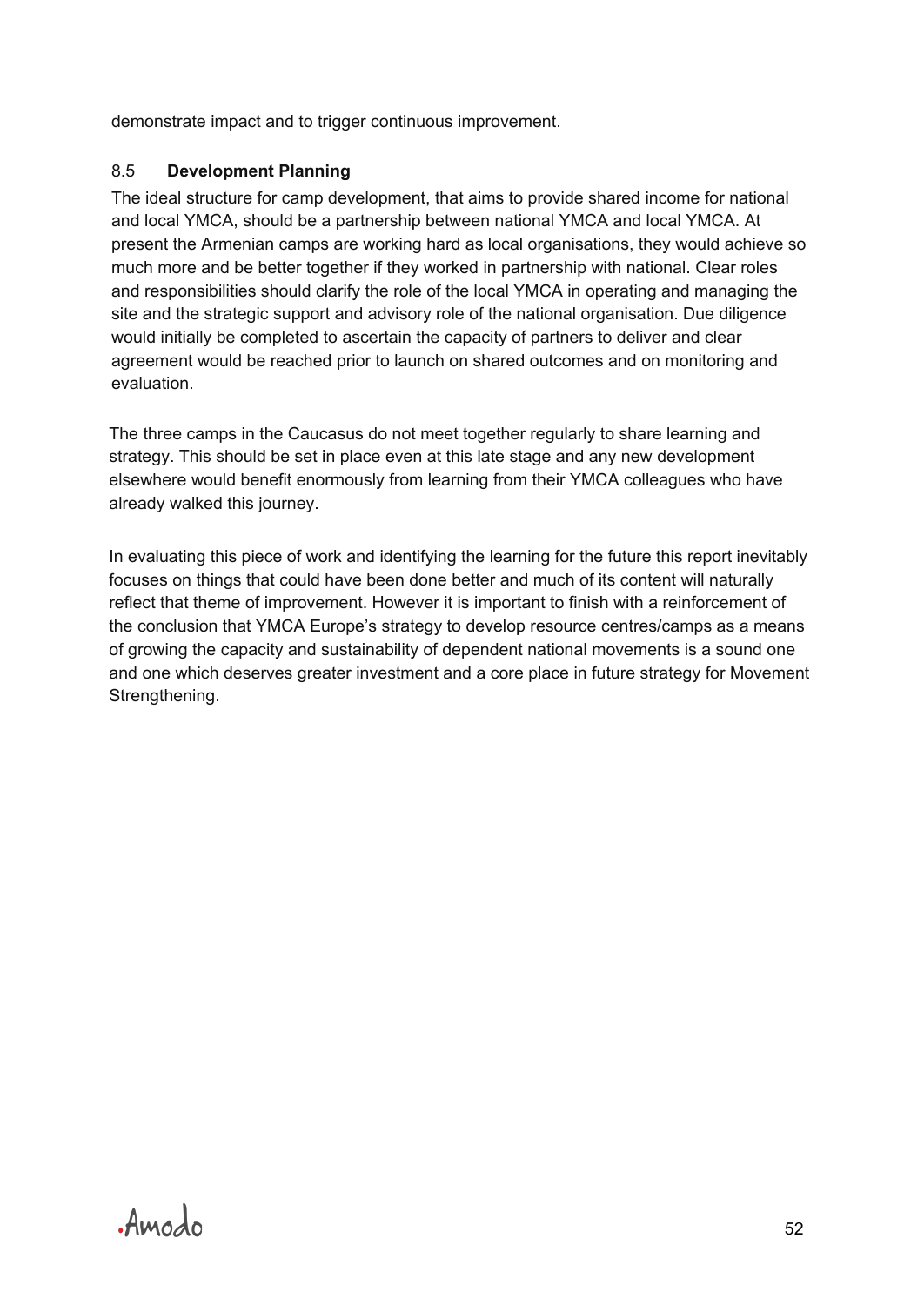## 9. **Recommendations**

1) YMCA Europe should….

i) Introduce a culture of effective monitoring and evaluation across the organisation.

This should change the current system of measuring outputs (ie the things we do) to one of measuring outcomes (ie the change achieved as a result of the things we do).

This will require an investment in staff training and the ability to identify outcomes and to embed them into design of new programmes.

This will require an understanding of monitoring and evaluation as positive and helpful, welcoming change and improvement as strengthening our work.

ii) Develop a more robust Movement Strengthening strategy for growing movements.

Creating an effective measure of national movements that goes beyond tick box assessment to identify and support weaknesses by channelling support where its most needed. This measure should identify the stage of development appropriate to trigger independence for emerging national movements.

Should create a due diligence platform which can adapt to assess the capacity of partners to deliver programmes. This must be accompanied by the means to provide the support identified.

Amodo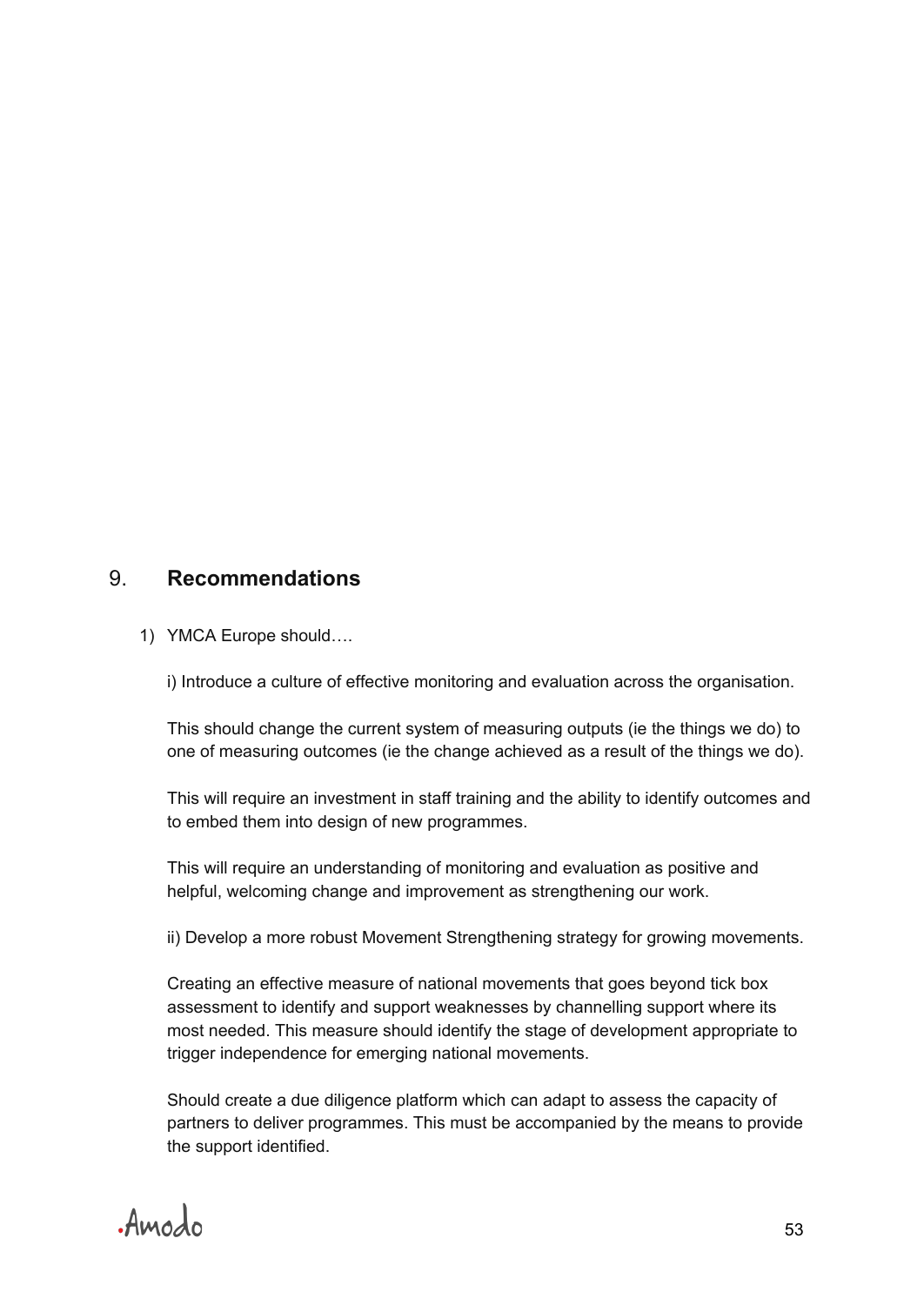Should give strong leadership to the field and partner group system, to confirm its place in overall strategy, to subsequently either close down the programme or give improved direction to the programme and to review support needs where groups have closed.

Should revise and strengthen the tools and personnel available to the YERT programme.

iii) Design a more effective partnership approach.

Remaining involved alongside national and local YMCA delivery

Identifying clear roles and responsibilities for each partner.

Agreeing outcomes and monitoring processes prior to launch with agreed protocols in place for when things go wrong.

Setting in place a strategic partner group that can monitor the overall programme once or twice a year.

iv) Consider an extension of the camp development initiative to other countries

2) YMCA Armenia should….

i) Confirm its role as an active partner in the camp development programme and effectively re-engage with the local YMCAs concerned.

ii) Provide urgent support and guidance to YMCAs Vanadzor and Vardenis particularly in terms of effective partnership strategy and business planning.

iii) Develop effective networking among local YMCAs, sound strategic planning and more effective governance for the national movement.

iv) Establish a joint meeting of camp providers including input from YMCA Georgia

v) Review procedures for giving feedback to and updating partners to ensure efficient and effective communication.

3) YMCA Georgia should….

i) Confirm the plan for allocation of staff resources in the long term and adjust their strategy to ensure succession and continuity.

ii) Identify the strategy for growing the sustainability of local YMCAs in Georgia as a

Amodo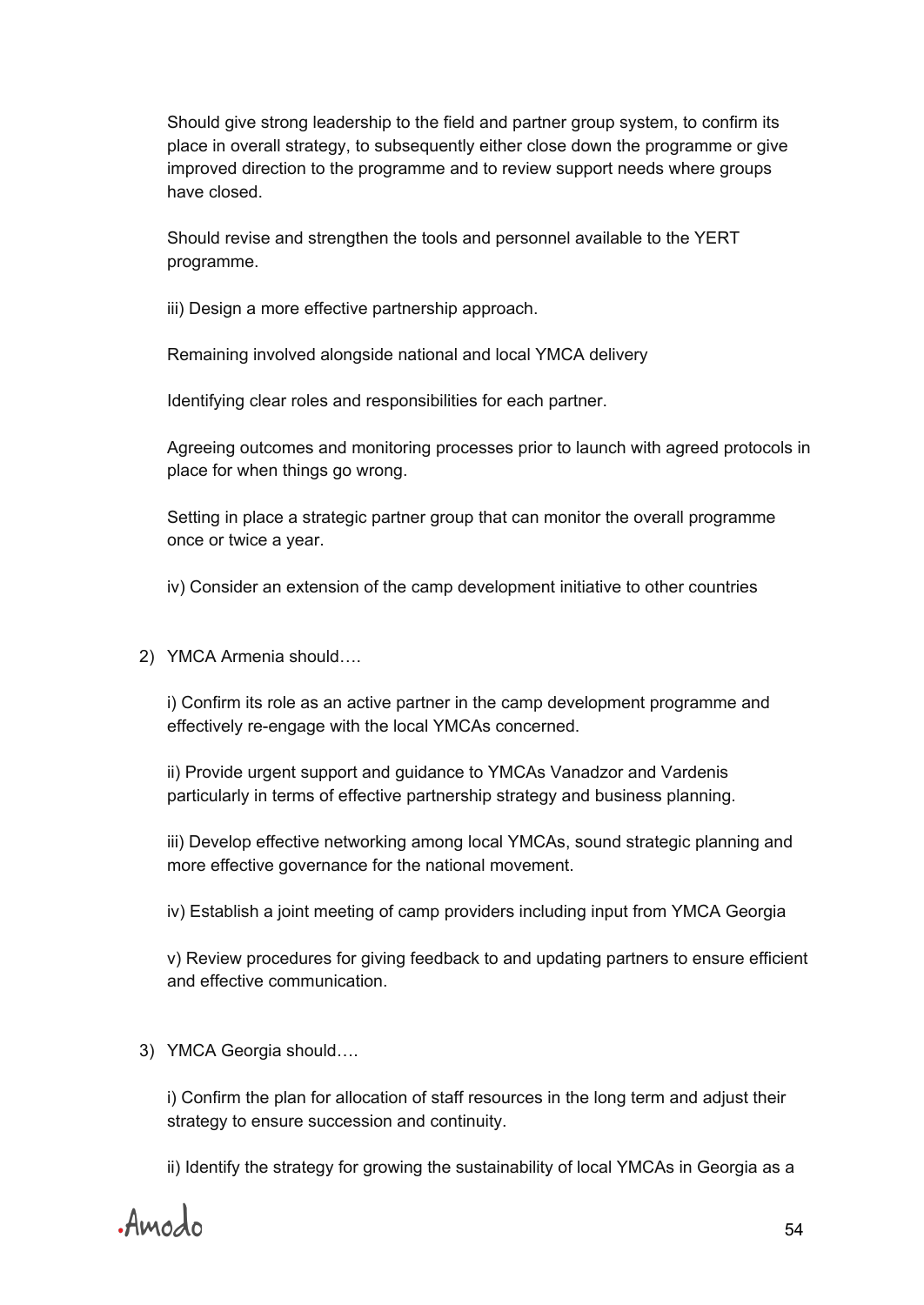result of the development of Camp Orange

- iii) Confirm a clear marketing strategy for the campsite
- 4) YMCA Vardenis should….

i) Seek to extend their customer base to spread the risk of dependence upon World Vision.

ii) Confirm the strategic direction and purpose of the centre so as to better channel and focus marketing and sales.

iii) Prioritise the recruitment of business planning and camp development skills.

iv) Engage local communities as long term partners rather than as project clients and develop a fundable programme strategy in response.

5) YMCA Vanadzor should….

i) Establish a clear marketing strategy for the campsite